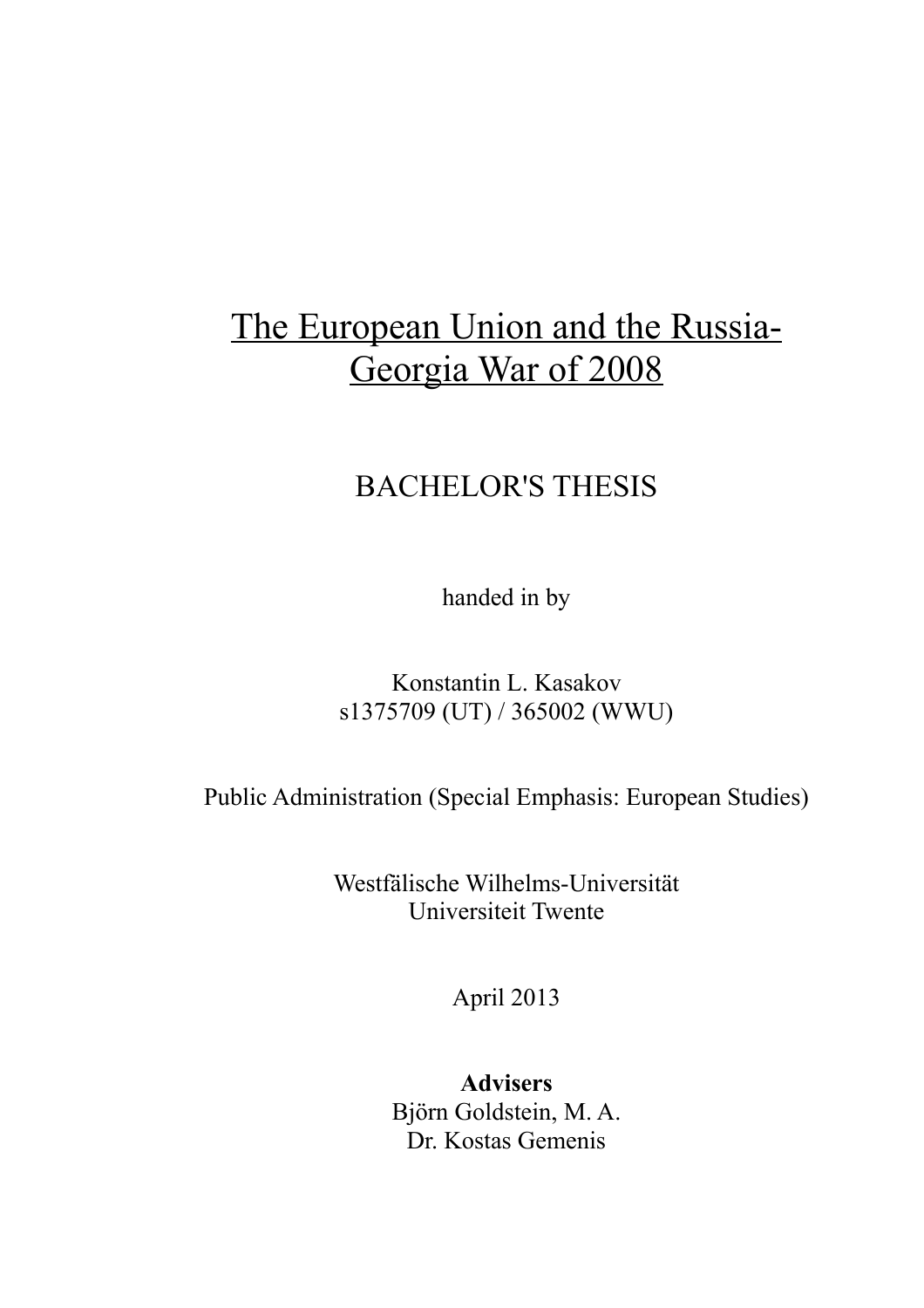I hereby declare that this thesis is my own work and effort and that it has not been submitted anywhere for any award. Where sources of information have been used, they have been always fully acknowledged.

Konstantin L. Kasakov Münster, 04.11.2013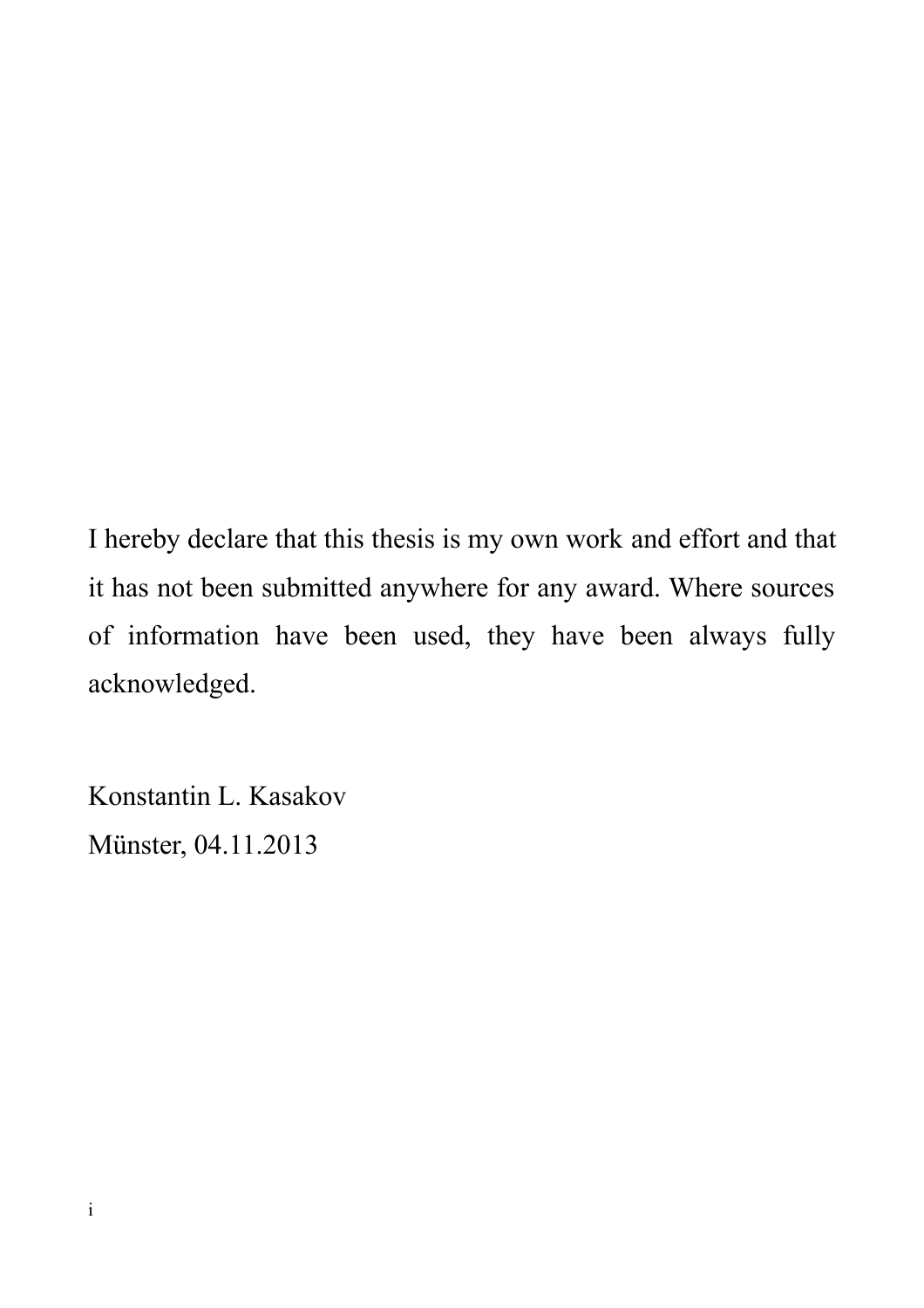## **Content**

## **Theoretical Framework**

| 2. Neoliberal Institutionalism and the Concept of Complex Interdependencies by Keohane $\&$ |  |  |
|---------------------------------------------------------------------------------------------|--|--|
|                                                                                             |  |  |
|                                                                                             |  |  |

## **Operationalization of the Theories, Interpretation of the Player's Behaviour and of Indicators**

#### **4. The EU's Neoliberal Institutionalism in the Caucasus**

| 4.1. | Introduction to the first Operational Part and Explanation of Procedure11-12 |  |  |  |
|------|------------------------------------------------------------------------------|--|--|--|
| 4.2. | Humanitarian Aid after South Caucasian Independence and TACIS12-14           |  |  |  |
| 4.3. |                                                                              |  |  |  |
| 4.4. |                                                                              |  |  |  |
| 4.5. | Georgian Self-Selection and Integration into the Sphere of European          |  |  |  |
|      |                                                                              |  |  |  |

### **5. Russia's Realist Perception of the EU's Foreign Policy in the Shared Neighbourhood**

|  | 5.1. | Prerequisite for Understanding the Nexus between Theoretical Application and |  |
|--|------|------------------------------------------------------------------------------|--|
|  |      |                                                                              |  |
|  | 5.2. | Preliminary Remarks on the Moral Scope for the Analysis of Russian Foreign   |  |
|  |      | $.27 - 28$                                                                   |  |
|  | 5.3. | $.28 - 34$                                                                   |  |
|  | 5.4. |                                                                              |  |
|  |      |                                                                              |  |
|  |      | $.36 - 39$                                                                   |  |
|  |      |                                                                              |  |

| $\overline{\phantom{0}}$ |  |  |  |
|--------------------------|--|--|--|
|--------------------------|--|--|--|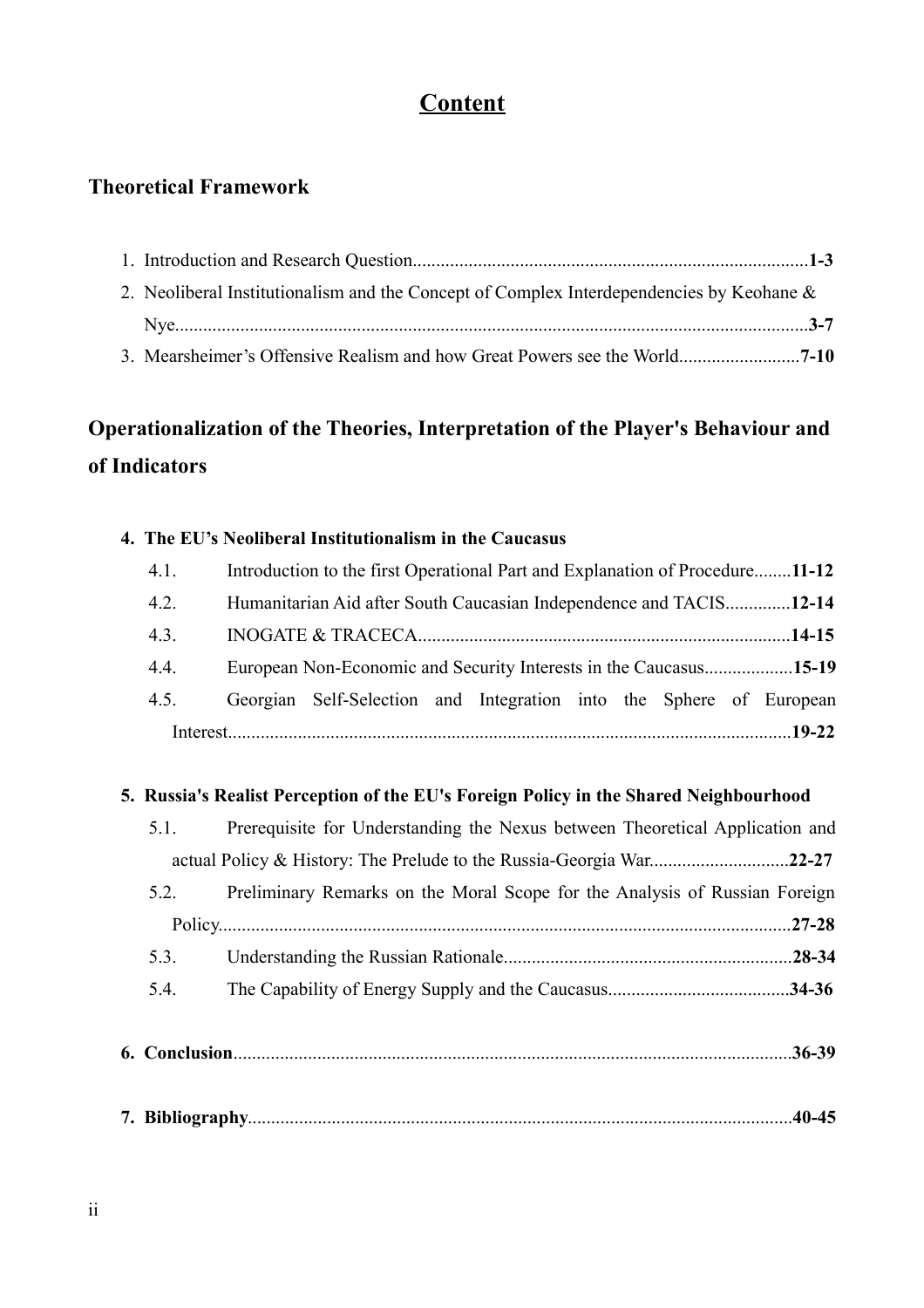#### **1. Introduction and Research Question**

Political scientists all over the world developed the idea in the 80s that traditional war between states would go out of style and in the long-run the US would be the sole country and superpower upholding the capability of being able to lead two wars at the same time whenever, wherever and against whomever. Francis Fukuyama called this and the finish of the Cold War the "end of history". Conflict management and international politics would not be defined through states that go to war with each other due to the US hegemony over the world and thus its democratization. Furthermore an increasingly interconnected world shares too many mutual interests and has to abide to too many multilateral regimes so that conflict becomes less likely. Indeed ever since 1990 there were merely some more or less traditional clashes between African countries or rather groups inside African countries and ethnic conflicts that erupted in the aftermath of the Soviet and the Yugoslav collapse. Either way "war" is a very "fuzzy" category. The science of International Relations expected future conflicts to emerge mainly between a state's formal military and weaker equipped informal insurgents who want to resist or fight a state. This is described as "asymmetrical war", since the belligerents' strength differs so significantly that it does not even allow comparison. After the attacks on the World Trade Center in New York September 11 2001 the most important war was the War on Terrorism by the US and its allies, characterized by this asymmetric warfare. In the aftermath of the attacks the US went to war in Afghanistan and against Iraq in order to eliminate the threat posed by terrorist groups such as Al Qaida and its associates. With the exception of the US invasion into Iraq, which came about under rather peculiar circumstances and thus has counted as the exception that proves the rule, this new era of disproportional warfare was nothing like "traditional" warfare. The global relative peace, considering the first half of the  $20<sup>th</sup>$  century, basically manifested the idea, that countries do not send their standing armies against each other, especially not neighbouring countries and great powers. In the new millennium also the few last Eurasian war zones became peaceful. The 90s wars in the Balkans and Russia's Muslim territories were settled, India and Pakistan were managing to keep peaceful despite all remaining quarrels after various armed clashes in the Kashmir during the 90s. When Israel went to war against the Hezbollah in 2006, it was officially not fighting the state of Lebanon but the paramilitary Shia group. Admittedly though, people in Israel and the Palestinian territories most certainly would see their different hardships fitting many or all of the traditional war characteristics, but the Middle East Conflict has its unique status for a reason and thus it is difficult to compare it to any other region or state.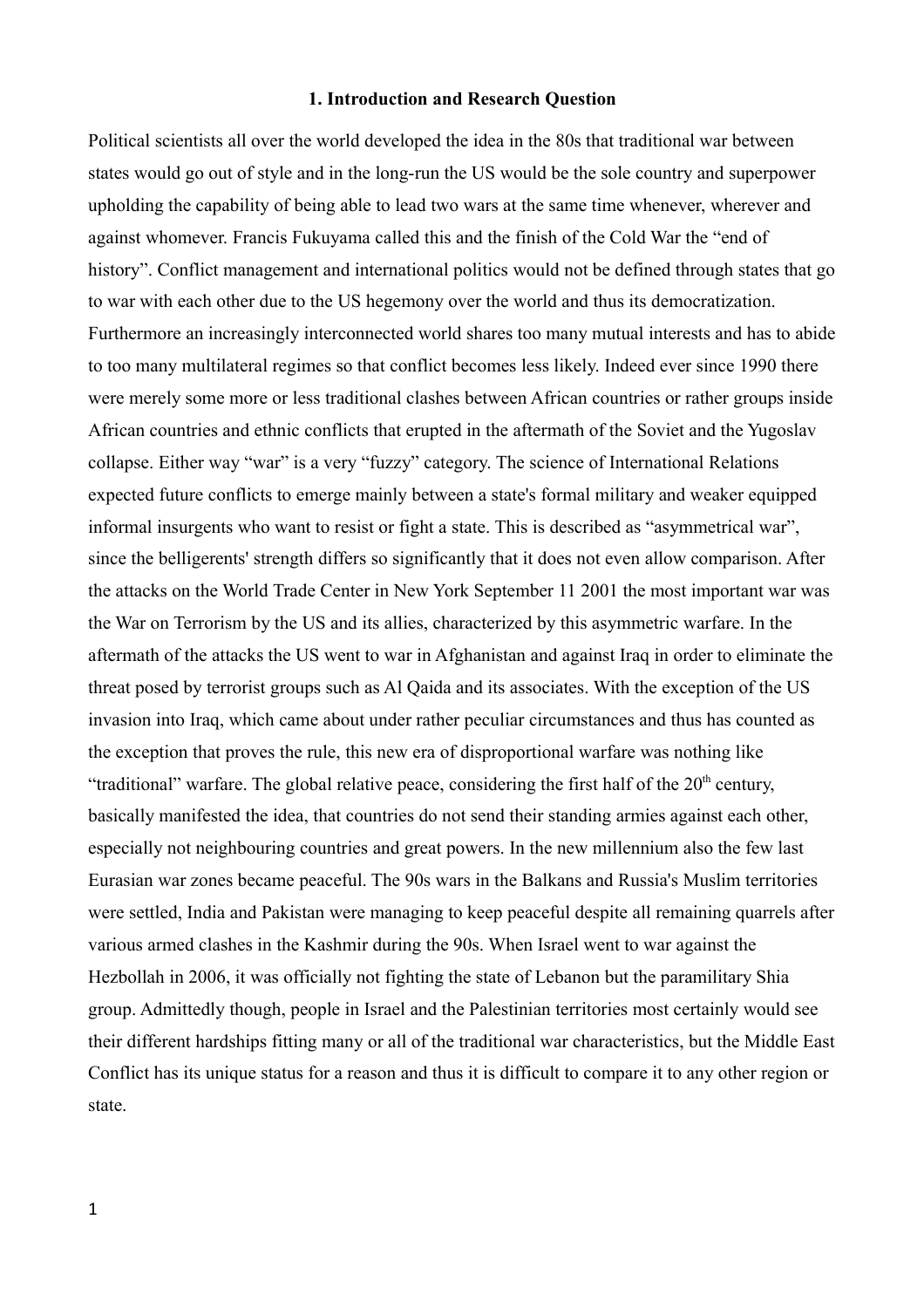On August 8 2008, while billions were watching the welcoming ceremony of the Beijing Olympics, something remarkable and almost anachronistic happened. News agencies all over the world were reporting that all of a sudden troops of the Russian Federation went inside the 4.5 million state of Georgia after Georgian troops started combat in its break-away provinces a day before and a war was raging between both countries. Soon many people all over the world heard about the small Georgian provinces of Abkhazia and South Ossetia for the first time in their life and the war was almost as quickly over as it has erupted. On August 12 Russia ended all military operations and the young, new President in the Kremlin Dmitri Medvedev agreed to the 6 Point peace plan by EU President in Office Sarkozy. The war displaced hundreds of thousands and killed several hundred South Ossetian, Georgian and Russian civilians and military.

This thesis is supposed to illustrate the role of the EU in the prelude to the war and argues that the EU's policy in the region was a major co-determinant to the war's eruption. In the beginning of the introduction the shift in the understanding and perception of conflict and war from traditional interstate war to the new era after the "end of history" was mentioned, which expels war between states against each other. These two understandings of International Relations are represented by Offensive Realism and Neoliberal Institutionalism, which are both going to be applied on the prelude of the war. The research question is:

## **"Did the European Union foster the armed conflict between Georgia and Russia in 2008 by institutionalist engagement in the Caucasus, thus ignoring Moscow's realist perception and view in the shared neighbourhood?"**

First both theories are going to be presented and the components that are especially helpful to understand the EU's policy and Russia's interpretation of it will be singled out. Then the theories are going to be applied on the EU and Russia respectively, putting the institutional focus on the EU and the realist focus on Russia. The hypothesis or line of argumentation rather, which is going to be argued for by the author, is the competing rationality between both power blocs and that there was a huge misinterpretation of Russian perception by European leaders and stakeholders regarding the EU's policy in the shared neighbourhood due to the EU's core build-up.

The results that are composed in this thesis came about with the methods of qualitative research, particularly via content analysis. The content used for the thesis came from different sources but was chosen under intensive inquiry prior to the composition of the thesis. Actual historic noninformal/institutional events (for example a mobilization of troops) had to be sourced to preferably independent news sources. Insights on the negotiations between institutions and states needed to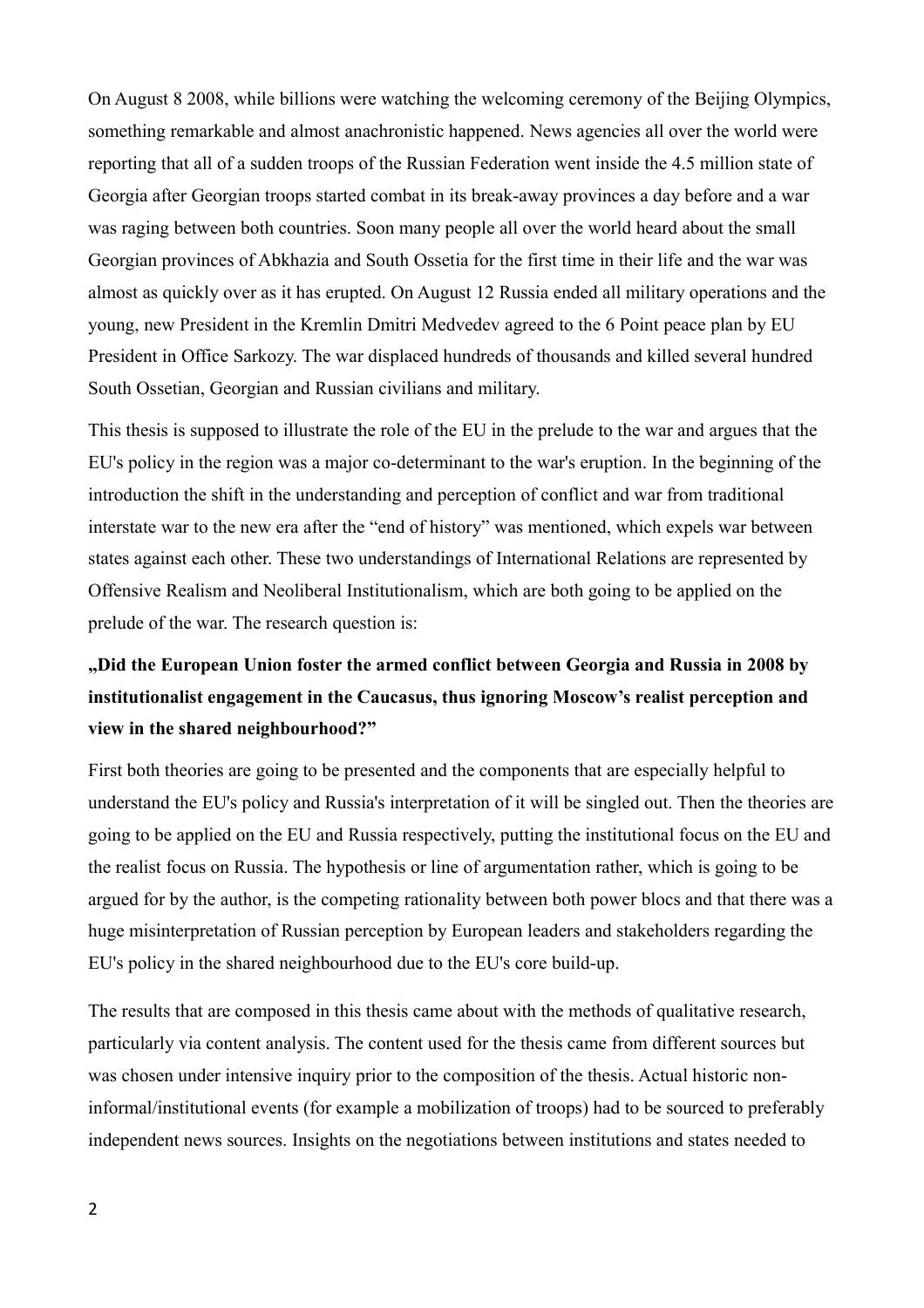come from the primary sources and were always double-checked with content from news sites and/or secondary scientific literature. All scholarly opinion that was used needed to come from well-established and profound think tanks, institutes and publishers and also was double-checked in order to avoid minority opinions. The usage of Russian-speaking media was avoided in order to make the thesis as transparent and neutral as possible, also due to the not always clear status and independence of such media, no matter whether critical or not. The content was entered into the framework of the two crucial theories in this thesis, which generated a series of indicators and matches. The systemic classification and indexing of these indicators taken from the theories on a real case has the characteristics of a traditional IR case study. This thesis however tries to achieve something different than that by bringing face to face two different theories from the perspective of opposed actors on each other in order to "gain" a third set of assumptions (i. e. theory) partially based on the two presented and used in the paper but with the aim of going beyond them and make this thesis relevant. Indeed this thesis does allow generalizations though which go beyond the case at hand and is intended as such. The main arguments made over the course of it are supposed to give the reader inspiration to convey them on other cases with one or both of the main actors involved.

### **2. Neoliberal Institutionalism and the Concept of Complex Interdependencies by Keohane & Nye**

In their landmark work "Power and Interdependence" published in 2001, Robert O. Keohane and Joseph S. Nye gave the tutorial on how to perceive and portray the reality of international politics through the lens of what is called today "Neoliberal Institutionalism". What was so ground-breaking about their work was the systemic attack on Defensive Realism in the interpretation of its probably most prominent proponent Kenneth Waltz - which according to the authors hitherto was the dominant and entrenched concept for the interpretation of international relations - through the introduction of the concept of "Complex Interdependence" (Keohane & Nye 2011, pp. 20-25). According to them, Complex Interdependence has three main features and all three are very important for the understanding of the theoretical framework's application and operationalization on this paper's research question:

1. Societies are connected via multiple channels such as official contracts on mutually operating embassies, informal and unofficial meetings, talks and communication via the news between state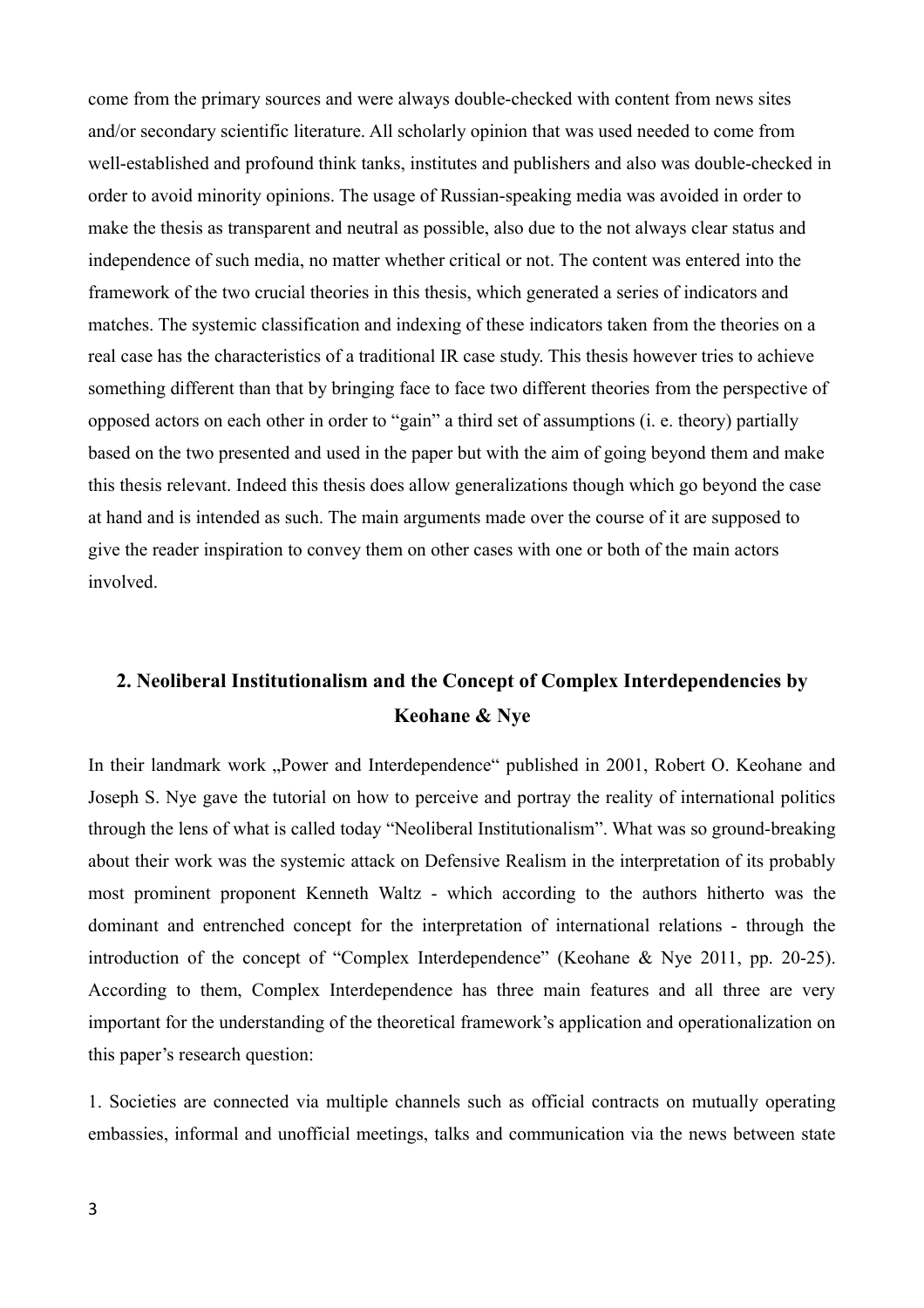leaders. But there is also a similar kind of communication between non-governmental organizations such as NGOs, private companies and banks. The channels, through which both governmental and nongovernmental communication is being practiced, can be described as interstate, transgovernmental and transnational. Keohane and Nye say that "Interstate" relations between monolithic states is where realists have their focus, whereas "Transgovernmental" means that the assumption that states act as coherent units is already softened and "Transnational" should be applied when also other actors apart from states can be identified (Ibid.). The communication between all kinds of actors in two states is important because the national policy-making process is designed under the influence of that very communication and thus is more sensory to one another.

2. The set of assumptions that come with "Complex Interdependence" neglects a hierarchy of issues, and does not differentiate between high politics and low politics, which means that security-, military-, war- and peace-issues are not permanently dominating the agenda of an IR actor necessarily. This is one reason why Keohane and Nye are considered as "liberal" scholars, or to be more precise as the third wave of liberal Institutional scholarship, introducing transnationalism and Complex Interdependence. The roots lie in the functional integration studies of the 1940s and the regional integration studies of 1950, which were co-influenced by traditional economic liberalism, promoting market liberalism and free-trade in an ever more pluralist world (Baylis, Smith and Owens 2008, pp. 130-133). These scholarships were the first to suggest that the path leading to peace and prosperity for states is to pool their resources and even give up some of their sovereignty in order to create economic growth. This kind of sophistication and pragmatism was the main feature that clearly distinguished the early liberals and their successors from rather depauperate Wilsonian inter-war-period idealism (Ibid.). Furthermore, many issues in international politics derive from what once was considered to lie in the sphere of domestic policy, however this distinction has been watered down tremendously (Keohane & Nye 2011, pp. 20-25). International Issues are being dealt with by various divisions of the state in the  $21<sup>st</sup>$  century and not only by the foreign office. The principles of rational choice and profit maximization (this is where the "neoliberal" label strikes the eye strongest), to which according to the Keohane & Nye each actor has to abide, dictate cost efficiency. This way the actions of actors become calculable: in a world in which everyone is trying to "play" positive-sum games, unexpected counter-productive behaviour can be ruled out or its likelihood at least reduced significantly. Actors also join alliances and coalitions that may vary from issue to issue, which does not mean that every alliance and every common goal is equally important to every player. An example: player 1 and 2 form an alliance in order to achieve their cultural goal X more efficiently. At the same time player 1 and 3 go into an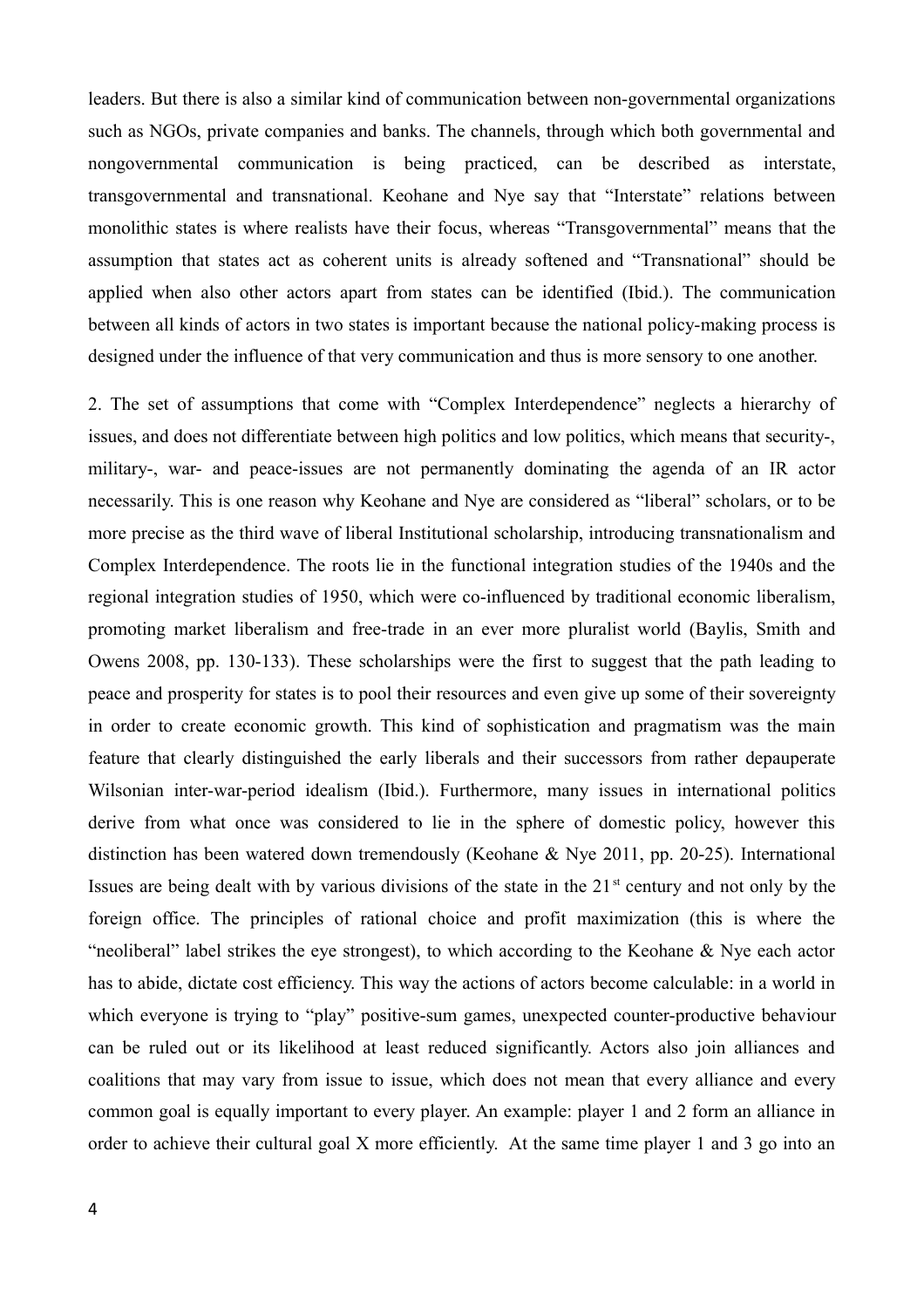alliance in order to achieve their security goal Y more efficiently, even though player 2 does not like player 3 and goal Y at all. "Complex Interdependence" assumes that even though player 2 does not like Y he must not take action against it, because otherwise he would harm player 1 and thus jeopardize their common goal X, which could be more important to him than Y. Realism on the other hand would not allow the assumption that a "low politics" issue such as culture can prevail against "high politics" such as security.

3. The example can be directly transferred to the third characteristic of "Complex Interdependence": two allies or members of a common constitutive institution will not go to battle with each other because their institutional framework already has produced too many spill-overs and thus the military does not play any (or only a minor) role in their disputes anymore. The fear of industrialized and modern countries to be attacked by each other as was the case in both World Wars has practically vanished and even during the Cold War countries from the Warsaw Pact and NATO did not directly fight wars with each other but got tangled up in indirect proxy wars instead, because direct confrontation would have been too disastrous and thus too *expensive* considering the nuclear weapons arsenal on both sides.

At this point it is helpful to go deeper into how "Complex Interdependence" works as an analytical concept and can help us with the research question. Dependence describes a situation in which one (a person, state, party, government etc.) is tremendously exposed to or influenced by an external force in a subordinate way. Interdependence describes the same situation in a mutual way. In IR mutual dependence, or interdependence, is achieved or fabricated by flows of transaction such as investments, trade, fast transportation, tourism and common regimes signed bilaterally by both states (Keohane & Nye 2011, pp. 7-19.), so generally speaking, through economic factors that are in principal used to describe globalization. A factor that is according to the authors underrated by realists, especially since these mainly tend to use their theoretical concepts for armed conflicts that erupted before the end of the Cold War or the start of it: namely the World Wars (Morgenthau) and the wars of/between great powers from ancient times (Thucydides), the Medieval and Renaissance (Hobbes, Machiavelli etc.) until the fall of the USSR (Waltz) - all which are eras in which globalization and thus interdependence were significantly less unfurled than they are in the decades after the Cold War.

However it is important to state that the main difference between the realist interpretation of politics and the interpretation of economic interdependence is not the difference between zero-sum and positive-sum games (Ibid.), or as the authors call it: "baking a larger pie does not stop disputes over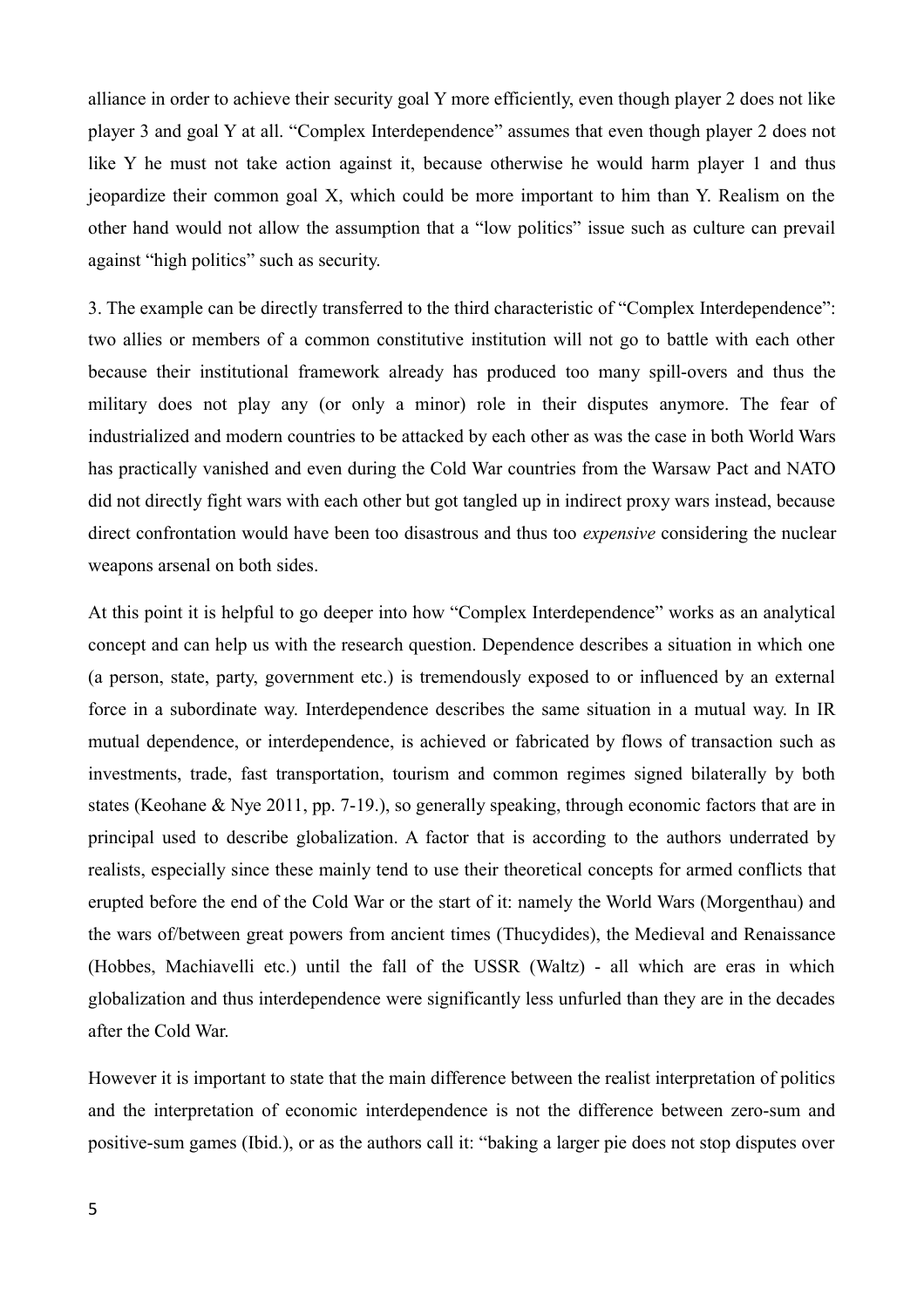the size of the slices." (Keohane & Nye 2011, p. 9). Just because there is economic interdependence that does not mean that both sides have an equal perception of the gains that the mutual relationship holds for both sides. So while one side may be perfectly at ease with the situation and expect the other side to have a similar perception of the relationship, this must not be so. Being at ease with a situation normally also includes the devaluation of any military instruments and the security question is stated less loudly, because there is no need for it. This might lead to the false assumption that the military question is equally devalued on the other side, especially since power capabilities are not necessarily bound to military strength anymore. The EU, which is the crucial object of analysis in this thesis, is the perfect example here: while despite all economic difficulties it is still the most powerful and important economic bloc of the world, its military capabilities are in no proportion to the economic ones, also because the EU is not a substantive state like the USA but has many characteristics of an institution, which - as we learned from Keohane  $\&$  Nye - have the purpose of maximizing profit via economic interdependence (Ibid., pp. 228-235). When we look into the history of the EU we can affirm this argument to be valid. The peace in Europe began through economic cooperation, starting with the Coal and Steel Community, which ultimately resulted in the single market and extensive adjustment in most political fields. Ironically, the same adjustment did not take place in the military and security sector as extensively, simply first and foremost - unlike economics - because the military is of no importance amongst one another. Germany would never use military threats in order to make another country do something, whereas fiscal-economic threats are perfectly possible and on the daily agenda.

Indeed, there is cooperation between armies, weapon industries and security stakeholders, but military and security policy is not conjointly orchestrated and cooperation in this field is absolutely underdeveloped. When the UK and Poland chose to support the US in the 2003 Iraq War, this did not mean for Germany and France to do likewise. The same would not be possible for the economic field. Sweden and Portugal could not decide to bypass the sanctions on Iran single-handedly since the EU committed itself to enforce them. For realists this becomes especially blatant when one compares the prioritization amongst member states of allegedly "low politics" fields such as agriculture or education to military and security. According to Baylis, Smith and Owens this is due to the EU' self-perception as a bloc which despite differentiating policy of its members has a set of values of its own accord that is different from the US and also - to use another *institution* - NATO (even though the most of the EU's members are also NATO members). This culminated in the European Security Strategy in 2003 (ESS), which Baylis, Smith and Owens describe as a strategy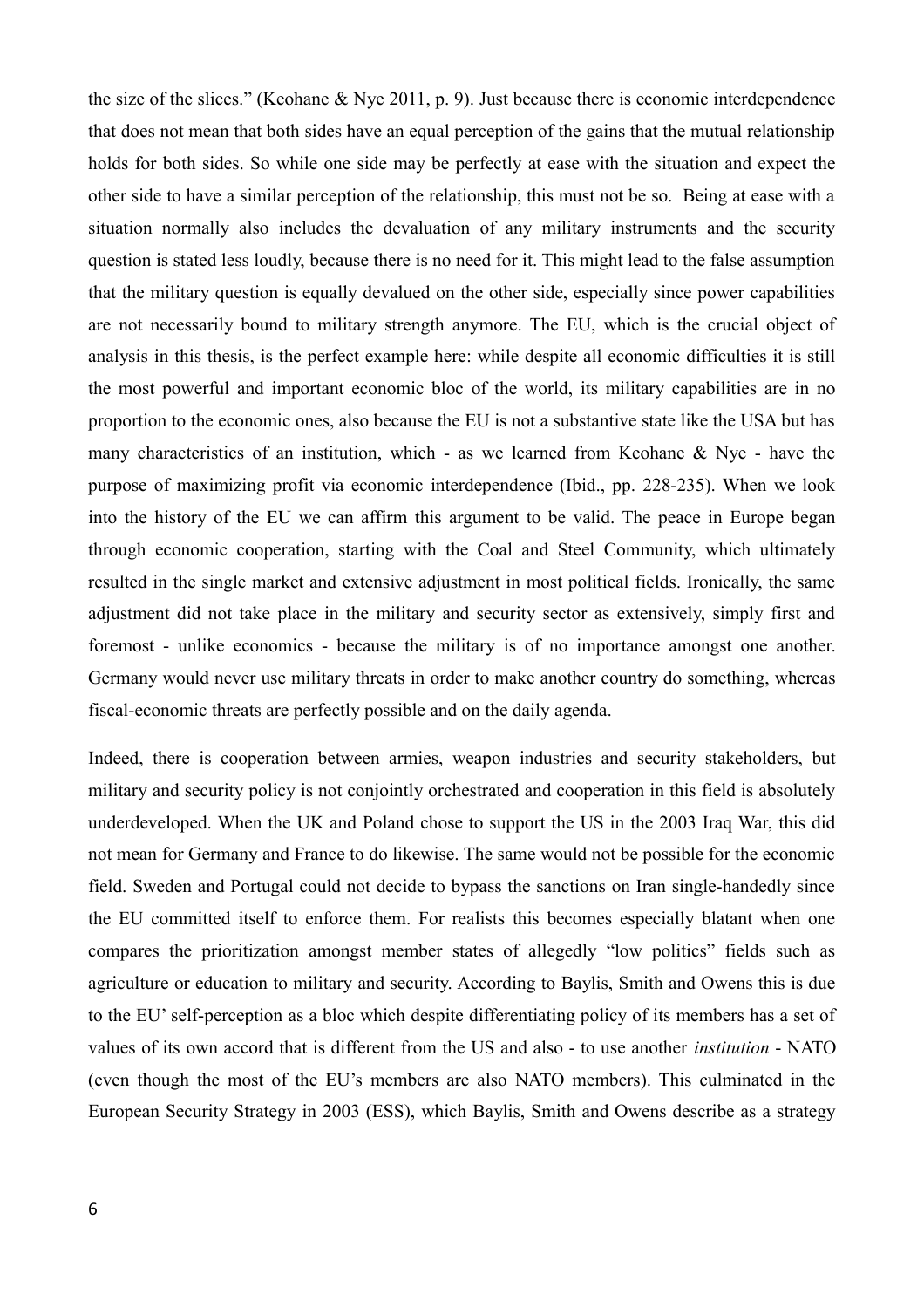that proves how "Europe was compelled by the logic of interdependence to engage seriously with international affairs" (Baylis, Smith and Owens 2008, p. 78).

As described in the second main characteristic of "Complex Interdependence", this is due to the lack of issue hierarchy. Keohane & Nye argue that military issues are simply not as important for the EU, or helpful to be more precise, in order to maximize profit as are other instruments for the creation of interdependence and spill-overs. That might be different in the EU's partner countries but then these do not carry "Complex Interdependence" as their nucleus and do not have it as their sole reason for existence. Of importance is only, that both sides are aware of this discrepancy in how to look at the world, how to read the other side's actions and bring to mind that oneself can see own actions very differently than the other side. It is believed by the author of this thesis that the EU intemperately misapprehended how Russia would perceive the EU's actions both directly and indirectly, and that this misapprehension culminated in the Caucasus War of 2008. Furthermore the author will try to make the argument that the EU's self-perception of being a neoliberal institutionalist force in Russia's interest sphere helped foster the war by acting very "realistically" in the eyes of Moscow.

#### **3. Mearsheimer's Offensive Realism and how Great Powers see the World**

As examined above, many scholars argue that with the end of the Cold War there have been major transformations of world politics and international relations that make it impossible for realists to apply their theory and its various subspecies in order to describe and understand IR. Countries prefer to cooperate in the economic realm and are not concerned about security competition anymore, which means that a theory that focuses on conflict and on countries' struggle to become or remain great powers, has no explanatory power.

John J. Mearsheimer, probably the most famous proponent of Offensive Realism (which is insofar different to Defensive Realism (Kenneth Waltz) as it assumes that states are obsessed with achieving power which brings security with it, whereas Defensive Realism assumes that security is the primary objective and a state can even cede power in order to gain security (Mearsheimer 2001, pp. 30-31)), has a rather contradistinctive view in his classic "The Tragedy of Great Power Politics". It is important to note at this point that the book was published in 2001 just prior to the attack on the World Trade Center and therefore one might argue that it is invalid to apply his theoretical framework, which mostly deals with security, the military and war, on an event that occurred seven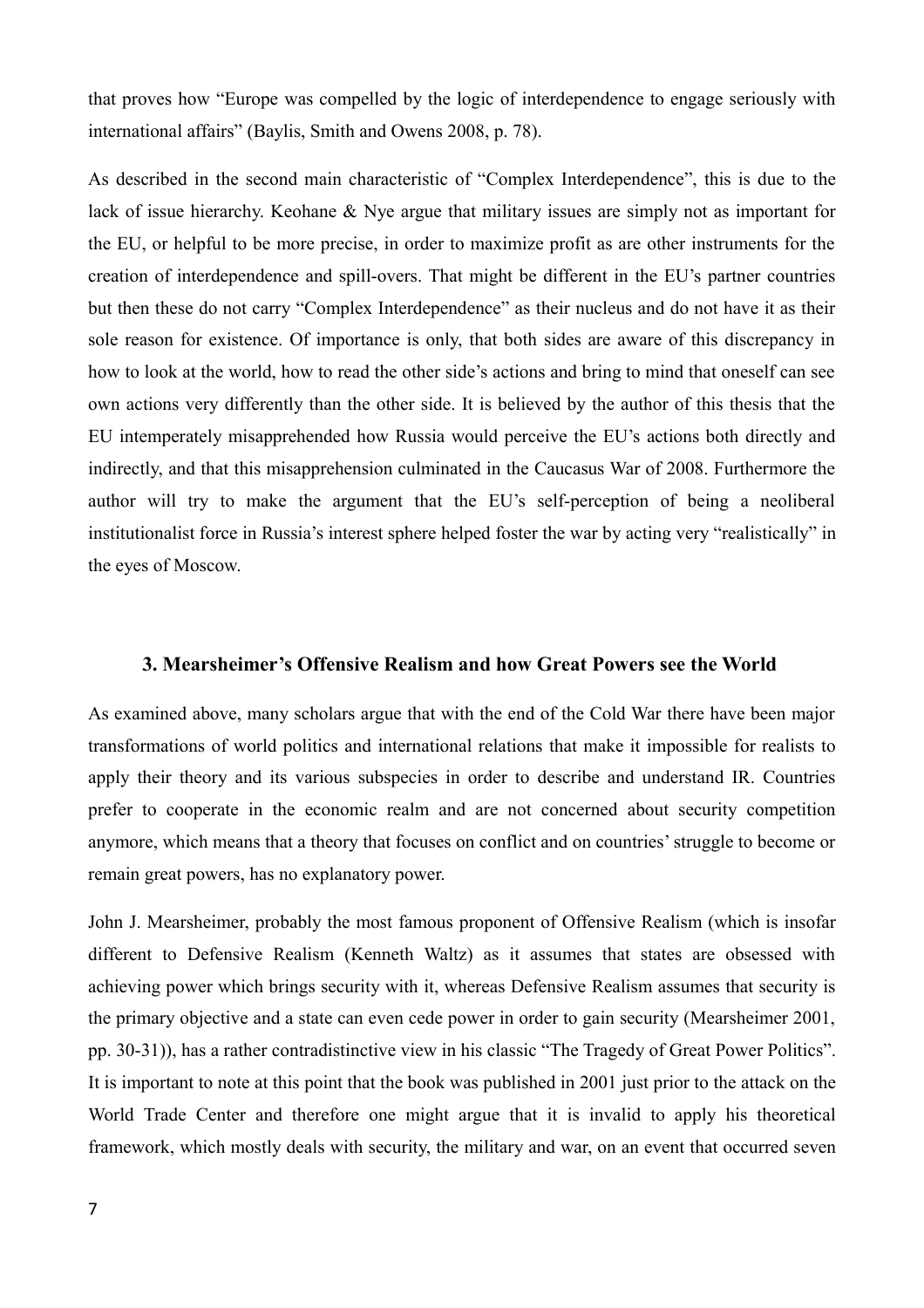years after what Kofi Annan called the "[entrance into] the third millennium through a gate of fire" in his Nobel lecture in Oslo December 2011. After all there is obvious evidence that the first decade of the new millennium was highly influenced by this incredibly important event as was stated in the introduction. The argument is valid, however this would also be the case for the first edition of "Power and Interdependence" by Keohane & Nye then, which coincidentally was published the same year as Mearsheimer's book, even though it does not emphasize security as much. However, Keohane and Nye's theory is still considered to be one the best-suited ways to explain and analyse current international politics, despite its appearance before 9/11(Baylis, Smith and Owens 2008, pp. 130-133). Evidence for this claim are Nye, Keohane and Mearsheimer themselves, who did not abandon their theories in their subsequent books "After Hegemony: Cooperation and Discord in the World Political Economy" (Keohane 2005), "The Future of Power: And the Use of it in the 21<sup>st</sup> Century" (Nye 2010) and "Why Leaders Lie" (Mearsheimer 2011) but rather according to their personal testimonials reaffirmed and enhanced the theories from their prior works.

Mearsheimer calls the United Nations to be the only institution capable of limiting the action of an average given country or even a great power, nevertheless according to him even that little capability is questionable since the UN, or Security Council respectively, was not even able to prevent or abort the Bosnia war between 1992 and 1995. He admits that both the European Union and also NATO can be described as "impressive" (Ibid., p. 364), but mostly for the lack of effect that they have on the behaviour of great powers. While Mearsheimer admits that states are able and also can be willing to operate through institutions, this is never due to or for the creation of interdependence but merely because institutions function as "arenas for acting out power relationships". He also dismisses the economic approach and does not see significant changes that happened between the beginning of the  $20<sup>th</sup>$  and the beginning of the  $21<sup>st</sup>$  century. Globalization unleashed by capitalism and creating economic interdependence does not count for him as a shift strong enough to change the rules of international politics since then, especially when compared with the domestic economic dealings which according to him have evolved proportionally (p. 365). He attributes this constant to international anarchy amongst the world's states, which could not be replaced by any other system or body.

Just because a country signs a regime or joins an institution that does not mean that it will uphold the values and arrangements embedded in it, if it sees advantages in not doing so and thus adding power. What makes Mearsheimer's theory so interesting and important for this thesis is especially that point. Institutionalists often criticize Realists of "[reducing] international politics to microeconomic rational choice or instrumental thinking also [minimizing] the idiosyncratic attributes of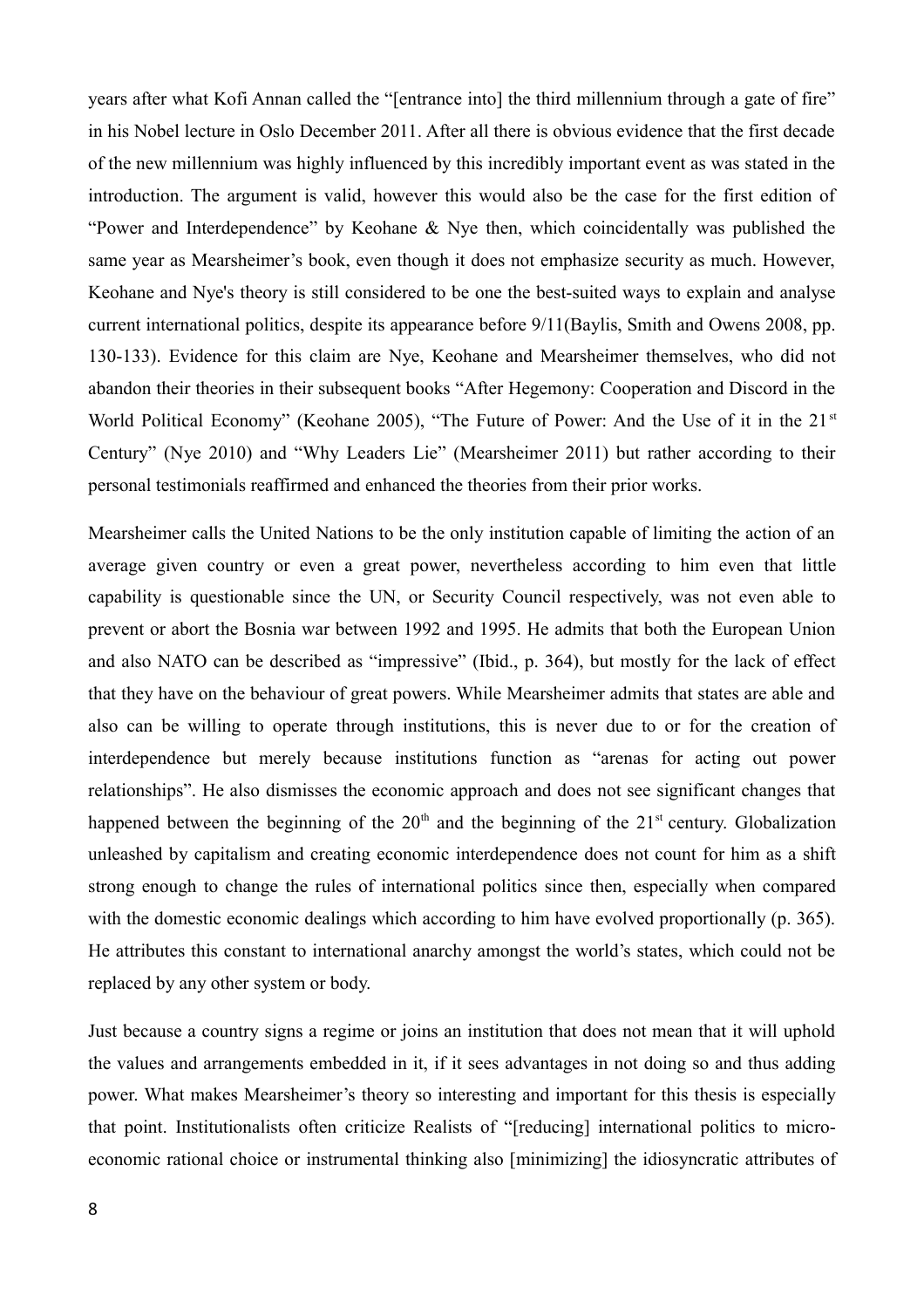individual decision-makers and the different cultural and historical factors that shape politics within a state." (Baylis, Smith and Owens 2008, p. 138). Or in short: of not looking inside the state when analysing a development or event. But actually that is one of the theory's strengths here: Mearsheimer circumvents looking inside the "black box" state by arguing that not the actor but his perception of opponent actions is the dependent variable for his own actions. In his realist understanding states act on a from case to case basis depending on the state's preference (independent variable) regarding a certain issue whereas in his opinion Institutionalism is insofar a too systemic approach as it constrains everything into path-dependency and walls out exceptions from its rules: Democracies go not to war with each other? What if they do! Deep economic interdependence prevents military conflict? What if it does not! When the EU is friendly towards a country then the country will not jeopardize this friendliness by any means? What if it does!

Keohane & Nye's theory is not able to explain the exceptions without making use of external templates, mostly deriving from the realist vocabulary whereas a Realist can always simply say: "Told you so." On the other hand Realists have to wait for these exceptions - a war with modern warfare between two states does not erupt on a daily basis, while economic cooperation is far more ordinary. As the author will try to show in this paper, this ordinariness can be treacherous because it can lull leaders into the assumption that the occurrence of an exception is unlikely: war, and be it not direct confrontation (e. g. Russian versus EU troops) but a proxy war or indirect military confrontation (e. g. Russian troops versus troops of an EU protégé).

Mearsheimer uses a set of vocabulary in order to make his theory workable. For instance he argues that countries always try to become or remain the hegemon in their particular region, in order to become or stay great powers (Mearsheimer 2001, pp. 138-146), which is going to be especially important for us later on. He also admits that wealth is something states strive for, but not so that the population is satisfied and prosperous but again because of power for which wealth (e. g. gas, oil, transit capabilities) is a valid mean. Here certain countries come to mind that use their resource capabilities as a tool to wield power. Wealth through resources is particularly predestined to be connected to a strong military presence and deterrence because there is need to protect the acquisition process, the transportation and hence to keep the prices stable. Mearsheimer calls this "wealth maximization and preeminent land power" (Ibid.). Already mentioned was the concept of anarchy, which does not mean that the international system is characterized by chaos and disorder. In the IR understanding, "anarchy" means that there is simply no ruling authority or body in the international system to watch over countries' behaviour and that a state or institution (i. e. EU) for that matter *should never be* certain about the intention of another country, *because it cannot* be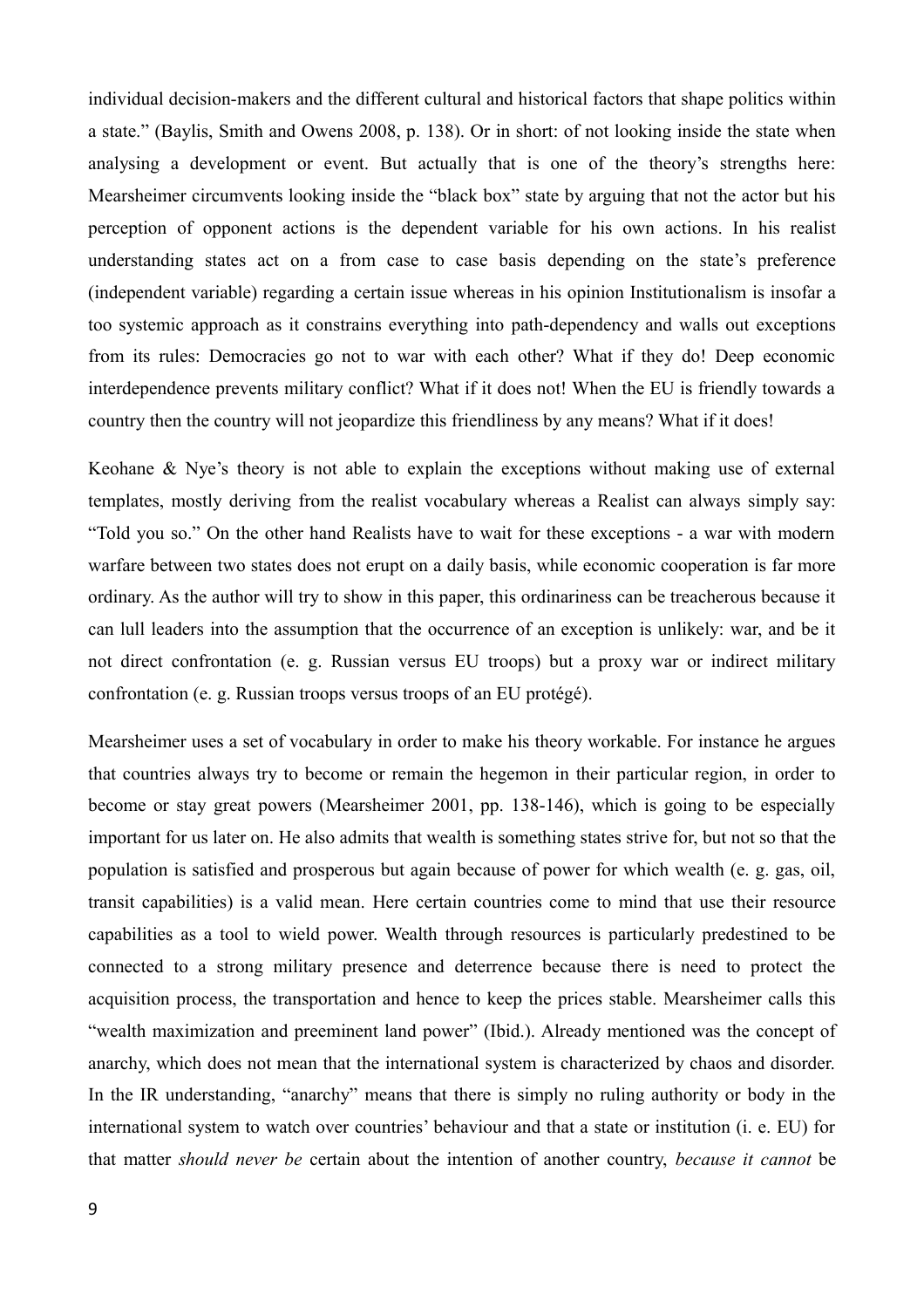certain. Not because all states are necessarily hostile towards each other, but simply because states do not act systemically or ideologically but rather ad hoc (Ibid., pp. 30-31).

There is more to say about both Realism and Neoliberal Institutionalism but this part of the paper had mainly the purpose to illustrate how both theories are designed, what their many differences and focuses are, which main assumptions they have (that are by far not all presented here) and how they can be helpful in answering the research question. In the following part both theories will be operationalized and used as applied frameworks on both the EU and Russia with regard to the Caucasus War of 2008.

Last but not least the author would like to say that he is aware of the inaccuracy when he equates the European Union with any given great power state. It is clear to him that the EU is more than just an institution, has significant differences (e. g. depth of integration) compared to the OECD, NATO or ASEAN, yet can also hardly be called a state. There is wide debate what the EU actually is and therefore it may be questionable whether it is valid to apply the presented theories on the EU without a profound discussion what the EU's actual nature is. However, this is not possible in a thesis that is supposed to be as short as this one and the reader therefore is asked to overlook this theoretical inadmissibility. This thesis tries to mitigate the problem above by examining how the EU is carrying the "neoliberal institutionalist nucleus" and thus is unable to see things through the realist lens in order to prevent one of the general criticisms on realism's explanatory power: if one side is acting like Mearsheimer has predicted it than why did the other side not act equally realistic (Snyder 2002, pp. 155-156)? Transferred to this thesis the question is: If Russia acted realistically when going to war with Georgia than why did the European Union not act equally prior to the conflict? The author himself answers this question by disagreeing with Mearsheimer when he says that all countries act similarly, i. e. realistically. One can be sure that Mearsheimer would be able to explain the EU's actions prior to the conflict with Realism. This thesis however will explain the EU's actions vis-à-vis Georgia and the countries of the region with Neoliberal Institutionalism because the two theories are not mutually exclusive and have just as much explanatory power when applied at once, especially since IR is despite all the positive-sum and zero-sum games that one might construct, not mathematics. Or to borrow the words of the British-Austrian philosopher Karl Popper: "Whenever a theory appears to you as the only possible one, take this as a sign that you have neither understood the theory nor the problem which it was intended to solve." (Objective Knowledge: An Evolutionary Approach 1979). This is even truer in a social science discipline as IR.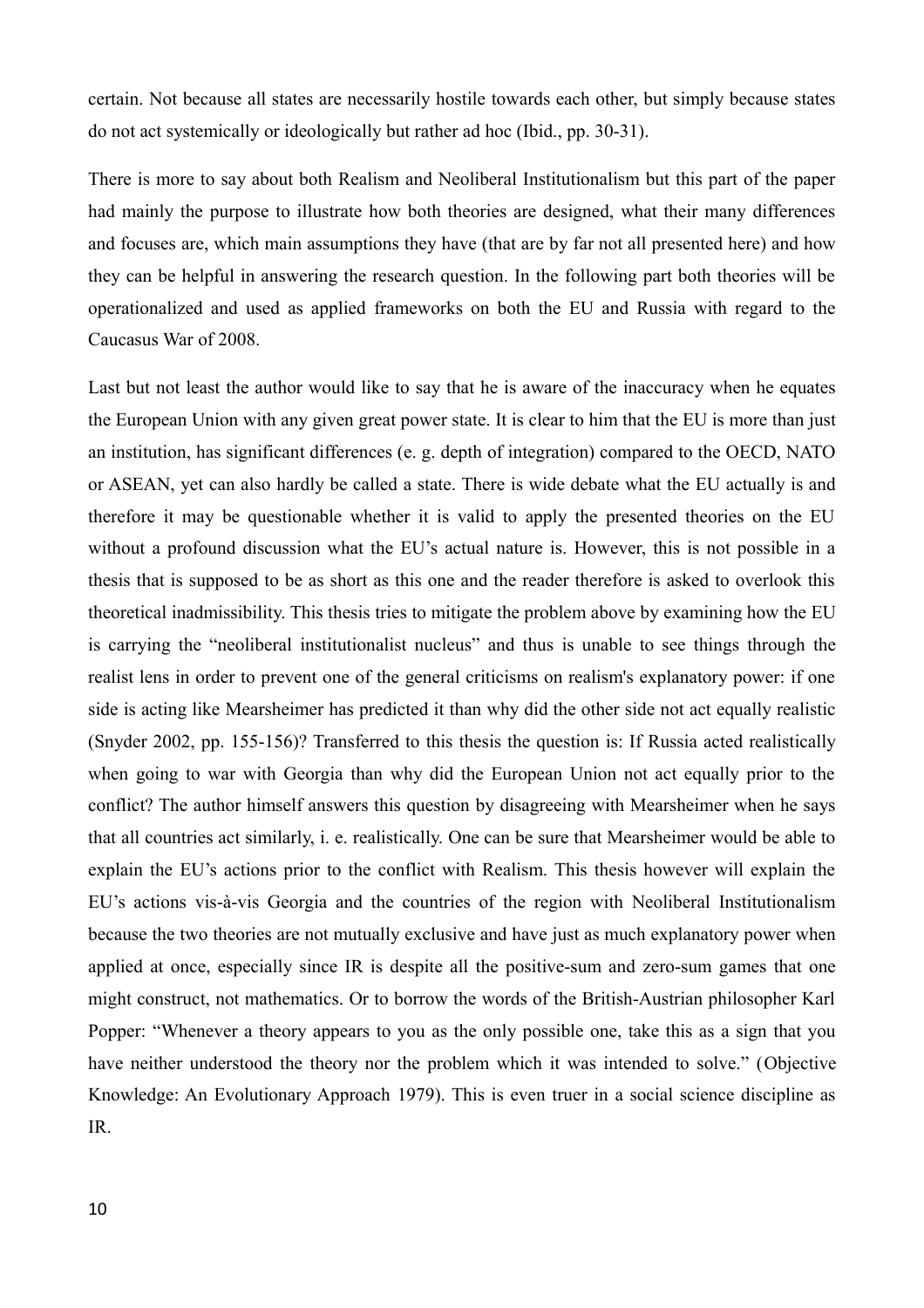## **Operationalization of the Theories, Interpretation of the Player's Behaviour and of Indicators**



Source: Fischer Weltalmanach, Fischer Taschenbuch Verlag, Frankfurt am Main, 2009

#### **4. The EU's Neoliberal Institutionalism in the Caucasus**

#### **Institutionalization of the EU-Georgia Relations**

#### **4.1. Introduction to the First Operational Part and Explanation of Procedure**

The operational part of this thesis is going to start on the premise of the main point in Keohane  $\&$ Nye's theory that cooperation and institutionalization create complex interdependencies and so the author would like to illustrate the institutional interconnectedness that the EU had with Georgia prior to the Caucasus war of 2008. It is necessary to mention here that the author will be "jumping" back and forth between the 90s and the first decade of the  $21<sup>st</sup>$  century when examining institutionalization and cooperation between Georgia and the EU, which is necessary due to the many parallel yet reciprocal effects and interactions that the manifold developments and projects had on each other. As well, this is fully in accordance with *Complex* Interdependency: it is often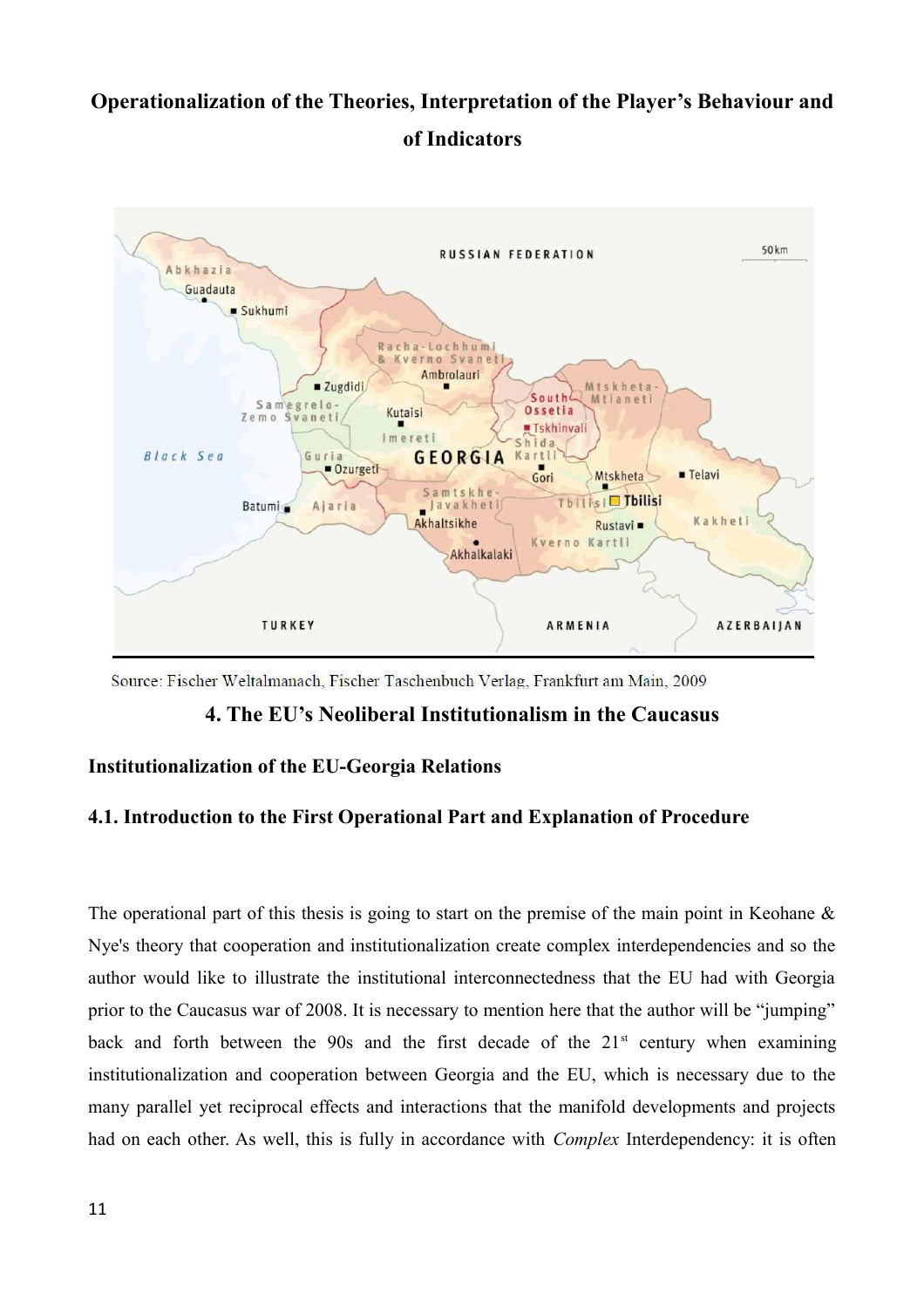hard to say what arose from what, what is the dependent and what is the interdependent variable. The author will therefore present developments and cooperative projects that he considers most important and will try to link them heuristically with each other in order to create a "spider-web" of interdependence without overworking them by examining too many details and applying the theoretical framework on them. The point in this whole part is entirely the illustration of Complex Interdependence, it is therefore not always important what the specific pillars of a specific agreement were, be it education, health care, civic society etc., it is the cooperation itself that is the crucial point, not its nature.

Furthermore at this point it is probably worth mentioning that one might call the endeavour of this thesis as somewhat unorthodox: over the course of the paper it will sometimes seem as if theories not only explain and fit the rationale, the conduct and the perception of actors respectively, but as if actors actually *act* according to the presented theories as though these were manuals or guidelines for real politics. This impression is fully intentional, however it should not be understood this way. It is always the theory that fits the politics and never the other way around, the author of this thesis does not suggest that the various actors are that ideological. Theories are seen in this paper as simplifications, models and constructs that provide the observer with indicators, causal connections and ways to suggest inference. The author makes an argument in this paper, based on readings and experience of different positions, from different institutions and organizations, from different countries, in different languages - subsumed in this paper and open to challenge at any time. But with the honest conviction, that this argument is entitled to be heard and as such has not been raised.

#### **4.2 Humanitarian Aid after South Caucasian Independence and TACIS**

The EU started to really look at what was happening in the Caucasus after the Soviet Union fell apart and Georgia, Armenia and Azerbaijan became independent from the Soviet Union and/or any kind of successor state. Many European states substantially started their activity in the region by mediating conflicts, mainly in the Nagorno-Karabakh War in Azerbaijan between ethnic Armenians (backed by Armenia) and the Republic of Azerbaijan between 1991 when Azerbaijan became independent (even though the war started in 1988) until 1994. Simultaneously, there was a war from 1992 to 1993 in the Georgian province of Abkhazia between conjoint Sunni and Orthodox Abkhazian separatists backed by Russia and the Republic of Georgia. The EU provided humanitarian aid through the establishment of the so-called European Community Humanitarian Office (ECHO) by the Delors Commission (Jawad 2006, pp. 18-20). The EU's rationale was sheer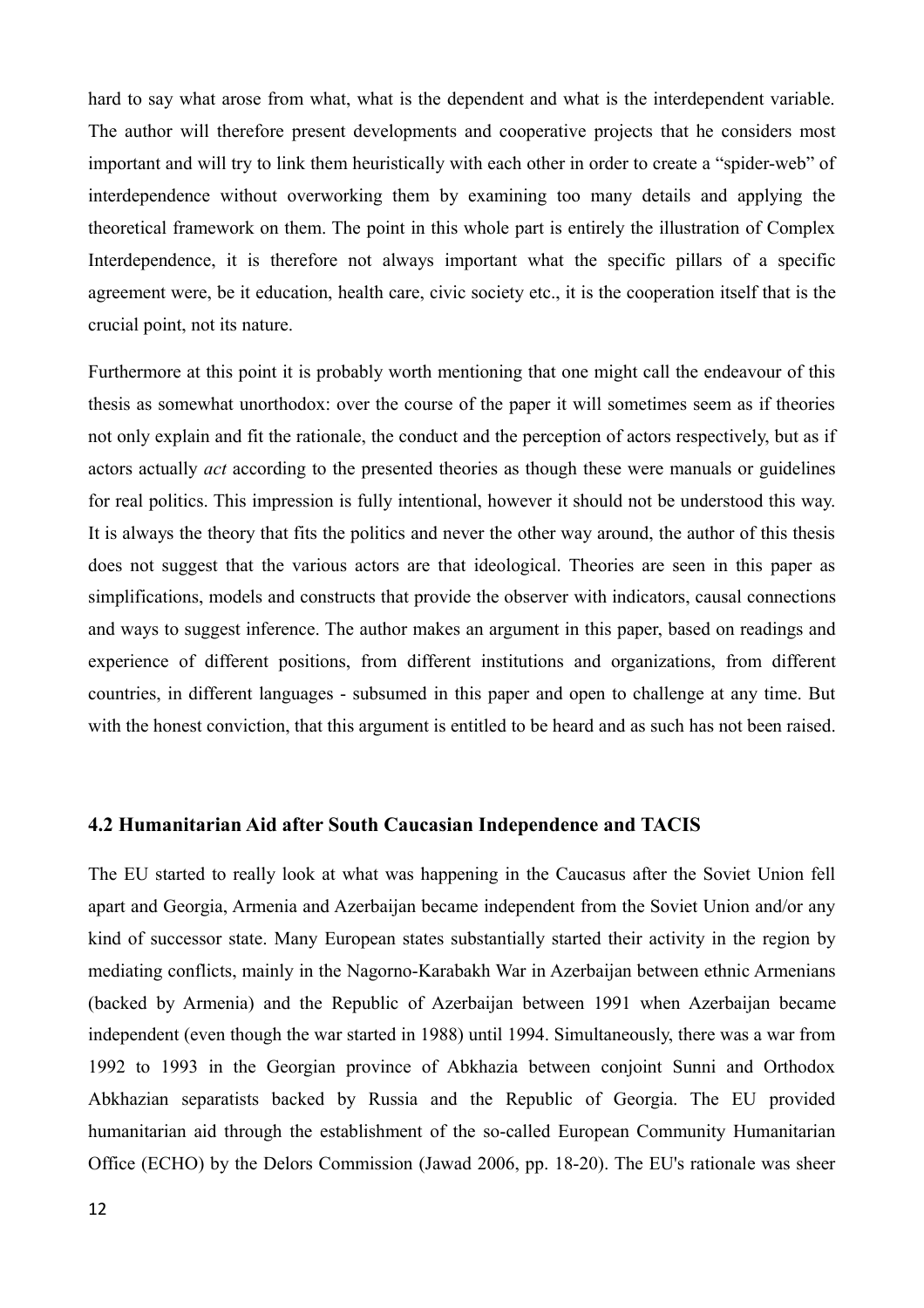containment of potential threats of all sorts triggered by a devastated Caucasus - one should not forget that Russia was facing an enormous debacle in Chechnya which led to the First Chechen war 1994-1996 with according to GlobalSecurity.org an estimated death toll of about 100.000, 200.000 wounded and 500.000 displaced. Additionally, Russia was facing worrisome problems all over the North-Caucasus including constant insurgencies (in Ingushetia, Dagestan, North Ossetia-Alania and Kabardino-Balkaria). So the EU had every reason to do as much stabilization of the region as possible, i. e. off Russian sovereign territory, especially since the borders could be rather transparent at the time, without fully understanding or knowing the new Kremlin strategy in the Caucasus. The European ECHO aid allocated between  $\epsilon$ 160 and  $\epsilon$ 171 million to Georgia, Azerbaijan and Armenia each (International Crisis Group 2006, p. 5) from 1992 until 2004, which Russia had to swallow due to its own interest in a stabilized region and its economic turmoil of the 90s.

Georgia alone received about  $E(420)$  million in assistance from the EU in that time period. Humanitarian assistance has accounted for  $E160$  million via ECHO, the Food Aid Operations of the Agricultural Guarantee and Guidance Fund (EAGGF) and the Food Security Program allocated  $\epsilon$ 70 million (ENP Country Report Georgia 2005, p. 5). But already in 1992 it became clear for EU officials that investments have to have deeper purpose than just humanitarian aid in order to bring the receivers on their feed and create mutually beneficial interdependence and therefore TACIS (Technical Assistance to the Commonwealth of Independent States) was created, the "mother" of institutional cooperation between former Soviet republics and the EU. What is noteworthy here is that also Russia itself was a beneficiary of TACIS aid: an attempt to include Moscow into the creation of interdependency. TACIS had the function to provide assistance in the transition process from a socialist-authoritarian state towards a free-market pluralist democracy, however because of the enormous size of the CIS region and its diversity, TACIS' goals had to be adjusted from case to case: what might work for the Ukraine could be inappropriate for Tajikistan. As for the Caucasus, the EU's know-how in the creation of institutions and infrastructure was supposed to diminish the region's dependence on Moscow, increase the countries' fresh independence and create interdependence with Brussels (Ibid., pp. 4-6), for which Georgia received more than  $\epsilon$ 110 million by TACIS. But according to theory the EU's calculation could have been something else: the target was not only to establish Brussels-Tbilisi-, Brussels-Baku- and Brussels-Yerevan-cooperation but also amongst the three Caucasus states themselves so that they were able to speak with a common voice after multilateral dialogue with each other and could establish themselves as a *region* in the institutional sense of the word internationally, similar to BeNeLux, the Baltics or to the Visegrád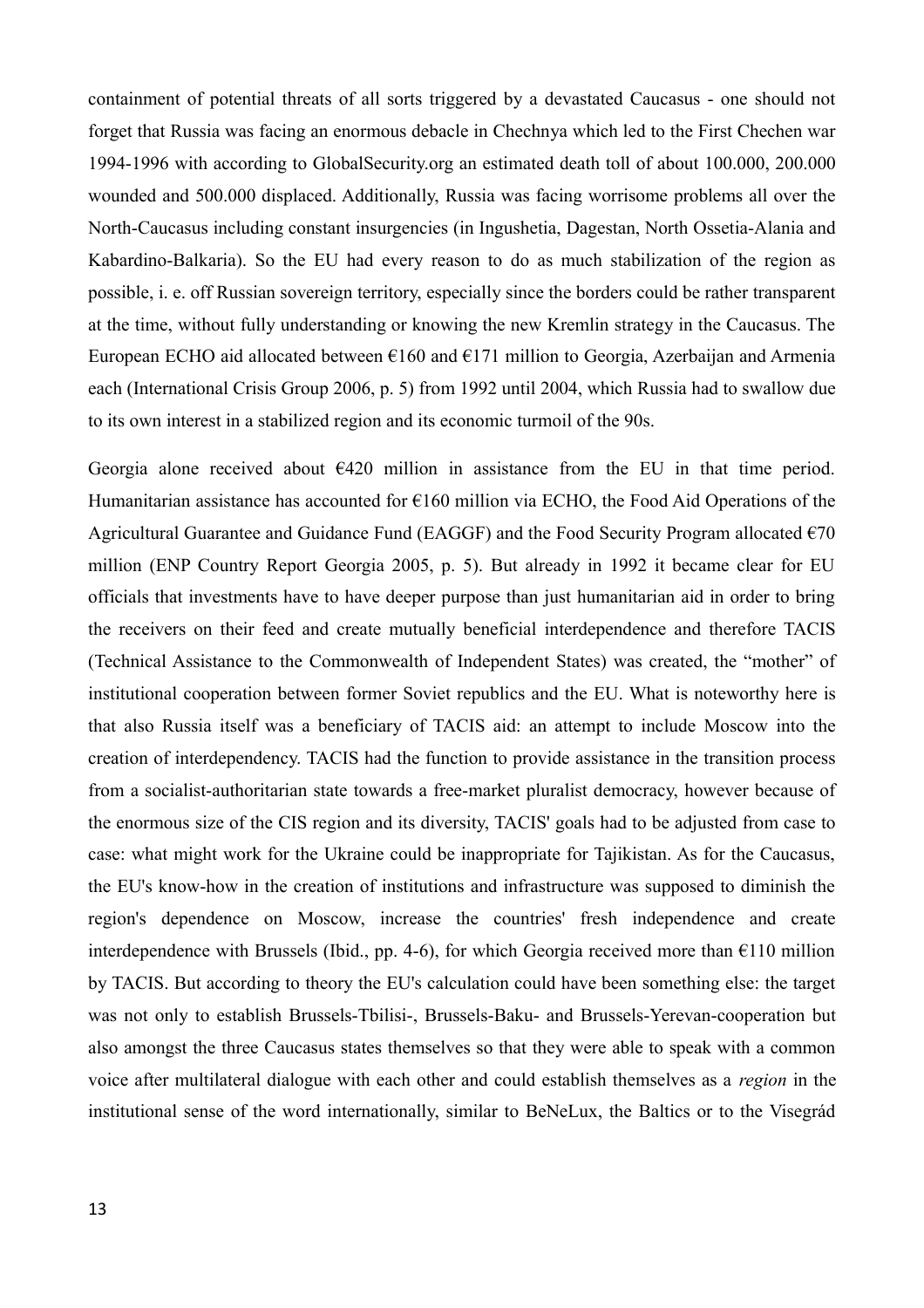Group, which - admittedly - was far more complicated in the Caucasus to achieve due to the many historic conflicts and ethnic  $\&$  religious differences they had with each other.

#### **4.3 INOGATE & TRACECA**

That is why TACIS was followed by the regional programs TRACECA (Transport Corridor Europe - Caucasus - Asia) and INOGATE (Interstate Oil and Gas to Europe) in 1993 and 1995 on behalf of the EU's initiation. The EU saw a chance to establish interconnectedness amongst the three with each other so that they speak with a common voice when dealing with the other member countries and thus have them occupied with common projects instead of common antagonisms (Cornell and Starr 2006, pp. 86-90).

The author sees this as evidence that the EU had no particular power interest in the region but merely an economic one since it would have been a lot easier to make each of the three states fully dependent on Brussels, which also could have further fostered conflicts between the three on a low flame and would have made the region less approachable for Moscow as well, who was hardly able to feed its own population at the time and was too tired of conflict. Instead, the EU took the contrary way and helped the Caucasus to get on its own feed (Mayer 2007, pp. 15-18). Both, INOGATE and TRACECA were supposed to revive and diversify the transport routes from Central Asia over the Caucasus to Europe in the tradition of the historic Great Silk Road but mainly make energy trade a binding factor amongst all the participants, which was later summarized under the EU's so-called "Baku Initiative", a constant dialogue between the EU and the littoral states of the Black Sea and the Caspian on energy matters, explicitly addressed in the European Neighbourhood Policy of 2004. This is one example where it is not effectively possible to say what came first. Both, TRACECA and INOGATE's development began in the 90s, however they are emphasized as integral parts of the "Baku Initiative" (also sometimes "Baku Strategy"), that is the aggregation of conclusions agreed upon at the First Ministerial Conference on Energy Cooperation between the EU and the littoral states in Baku November 2004 (Gültekin-Punsmann 2008, pp. 5-11). In the author's opinion the idea is not entirely dissimilar to the one of the European Coal and Steel Community. TRACECA, developed in 1993 and inaugurated in 2001, was supposed to modernize the already existing pipeline systems and to increase Europe's accessibility of it, including building bridges and repairing facilities. It got its own office in Baku in 2000, originally financed by the EU Commission until 2009, and includes Georgia, Azerbaijan, Armenia, Romania, Bulgaria, Ukraine, Moldova, Turkey, Kazakhstan, Kyrgyzstan, Iran, Moldova, Uzbekistan, Tajikistan and Turkmenistan.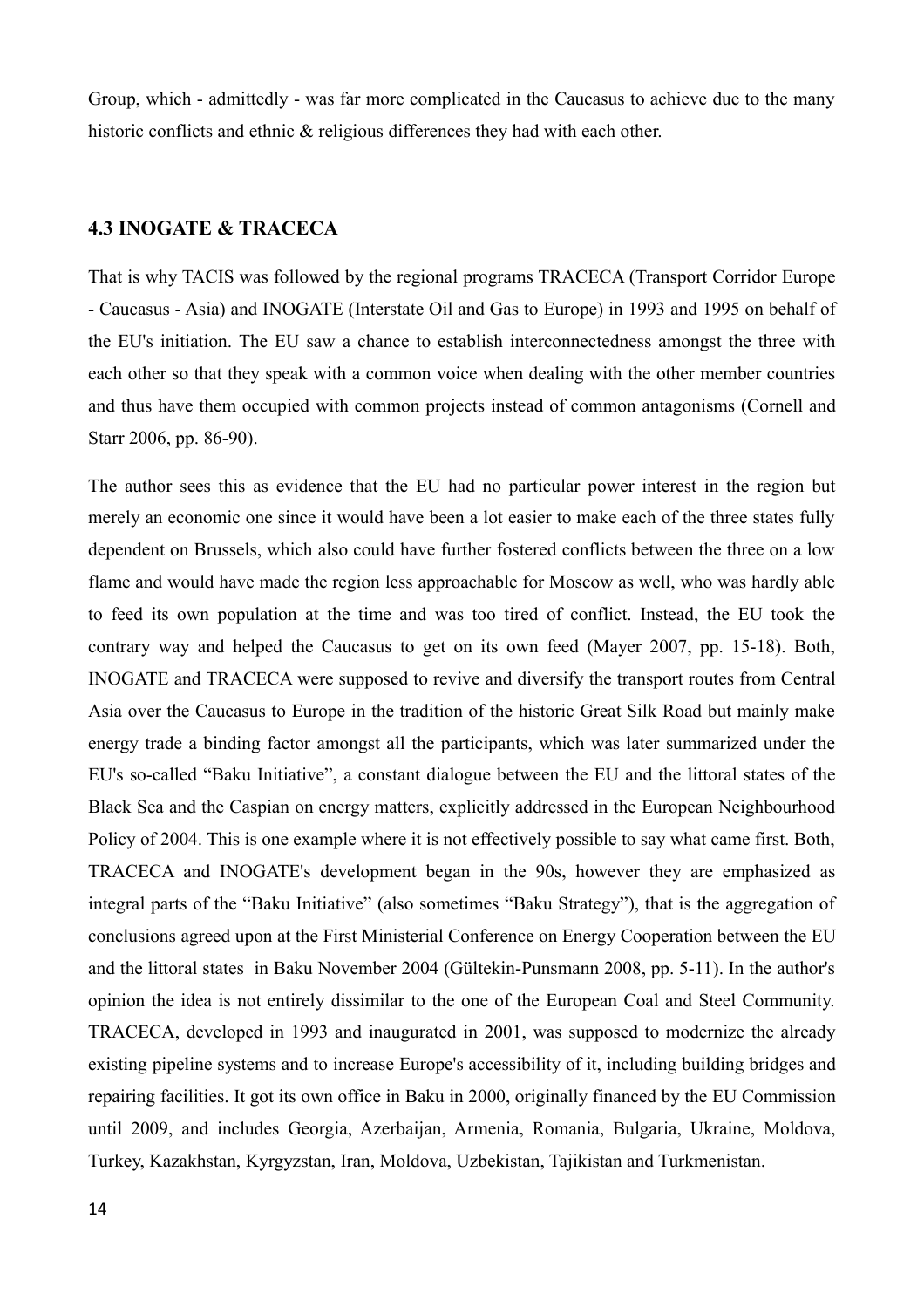More important was and is INOGATE though, which "is an international energy co-operation programme between the European Union and […] Armenia, Azerbaijan, Belarus, Georgia, Kazakhstan, Kyrgyzstan, Moldova, Tajikistan, Turkmenistan, Ukraine and Uzbekistan. They have agreed to work together toward achieving the following four major objectives: 1. Converging energy markets on the basis of the principles of the EU internal energy market taking into account of the particularities of the involved countries. 2. Enhancing energy security by addressing the issues of energy exports/imports, supply diversification, energy transit and energy demand. 3. Supporting sustainable energy development, including the development of energy efficiency, renewable energy and demand side management. 4. Attracting investment towards energy projects of common and regional interest." (INOGATE Homepage) This reads as classic Complex Interdependence through the vocabulary of energy cooperation, especially since INOGATE is entirely funded by the EU Commission while having its main office in Kiev and the Regional Coordination Office for the Caucasus Region in Tbilisi since 1995. Furthermore Georgia was the beneficiary of 30 out of 56 projects carried out by INOGATE since 1996 (Ibid.). Since 2004, INOGATE has initiated 16 projects - mainly in the Caucasus and Eastern Europe, not so much Central Asia - that were still active in 2008 during the war and received funds from the organization amounting to 51.831.355€, paid by the EU Commission (INOGATE Annual Report 2009, p. 27). However, the idea was not only to contain Moscow's role in the region but to simply make conflict too expensive for all actors involved due to the high benefits for all participants, including Moscow and not excluding it (Tonus 2008, p. 6-9) so that the Russian Federation is an official Observer Country of the program. This is in in full congruence with the Keohane & Nye theory: inclusion instead of exclusion.

#### **4.4 European non-economic and security interests in the Caucasus**

Apart from the project-oriented institutional approach developed in the 90s, the relationship between the EU and the Caucasus countries was further intensified through the respective partnership and cooperation agreements (PCAs) in 1999 which increased cooperation in terms of political dialogue, supported democratic and free-market transition, encouraged trade and investments, and promoted cultural and social exchange with the Caucasian countries. The same year Georgia joined the Council for Europe, Armenia and Azerbaijan followed in 2001 (even though no EU body, the point is the cooperation via institutionalization). The EU increasingly cared about the region and tried to initiate mutually beneficial cooperation going beyond merely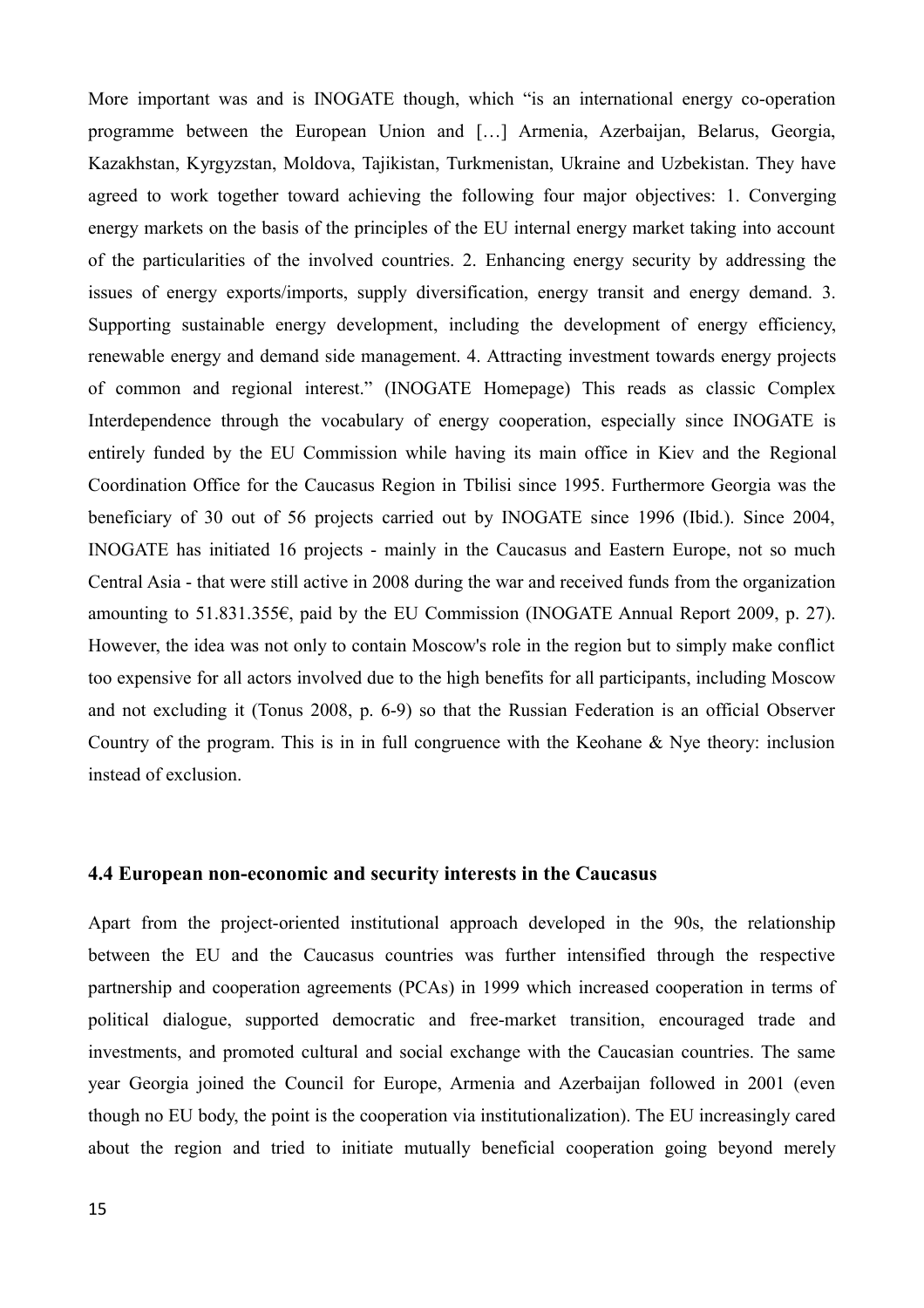humanitarian aid compared to the very beginning of the relationship, as it is foreseen in the concept of positive-sum games. Of course Europe's rising hunger for energy had plenty to do with it, especially in the face of the dependence on Russian gas, but this is no discrepancy with Keohane & Nye: resources are a fully legitimate trigger for cooperation (even though they also play quite a role in Mearsheimer's theory which will be important when we look at Russia's perception of what is described in this whole segment).

Consecutively the EU Council passed the European Security Strategy (ESS) in December 2003, which particularly emphasized the importance, potentials but also the dangers of the region and diplomatically addressed potential conflict with any other power having interest in the region: "It is not in our interest that enlargement should create new dividing lines in Europe. We need to extend the benefits of economic and political cooperation to our neighbours in the East while tackling political problems there. We should now take a stronger and more active interest in the problems of the South Caucasus, which will in due course also be a neighbouring region." (European Council 2003, p. 8)

The Caucasus had the potential of tremendous hazards for the EU, such as uncontrolled migration into the it, the threat of terrorism, human trafficking and drugs etc. which needed to be revised in the wake of the 9/11 attacks, the Madrid train bombings in March 2004 and the London bombings in July 2005 (the terrorist attack on a theater in Moscow in 2002 and on a school in the Caucasian city Beslan in North Ossetia in 2004, both said to be inflicted by Sunni Caucasians from Ingushetia and Chechnya, should also be mentioned). The region between Black See and Caspian became even more important when Romania joined the EU in 2007 and therefore the EU via the Black Sea had basically a direct point of contact with Georgia, and thus the historically problematic regions Adjara and Abkhazia. What is more, the EU with its growing energy demands had interest in stability and good governance because these are said to be a good basis for non-volatile gas prices (Cornell, Tseretli and Socor 2005, p. 29). Strong promoters of this approach within the EU were especially the "New Eastern Members" who joined the EU in 2004 (Romania and Bulgaria in 2007) and had particular incentive to foster cooperation with the former socialist brethren. Another step into this direction was the establishment of an EU Special Representative for the South Caucasus in 2003 (year of the Rose Revolution) who in 2006 was empowered to "assist Armenia, Azerbaijan and Georgia in carrying out political and economic reforms, notably in the fields of rule of law, democratization, human rights, good governance, development and poverty reduction", leading over a team of experts on the region and some 3.000.000€ at his disposal in 2006 (Council Joint Action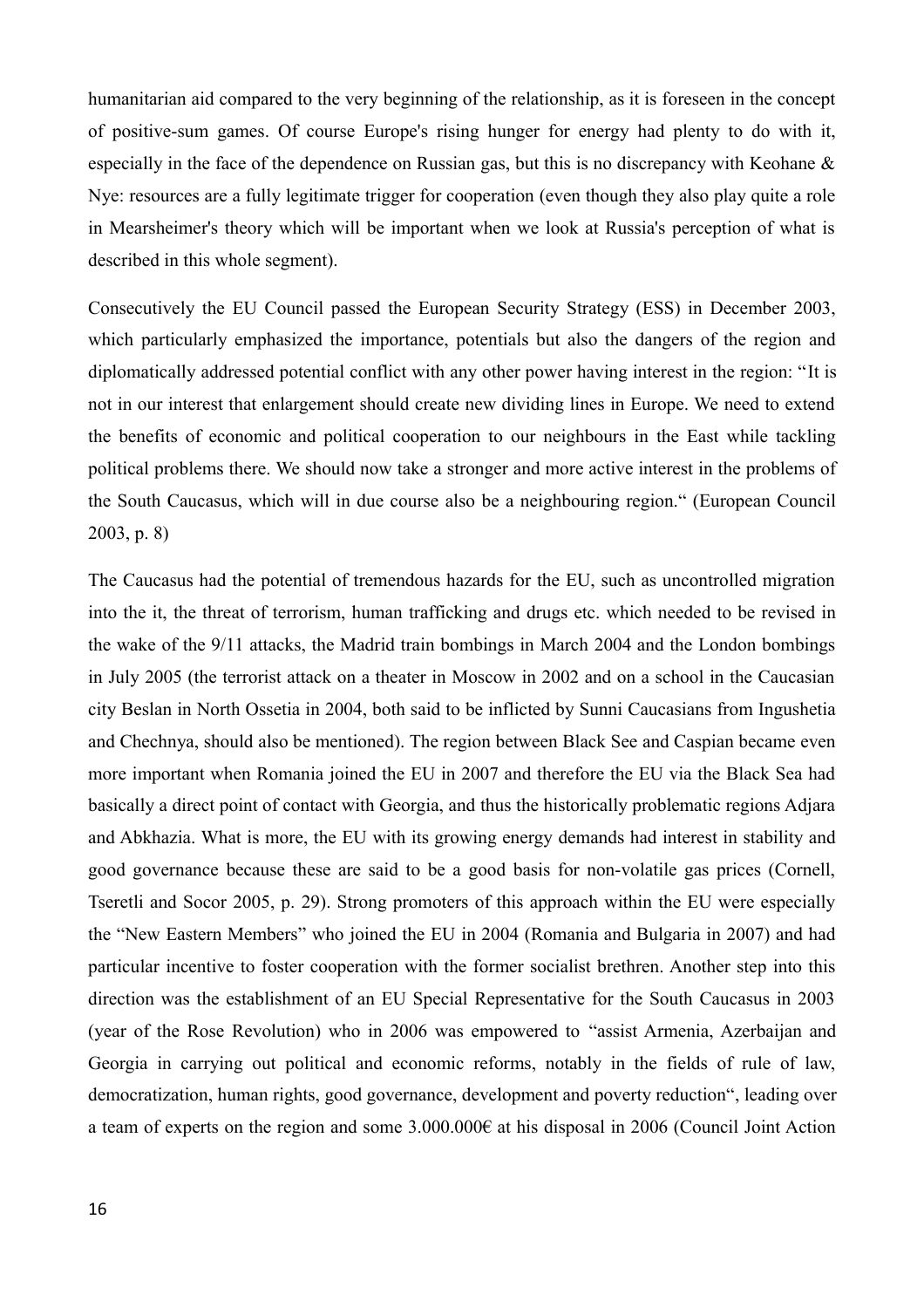2006/121/CFSP), but also to increase the perceived presence of the EU in the region (Cornell and Starr 2006, p. 7).

On the 1<sup>st</sup> of May 2004 the three Baltic States, the Visegrád Group and Slovenia joined the EU (plus Malta and Cyprus). This was a milestone in the EU's Eastern policy because from then on the East was not only an area of European interest but an integral part of the EU itself - after all it absorbed three former republics of the USSR, one former republic of Yugoslavia and four (Czechoslovakia is counted as two here) former Warsaw Pact countries. These countries became embedded and institutionalized into the EU's framework, or to use the wording from the passage on Keohane & Nye: Brussels implanted the neoliberal institutionalist nucleus into them. This of course did not go unnoticed in the Caucasus and in Moscow.

The same month 2004 the EU went through the Eastern enlargement, it also adopted the European Neighbourhood Policy (ENP), which includes Georgia, Armenia, Azerbaijan, Ukraine, Belarus and Moldova, all of which were Soviet republics. Georgia just got rid of Eduard Shevardnadze the previous year in the wake of the so-called Rose Revolution and was following an openly pro-European course under the new President Mikheil Saakashvili, a lawyer educated in the USA and at the International Institute of Human Rights in Strasbourg, apart from his mother tongue also fluent in French, English and Russian (this is mentioned because the Caucasus War 2008 happened during the EU's French Presidency). The revolution proved to be more than a mere local incident, after all it is said to have helped spark both the so-called Orange Revolution in the Ukraine November 2004 - only few months after the Eastern enlargement and the introduction of the ENP - and in 2005 the Tulip Revolution in Kyrgyzstan (Cornell and Starr 2006, p. 14). In the author's opinion these events were enabled largely by the ENP in an institutionalist sense: in order to achieve the goals put forward in the ESS of 2003, the Commission proposed a strategy paper to the Council in 2004, which illustrated how Brussels should proceed towards a coherent ENP, putting particular emphasis on the Caucasus countries and thus particularly on Georgia, which unlike Azerbaijan (sturdy in the hands of the Aliyev clan) just went through a historical process and was steadily sending signals towards Brussels.

The EU did not leave these signals unanswered and launched its very first Rule of Law mission in the context of the European Common Security and Defense Policy (CSDP) in Georgia in June 2004 called "EUJUST THEMIS". The program was supposed to bring administrative EU personnel from senior levels to Georgia in order to train, mentor, support and advise Georgian ministers, senior officials and bodies of the central government for twelve months so that the Georgian society could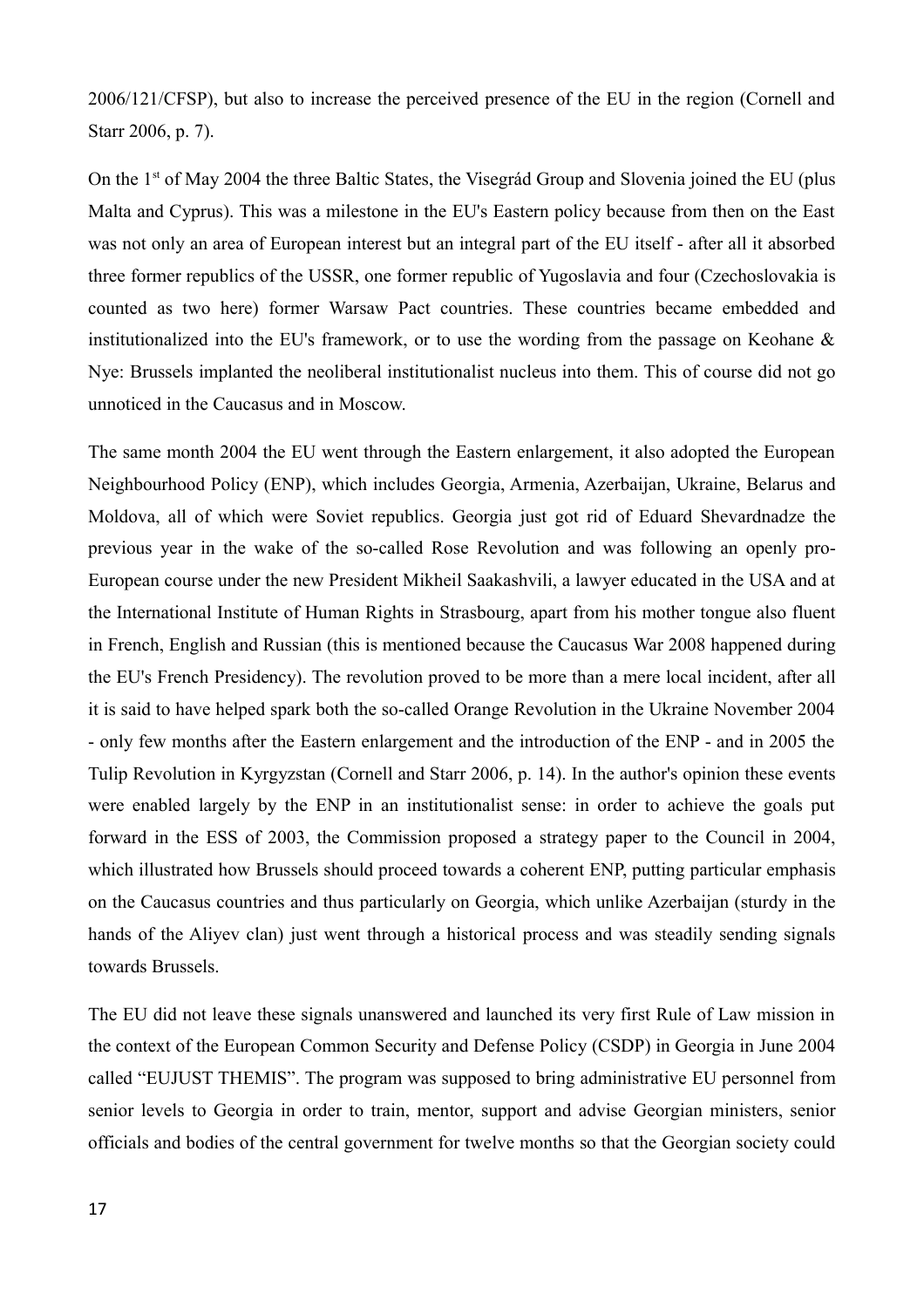be adjusted to EU norms in the course of the post-revolutionary reform process (Xymena 2009, pp. 202-210). What is especially interesting about the mission is how it came about: it was the Representative of Lithuania (at that time still a candidate country with observer status) to the Committee for the Civilian Aspects of Crisis Management (CIVCOM) who proposed the mission in February 2004, supported by the Representatives of Estonia, Poland and the UK. The Eastern expertise on Russian sensitivities and behaviour was seen as a further argument to launch the mission after some countries raised doubts on whether the mission might be understood as anti-Russian. And while Georgia proposed to go even further and include some military training and assistance, the EU preferred to keep the endeavour civilian, also because despite all challenges Georgia was going through, CIVCOM was carrying the word "crisis" in its name - which was hardly the case in Georgia at the time (Ibid).

The civilian cooperation targeted at institutionalization and stabilization found further expression in the so-called Action Plans (APs) of 2005 for Armenia, Georgia and Azerbaijan that derived from the ENP implemented a year earlier. The negotiation on the APs lasted until 2006 and as for Georgia, put a priority on the resolution of the conflicts regarding South Ossetia and Abkhazia and a stronger cooperation with both the UN and the OSCE in the Action Plan (Commission Of the European Communities 2005). Furthermore on well-known understandings regarding good governance, economic development, stronger cooperation within the region and with the EU, and on energy and transportation issues. However, the AP for Georgia was having a large problem: the EU could hardly apply the ENP on the disputed areas of Abkhazia and South Ossetia (the same was the case with Nagorno-Karabakh in Azerbaijan) without recognizing them internationally (Popescu 2006b, p. 9). Hence, the same was not possible during the EUJUST THEMIS mission in Georgia. Territorially and strategically crucial zones of at least Georgia were almost fully excluded from the institutionalization process launched by the EU, creating a nation of different speeds within. The EU seemed to be aware of that and thus sent a fact finding team mission consisting of the European Commission Director for Eastern Europe, South Caucasus and Central Asia and the EU Special Representative to the region in January 2007 who were to initiate talks with leaders of the autonomous regions and find ways how to apply the ENP on these territories as well (Civil Georgia January 22, 2007). However, no substantial consequences or resolutions can be found following that visit. Therefore this visit leaves the question unanswered, whether the EU was fully aware of potential consequences of its actions vis-à-vis Moscow since actions such as meetings with Russian-backed secessionist leaders in order to pull them into the ENP mechanism seem at least in terms of diplomatic etiquette rather simple-hearted and ignorant of Russian interests.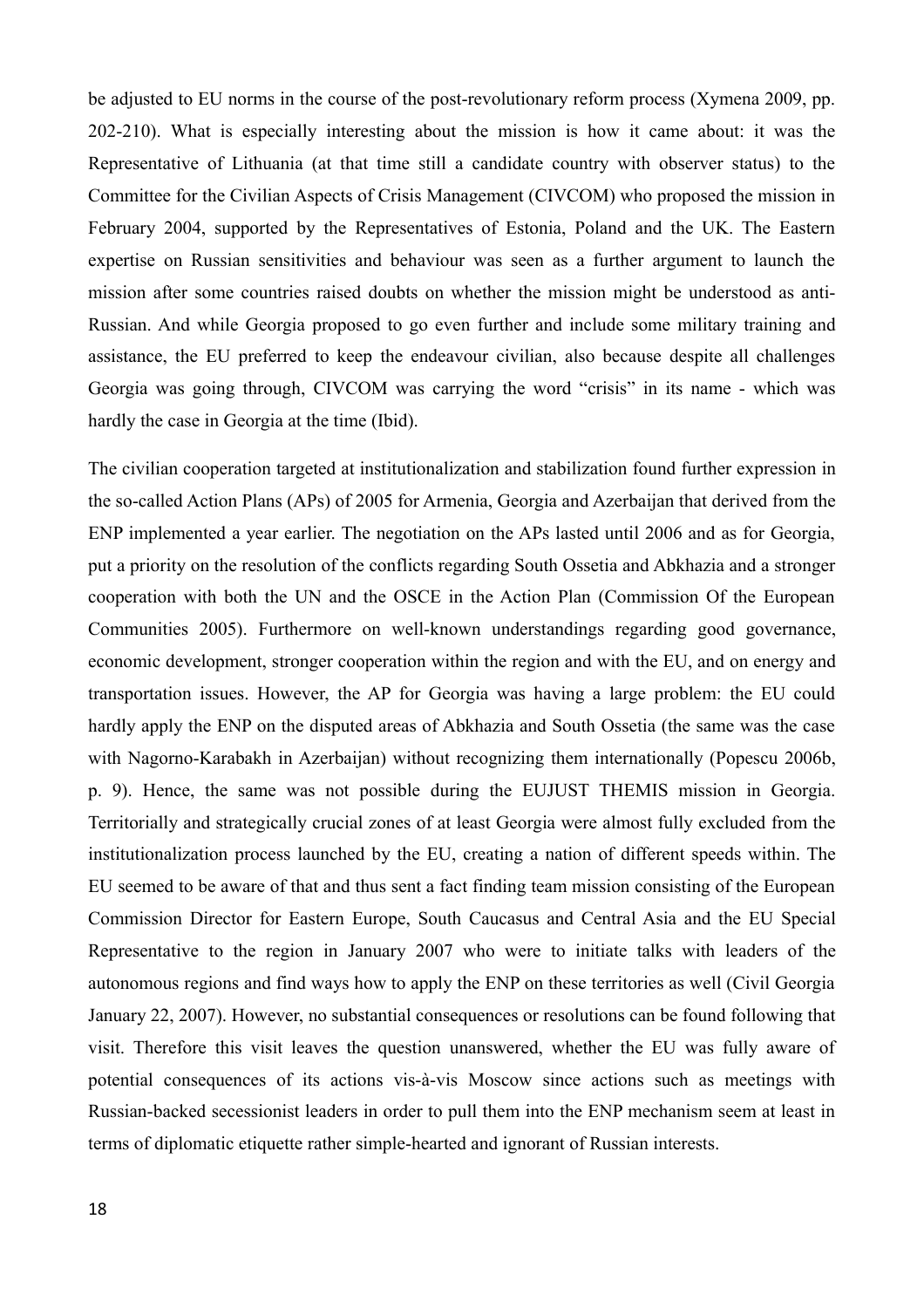After all one has to make calculations: what is the trade-off in risking to antagonize Moscow and pleasing Tbilisi? It does not seem clear whether European leaders were assessing these trade-offs correctly on the path leading to the war, if at all, maybe also due to the various different foreign policies that EU member states were practising parallelly to the EU's foreign policy. Thus the ENP, the EaP, the independence of Kosovo, etc. might have forced Moscow into interpreting the EU's foreign policy as one conducted by a state, not taking the EU's special nature into account. This reading of Moscow or even its possibility was not considered by EU and member state leaders enough due to the EU's "neoliberal institutionalist nucleus". More on that in the part on Russia's realist interpretation of EU policy.

#### **4.5 Georgian self-selection and integration into the sphere of European interest**

As was illustrated so far, the interest and engagement of the EU in the South Caucasus generally, but especially in the case of Georgia, could be up to 2008 characterized as increasing rapprochement and inclusion into the European custody. During the 90s a large part of the mutual relation was humanitarian aid and the technical assistance with reforms. At the same time the EU had quite plenty on its hands with the Balkans. But slowly the Caucasus' importance grew significantly, especially in the face of European energy hunger and global geo-political shifts, evoked by 9/11 and its aftermath and also because of the European Eastern enlargement. One could say at this point that it was this increased importance that was responsible for the instrumental change that the EU chose in its relationship towards Georgia. While between 1992 and 1999 most of the cooperation happened via programs such as TACIS, TRACECA and INOGATE, in 1999 the EU and Georgia signed a PCA, expanding the dialogue with each other from mere economic issues towards others such as good governance and a reformation of the legal system (Jawad 2006, pp. 18- 20). One could argue with Keohane & Nye that it was not merely the external change of circumstances that made the instrumental shift possible but rather the gradual cross-linkage of dependencies, allowing the introduction of a Special Representative to the region in 2003 and a program like EUJUST THEMIS in 2004, both in full accordance with Europe's general Security Strategy (ESS), passed by the Council December 2003 and designed around the new possibilities the EU had due to its previous involvement in the Caucasus but also in other parts of the world.

It is necessary to raise an important question now: If it is all so easy, than why does not all of Eurasia, the Maghreb, Mashriq or any other region of the world that has relations with the EU work the same way? Why are there even differences in the South Caucasus itself and what seemed to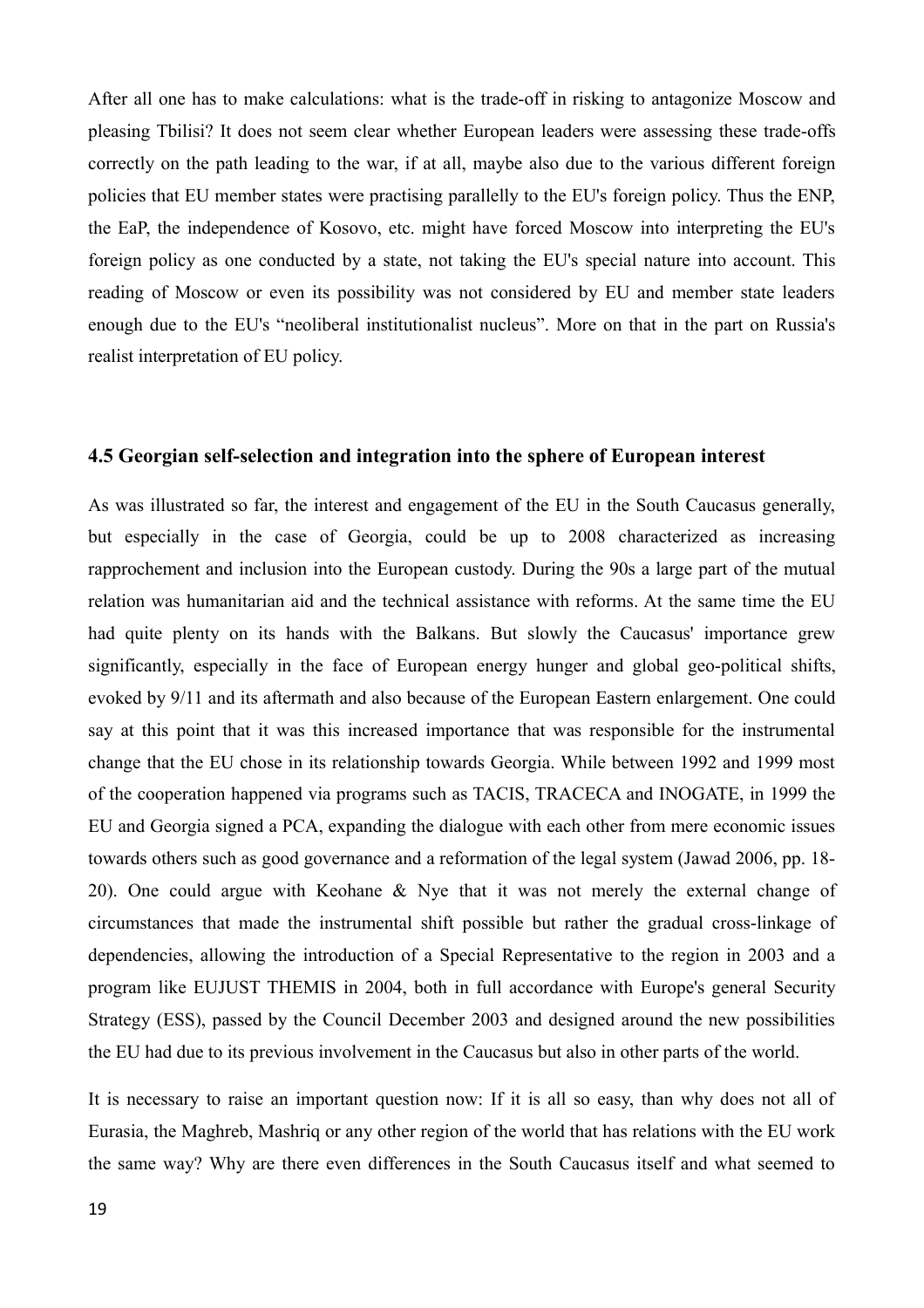have worked in Georgia in terms of democratization up to the Rose Revolution 2003 and later on until the war, never happened simultaneously and similarly in Azerbaijan? The author would answer this question by stating the obvious: A country has to be willing to actually let any change inflicted by interdependence happen, and here is why: On May 26 2008 during the Slovenian Presidency of the EU Council, only two months prior to the eruption of the Caucasus war, the Polish foreign minister presented the so-called "Eastern Partnership" (EaP) at the EU's General Affairs and External Relations Council in Brussels (inaugurated a year later in Prague), an institutionalized forum "to complement the already existing regional initiatives and to counterbalance the Union for the Mediterranean" (Schäffer and Tolksdorf, p. 1) for the dialogue on strategic affairs, visa-free travel and free trade agreements with Georgia, Ukraine, Azerbaijan, Armenia, Moldova and Belarus, going even beyond the ENP (Ibid., pp. 1-3). The EaP was seen as necessary by the Eastern enlargement countries because the original ENP was seen as deficient by its provision to include non-European (non-) states such as the Palestinian Authority, Lebanon and Egypt under one framework with the GUAM countries (Georgia, Ukraine, Azerbaijan, Moldova), therefore especially the Visegrád Group wanted to create a complementary framework specifically designed for the non-EU countries of Eastern Europe and the Caucasus (Dangerfield 2010, p. 1739). Apparently, the EaP was very open for interpretation, or as Ukrainian deputy premier Hryhoriy Nemyria from the Tymoshenko Bloc said in March 2009: "The strategic priority of our country is integration in the EU. This is the way to modernise our country and we welcome the Eastern Partnership policy, because it uses de facto the same instruments as for EU candidates [...]." Russia's Foreign Minister Sergey Lavrov said on the same issue: "[...] The Eastern Partnership […] is an attempt to extend the EU's sphere of influence, including to Belarus. […] Is this promoting democracy or is it blackmail? It's about pulling countries from the positions they want to take as sovereign states." (Pop March 23, 2009)

And this is the author's point too (without supporting Lavrov's argumentation, he just would like to explain it because he finds Russian rhetoric often to be misinterpreted as aggressive when it is rather distraught): countries are "able to choose" their affiliations and with whom they cooperate. As in the case of Belarus, a country often described as Europe's last dictatorship, the affiliation and interdependencies of its elites and rulers lie with Russia despite various institutional cross-linkages with the EU. The Ukraine on the other hand was clearly leaning towards the EU during its Orange period after the Revolution in 2004. However, that attitude was turned around in the course of the 2010 elections, when Yanukovich got back into power. One could argue with Keohane & Nye that Russia managed to act out its own interdependencies with Ukraine (large Russian-speaking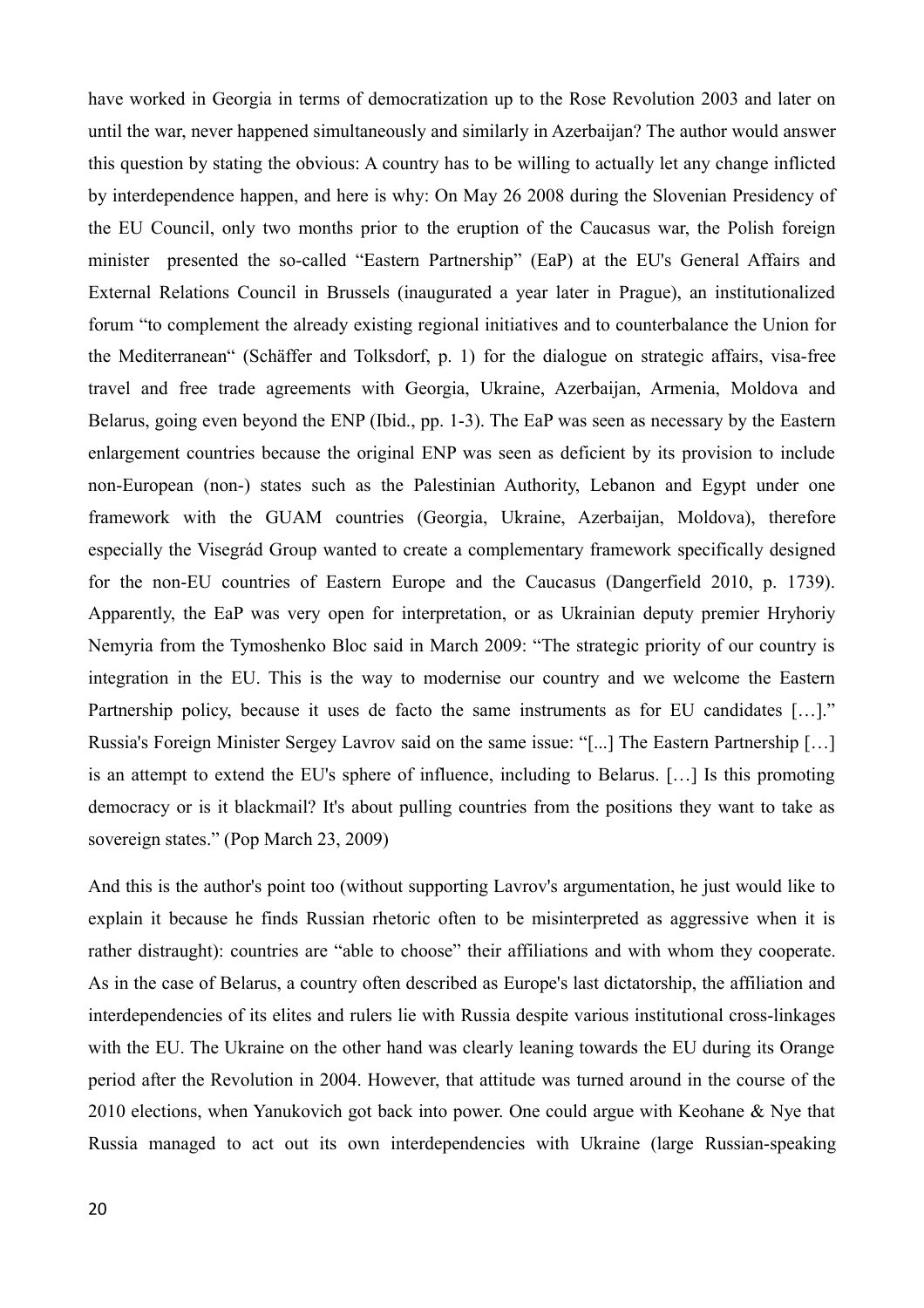minority, common history, energy issues etc.) and thus was able to re-establish the old order with a pro-Russian leadership in Ukraine. As for Azerbaijan, one could argue with the same theory that a real democratization and Europeanization is harder to achieve than in Georgia because Baku has better (i. e. stronger) cards than Tbilisi and was able to create interdependencies in accordance with its authoritarian leadership and effectively strengthening its position. The author makes this argument in full awareness that it reminds of the terminology used by Mearsheimer as well, however that point is important to him exactly for that very reason because it illustrates how the EU did not consider enough that power matters in the Caucasus and some countries (Georgia) have to be seen as more exposed to Russian self-interest than others (Azerbaijan).

Georgia is a transit country, whereas the State Oil Company of Azerbaijan Republic (SOCAR) produces Azeri oil and gas for the EU. The balance of power between EU-Georgia and EU-Azerbaijan is and was therefore entirely different. While Georgia had an absolute and immediate interest in converging with EU norms in order to become a candidate country at some point, the matter was and is less urgent for the Aliyev clan, ruling the country since 1993. Furthermore, Azerbaijan has more than twice the population of Georgia, is a predominantly Shi'a Muslim Turk country, has good relations with Iran (Azeris who want to get to Azerbaijan's exclave Kakhichivan Republic must pass over Iranian soil because the territory is cut off from the mainland and blockaded by Armenia) and was always supporting Turkish EU membership, while opposing Armenian allegations against Turkey due to Azerbaijan's own conflict with Yerevan (Cornell and Starr 2006). Azerbaijan's many special characteristics and its unique geo-strategic position, abutting the Caspian, Iran, Russia and Turkey while having large impact on Tbilisi itself and thus emanating its sphere of influence into the Black Sea via Georgia (Baku-Supsa-Pipeline) and Mediterranean via Turkey (Baku-Tbilisi-Ceyhan Pipeline) allow the Azeri leadership an outplay of power that is able to enjoy the advantages of the EU's institutionalization while being able to prevent democratization that assumingly would come with it. A power that Georgia did not have and probably will not in the foreseeable future.

The institutionalist argument here is that Georgia not only was pulled into the European sphere of interest by Complex Interdependency accidentally but also due to the given circumstances it was provided with regarding Russian pressure and interests in the Caucasus. Tbilisi decided to endorse "European values" and dedicate itself to them assertively by own choice, ultimately providing the EU with problems that neither side could foresee and self-deceiving Georgia with false hopes. The Rose Revolution, in which the Georgian people got rid of Eduard Shevardnadze (who was ruling Soviet Georgia from 1972-1985 and free Georgia from 1995-2003) therefore could be interpreted as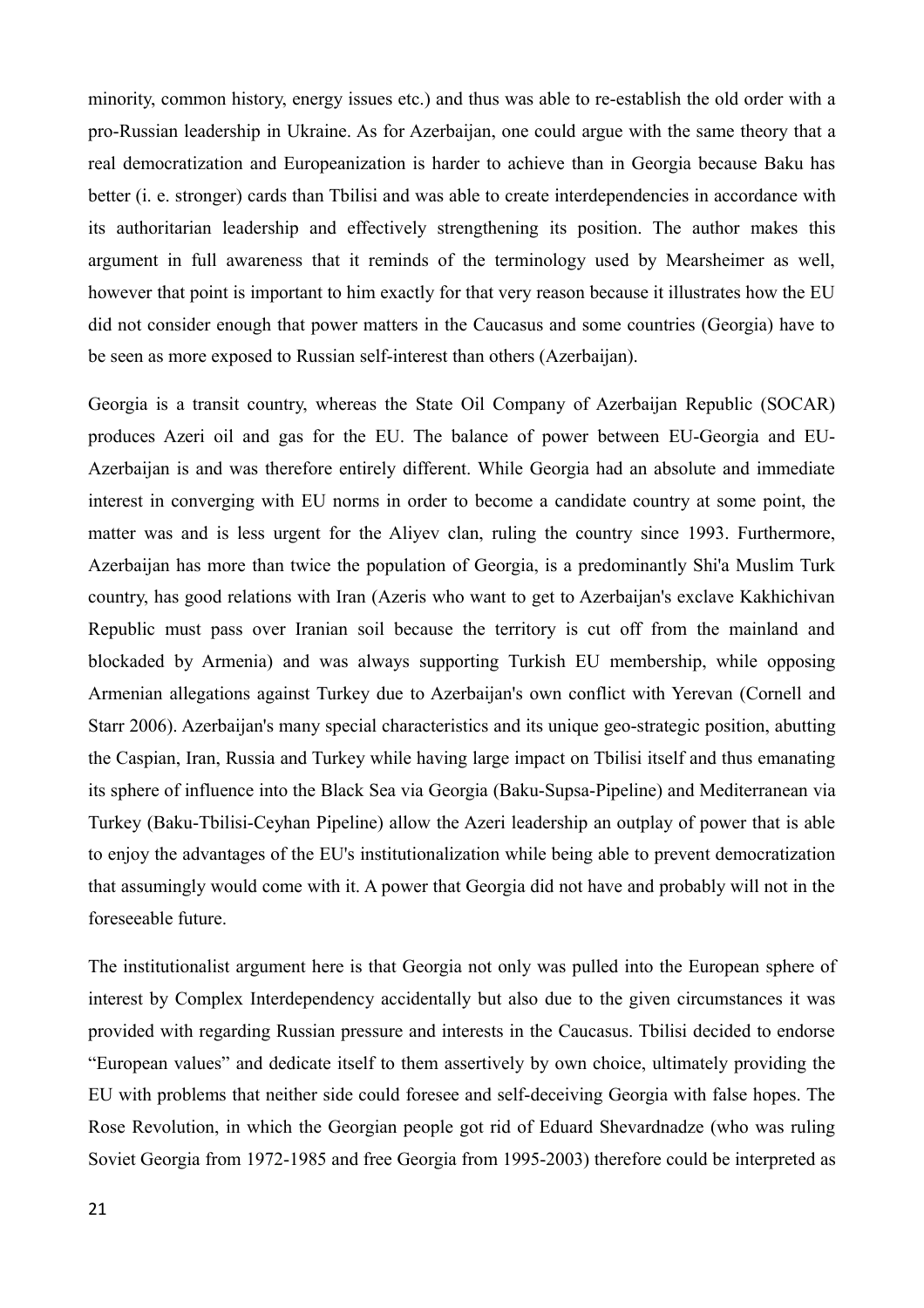a Georgian wake-up call for the EU, shouting: "Let us in, already!" Another important step undertaken by Georgia that needs to be interpreted this way was to participate in the establishment of the GUAM group (Georgia, Ukraine, Uzbekistan (withdrew), Azerbaijan, Moldova), which combined various Russian fears into one organization. Initially founded in 1997 as the GUAM Consultation Forum during the Council of Europe Summit in Strasbourg, the GUAM Yalta Charter was signed by the respective heads of state in 2001. In 2005 however Russia persuaded Uzbekistan to leave the organization which was a member from 1999 to 2005 in exchange for international support of President Islam Karimov, who faced harsh international criticism for his oppressive internal policy regarding the 2005 uprisings with estimated 400-600 dead. In 2008 the group reorganized as the Organization for Democracy and Economic Development GUAM during the Kiev Summit end of May 2008, less than 2,5 months prior to the war. The proclaimed main objectives were the implementation of democratic institutions, human rights, European integration for common European security and an amplification of economic potential, especially on energy matters. The goals chosen by the group members illustrated the ambition to wrest themselves out of the influence sphere of Moscow and to counterbalance the own weight against the weight of Russia within the CIS, thus becoming the connecting link between EU and CIS- the political-institutionalist corridor Caspian-Caucasus-Black Sea, which it already was for energy. The project received support and praise by the EU whereas Russia's policy towards the group is one of rejection until today (Donat 2009). When one cross-reads the charter of GUAM and the main statutes of the EaP, one cannot help but notice the striking complementary conformance of both texts. GUAM was supposed to achieve for a while what was intended by the EU for the three Caucasus countries: to speak with one voice and establish a "common voice" together.

## **5. Russia's Realist perception of the EU's foreign policy in the shared neighbourhood**

## **5.1 Prerequisite for Understanding the Nexus between Theoretical Application and actual Policy & History: The Prelude to the Russia-Georgia War**

The Russian citizens elected President Dmitri A. Medvedev (born like his predecessor in Leningrad (St. Petersburg) in 1965) on March 3 2008 as the successor of Vladimir Putin to become the third leader of the Russian Federation and thus the decider of Russia's foreign policy as foreseen in the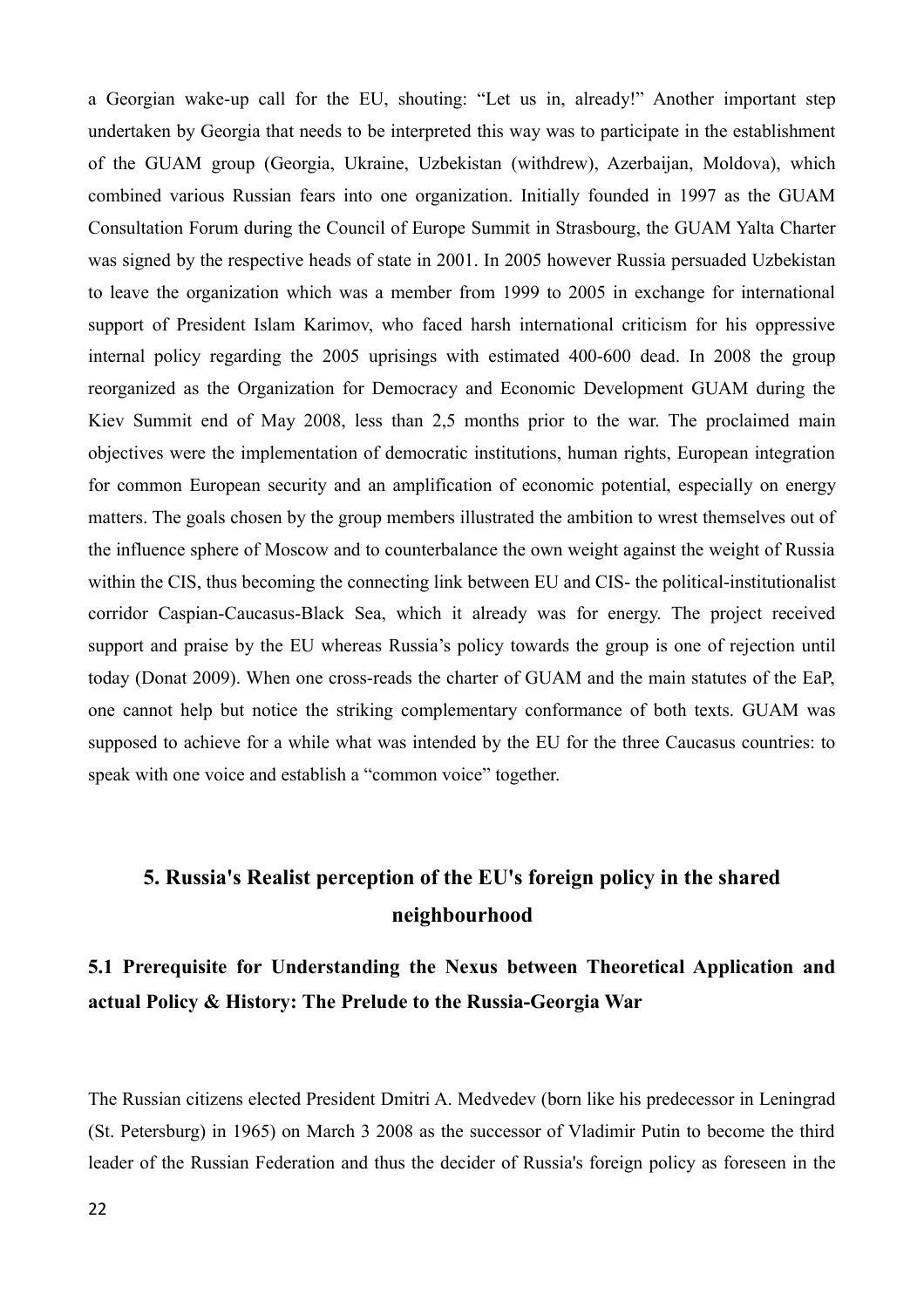constitution. This however, did not mean that Vladimir Putin left center-stage. He became Prime-Minister on May 7, ending his term as President at the highest popular ratings ever achieved in the Russian Federation's polling history (Donaldson and Nogee 2009, p. 372). The West was largely optimistic regarding Dmitri Medvedev's Presidency due to his youth, the rhetoric about liberalizing and democratizing the country and his lack of a secret service background. Medvedev was Chairman of Gazprom's board of directors before he became President and was the Presidential campaign manager of Putin in 2000. So despite all the aspects that raised optimism it was clear that he had Putin's farmyard smell. Or as Putin himself said at a press conference in March 2008 in Berlin: "Medvedev will not have to try to convince people of his liberal views. But he is no less a Russian nationalist, in the good sense of the word than I am. I don't think our partners will find him easier to deal with. At any rate, he is someone who is patriotic and who will most energetically assert the interests of the Russian Federation on the world stage." (Ibid.) In hindsight Putin's words seem like a no-brainer, why else would he have chosen Medvedev to be his seneschal. But nevertheless the fact that the Caucasus War came so shortly after the inauguration of a President who raised so many hopes added to the over-all surprise regarding the conflict, which after all was the anti-climax of Western relations with the Russian Federation. But what erupted on August 7/8 2008, on the opening day of the Beijing Olympics (Putin was present in China), has been brewing for a long while then, even before Saakashvili's Rose Revolution, since it was already under Shevardnadze that Georgia turned its face toward the West (Kleinhanß 2008, pp. 83-88).

Moscow was accusing Tbilisi in 2002 to provide shelter for Chechen rebels in the Pankisi Gorge, the natural mountain border of both states and Russia's foreign minister went even as far as suggesting that Osama Bin Laden found his new home there indirectly protected by Georgia after the 9/11 attacks (Peuch February 20, 2002). Shevardnadze invited American CIA and army officials to the country without notifying his former work place the Kremlin, in which he served as Soviet foreign minister (CNN March 1, 2001). This was accepted by Putin who had congruent policy regarding the threat of terrorism with the West and did not make the favour to Tbilisi of being upset by the move. Diplomatic clashes between both countries went back and forth, for instance was Russia providing visas to citizens of Adjara (the third secessionist region in Georgia) that was ruled by local dictator Aslan Abashidze at the time. Adjara does not have borders with Russia unlike South Ossetia and Abkhazia, however it contained a Russian military base at the time and is home to the city of Batumi, Georgia's second-largest city with the country's most-important port from which Central-Asian oil is shipped to destinations all over Europe. In 2003 Shevardnadze had to leave office, because despite the Georgian support of his Western advances, the country was ridden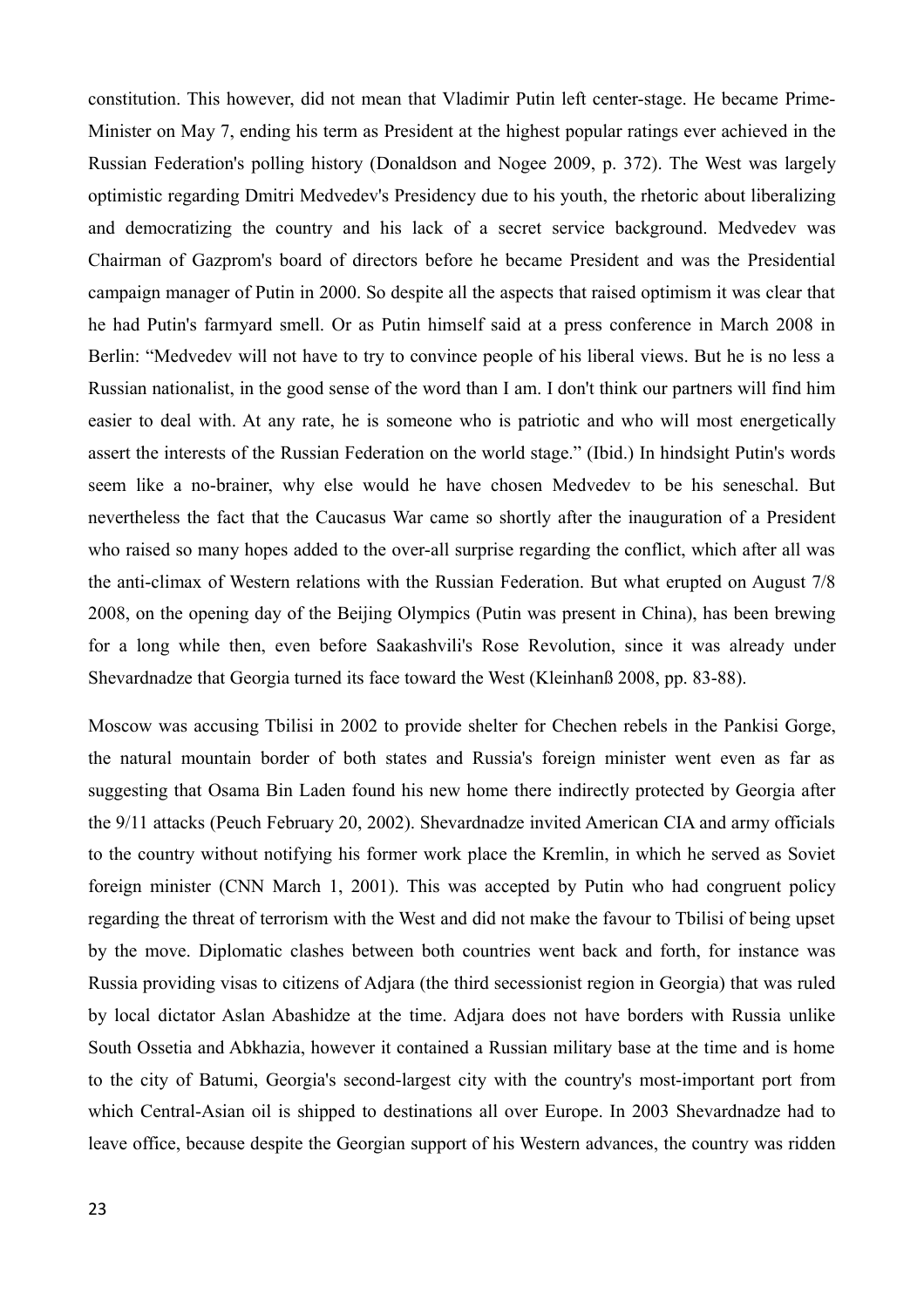by corruption and the government's nepotism. The fact that Georgians were living with him as their political figurehead and their voice since 1972, when he was appointed to First Secretaryship of the Georgian Communist Party (after seven years as Georgian Minister of Internal Affairs) and thus de facto leader of the Georgian Soviet Republic, surely also contributed to the revolution. Plus, Saakashvili was simply able to seize the moment and to channelize the over-all atmosphere of departure and change combined with the massive dissatisfaction regarding social standards, employment, etc. into political power (Kleinhanß 2008, pp. 39-44). In the course of the revolution, Putin sent his Foreign Minister Ivanov to Tbilisi to attend the negotiation talks between opposition and Shevardnadze government, after which the dyed-in-the-wool leader had to resign and the then 36-year-old Saakashvili (Medvedev is two years older) became new President. Saakashvili basically inherited his predecessor's problems: first and foremost the frozen conflicts regarding South Ossetia, Abkhazia and Adjara which were still unresolved. Plus, the country was in a devastating economic situation despite its much potential. Furthermore he was not happy about the Russian military presence in his country which he accentuated at his inauguration ceremony by inviting Colin Powell, US Secretary of State and saying: "I am not pro-American or pro-Russian. I am pro-Georgian." Russian military bases of course were also an useful excuse for various own domestic mistakes and conditions not directly linked to the conflicts, so Saakashvili was forced by own commitment to deliver action against them in order to improve the over-all situation in the country.

In March 2004 the conflict in Adjara almost erupted into military confrontation when Adjara's warlord Aslan Abashidze refused to participate in the nation-wide parliamentary elections. Saakashvili responded to the refusal by imposing an economy embargo on Adjara (thus taking the chance of hurting the whole nation's economy because of Batumi), which led to Abashidze's resignation requested by Moscow after Saakashvili won the parliamentary election March 28. At first Abashidze refused to accept the Georgian vote and mobilized his militia which almost clashed with the Georgian army that besieged Adjara at its border. However, violence was averted due to Russia's diplomatic interference by sending once again Foreign Minister Ivanov to the region, who brokered a peace between both sides. After the crisis Abashidze was able to move to Moscow in accordance with Saakashvili, where he still lives. In the aftermath Russia agreed to shut down its military base in Adjara by 2007, which it did (BBC November 22, 2011). The Adjara crisis created a precedent in which Georgia and Russia were able to cooperate in favour of Tbilisi peacefully. Optimistic institutionalism would suggest that it maybe also created path-dependency for future conjoint management of issues regarding break-away regions.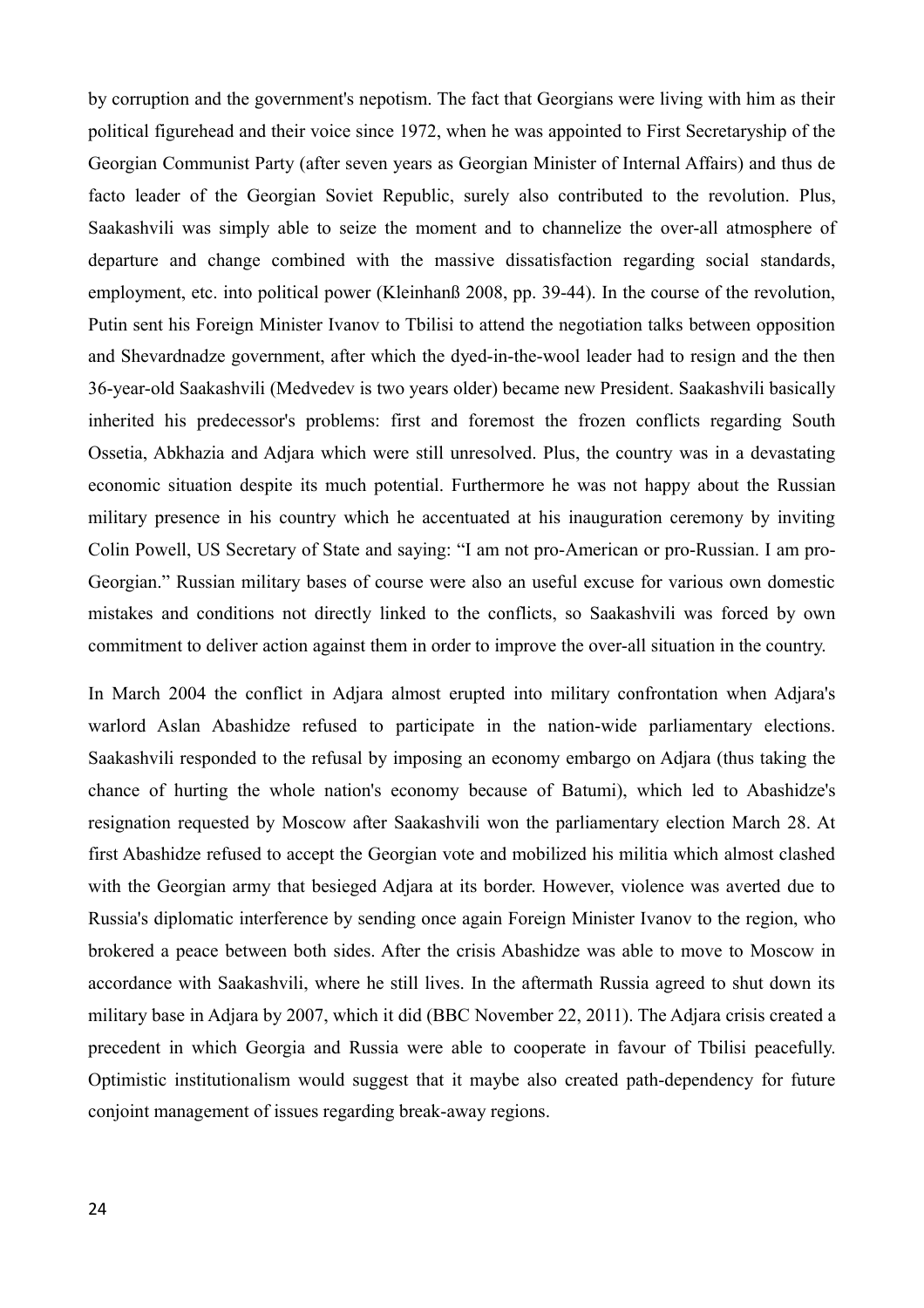Saakashvili proved to his people to be an ambitious leader at the beginning of his leadership and quickly earned the respect of many Georgians and also the Russian government so that he was invited to make use of the momentum once again and tried to reintegrate the other break-away regions after Adjara, which however was not successful so that instead Moscow and Tbilisi went back to their diplomatic confrontations. When one compares rhetoric between Moscow and Tbilisi in 2004 and 2008 then one cannot help but admit that many things must have happened. Some of them will be further presented below. It is hence important to know about the beginnings of Saakashvili's rule and his first encounters with Russian diplomacy in order to understand what happened in August 2008.

<span id="page-27-1"></span><span id="page-27-0"></span>Due to Moscow's refusal to give Tbilisi the same control over South Ossetia and Abkhazia as it has over Adjara in 2004 and the subsequent return to confrontational foreign policy, Saakashvili decided to have Georgian peace-keepers trained by US instructors in 2005 which could be counted as retaliation for Russia's interference in the Abkhazian presidential elections in late 2004 (Shariya October 2, 2004). Furthermore Georgia was never too happy about the immense Russian military presence with "peace-keeping troops" in South Ossetia and Abkhazia which Russia also used to reach its large military base in Armenia, which can only be acceded from Russian soil via air. In May 2005 both Tbilisi and Moscow decided to remove these two bases and all troops by the end of 2008 (Grachev April 26, 2005). This agreement however did not achieve a normalization of the two countries' relations with each other. Moscow granted Russian passports to citizens of both breakaway regions (and to those of the Trans-Dniestr Republic) in 2006. The same year the diplomatic tensions escalated, Georgia arrested Russian officers in accusation of being spies and Russia stopped granting visas to Georgians, even leading to an emergency debate at the Security Council in 2007, which extended its Observer Mission in Georgia established in 1993 to verify the ceasefire between Georgia and Abkhazian separatist militias (Security Council Resolution 1781 October 15, 2007), followed by a domestic uprising in Tbilisi against Saakashvili's government which the government attributed to Russian interference (BBC November 8, 2007). Human Rights Watch criticized the government's "excessive" response (BBC January 31, 2012). Later that year first violence erupted between both countries when a Russian guided missile "accidentally" fell on Georgian soil about 70km from the shared border. A condemnation of the incident was blocked by Russian veto in the Security Council. In January 2008 Saakashvili was reelected and received many friendly official letters from the EU (Barroso January 22, 2008):*"*President of the European Commission to His Excellency Mr Mikheïl Saakashvili, President of Georgia:*"Dear Mr President, On behalf of the European Commission, I want to offer my congratulations and wish you every success as*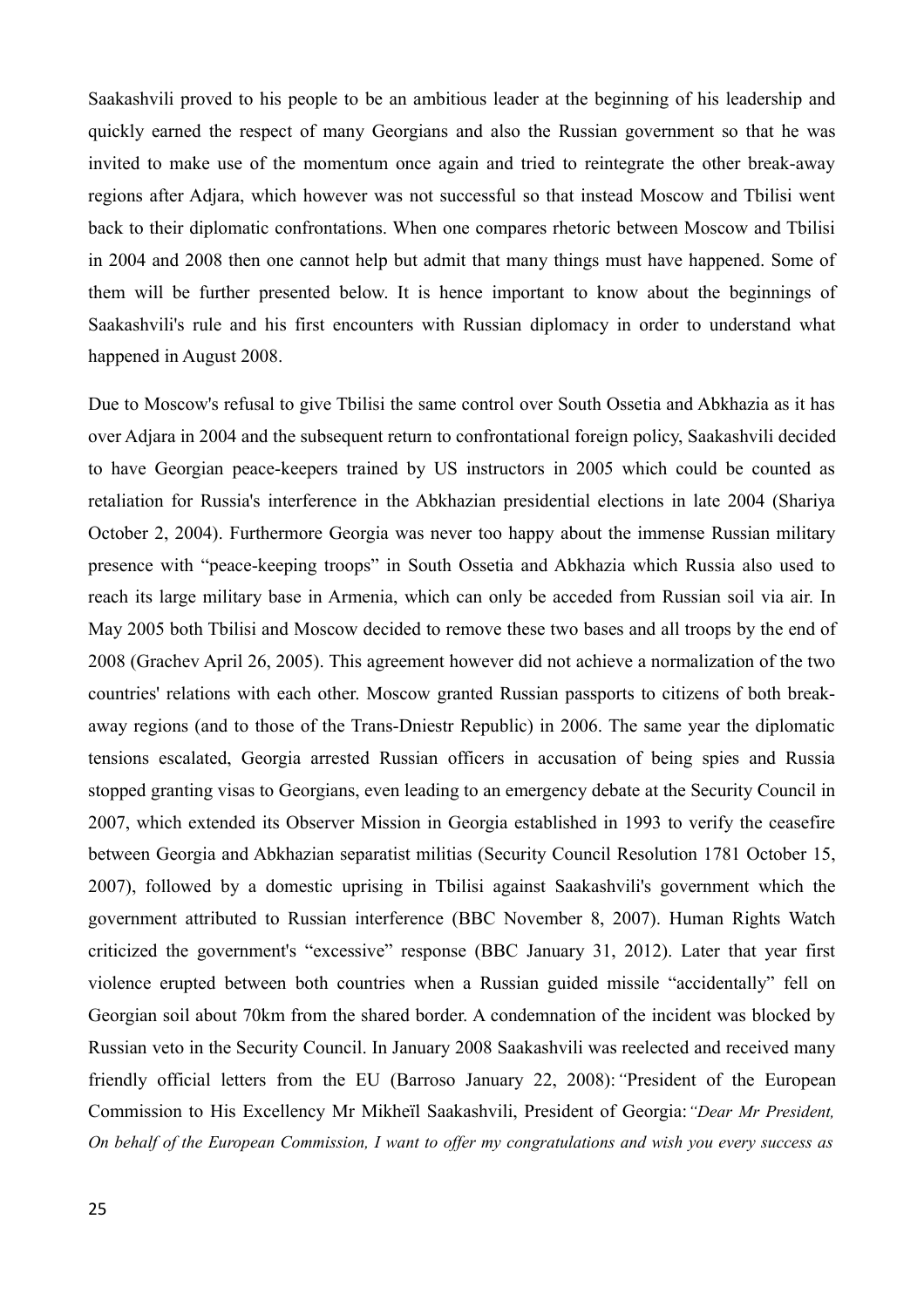*you begin your second mandate as President of Georgia. Let me at the same time express my appreciation for the strong attachment to democracy and the rule of law that the people of Georgia have demonstrated throughout the electoral process. I welcome the pledge in your inauguration speech to further strengthen ties between Georgia and the European Union as well as the confirmation of Georgia's continued attachment to a set of shared basic values. Indeed, full compliance with democracy, the rule of law and human rights are at the very heart of our bilateral relationship. In the past four years Georgia has achieved undeniable success in promoting economic reforms, fighting corruption and modernizing state institutions. The events of November 2007 and the recent electoral round has, however, shown that Georgia still faces formidable challenges to foster a genuine democratic culture in its political body and to achieve a more effective separation of institutional powers."* 

<span id="page-28-0"></span>Two months later the parliaments of both Abkhazia and South Ossetia pledged the Russian Duma to officially recognize their independence similarly to the Kosovo's and Moscow and Tbilisi came closer and closer to war. Russia sent 300 additional troops to Abkhazia in May 2008 and cut all diplomatic ties with Tbilisi in June. On June 19 Saakashvili met with Javier Solana, which sounded as follows in an official EU communique (Delegation of the EU to Georgia 2008):*"President Saakashvili discussed his meeting with the Russian authorities in particular with President Medvedev. Mr. Solana reiterated the willingness of the EU to enhance its engagement in order to help to broker a resolution to the current situation. He underlined the attachment that the European Union holds to the territorial integrity of Georgia."* On August 2007 the capital of South Ossetia Tskhinvali was attacked by the Georgian army with rocket launchers, air force and artillery. A day later - 08.08.08 - the Russian forces counter-attacked. The Independent International Fact Finding Mission on the Conflict in Georgia, established by the EU Council in December 2008 and headed by Swiss diplomat Heidi Tagliavini, has found the following in its report published September 2009: "19.) There is the question of whether the use of force by Georgia in South Ossetia, beginning with the shelling of Tskhinvali during the night of 7/8 August 2008, was justifiable under international law. It was not. [...] 21.) When considering the legality of Russian military force against Georgia, the answer needs to be differentiated. The Russian reaction to the Georgian attack can be divided into two phases: first, the immediate reaction in order to defend Russian peacekeepers, and second, the invasion of Georgia by Russian armed forces reaching far beyond the administrative boundary of South Ossetia. In the first instance, there seems to be little doubt that if the Russian peacekeepers were attacked, Russia had the right to defend them using military means proportionate to the attack. Hence the Russian use of force for defensive purposes during the first phase of the conflict would be legal. On the second item, it must be ascertained whether the subsequent Russian military campaign deeper into Georgia was necessary and proportionate in terms of defensive action against the initial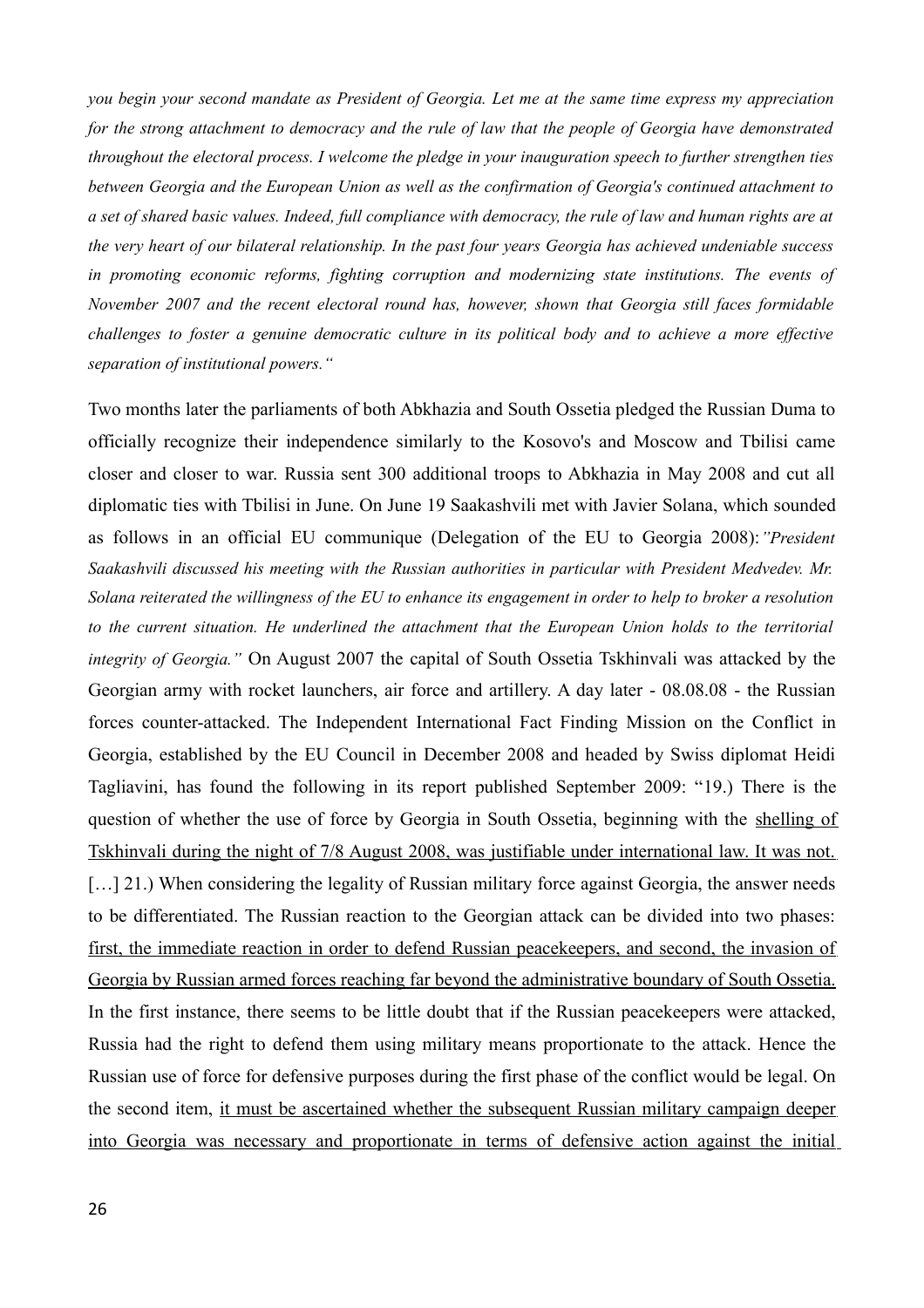Georgian attack. Although it should be admitted that it is not easy to decide where the line must be drawn, it seems, however, that much of the Russian military action went far beyond the reasonable limits of defense. [...] It follows from this that insofar as such extended Russian military action reaching out into Georgia was conducted in violation of international law, Georgian military forces were acting in legitimate self-defense under Article 51 of the UN Charter. In a matter of a very few days, the pattern of legitimate and illegitimate military action had thus turned around between the two main actors Georgia and Russia." (Independent International Fact-Finding Mission on the Conflict in Georgia 2009, pp. 22-23)

There is international consensus that Georgia's start of the war was illegal. There is also international consensus that Russia's retaliation in the course of the Five-Day-War was anything but appropriate. However this thesis cannot provide a legal analysis of the actual events that took place during the war and does not intend to do so but rather aims at demonstrating what might have actually led to the various resentments on all sides and among all actors that led to the war. None of the actions undertaken by any actor are supposed to be justified.

## **5.2 Preliminary Remarks on the Moral Scope for the Analysis of Russian Foreign Policy**

So far this thesis has examined the relations between Georgia and the EU and has applied Neoliberal Institutionalism on them, or rather explained them through the theory and a brief overview has been given of what has led to the war. In the next part of this thesis the author will go on by illustrating how Moscow perceived the EU's involvement in the South Caucasus but also in the rest of the shared neighbourhood prior to the war. The mind-set of Neoliberal Institutionalism and Complex Interdependency will be left aside and the author will start looking at the time-frame for the EU-Georgia relations that were examined so far, only now through the Russian perspective, insinuating that Russia was looking and perceiving things fully through the lens of Mearsheimer realism and thus had to interpret the EU's actions equally as such - this basically is the "punch-line" of the research question: was Russia's realist perception of the events leading up to the war ignored? The author furthermore will make the case that Russia's inappropriate retaliation and conduct in the course of the war have the same reason.

It is important to note at this point that the author is not trying to justify or defend Russia's conduct or that of any other player but merely tries to make it more understandable according to the research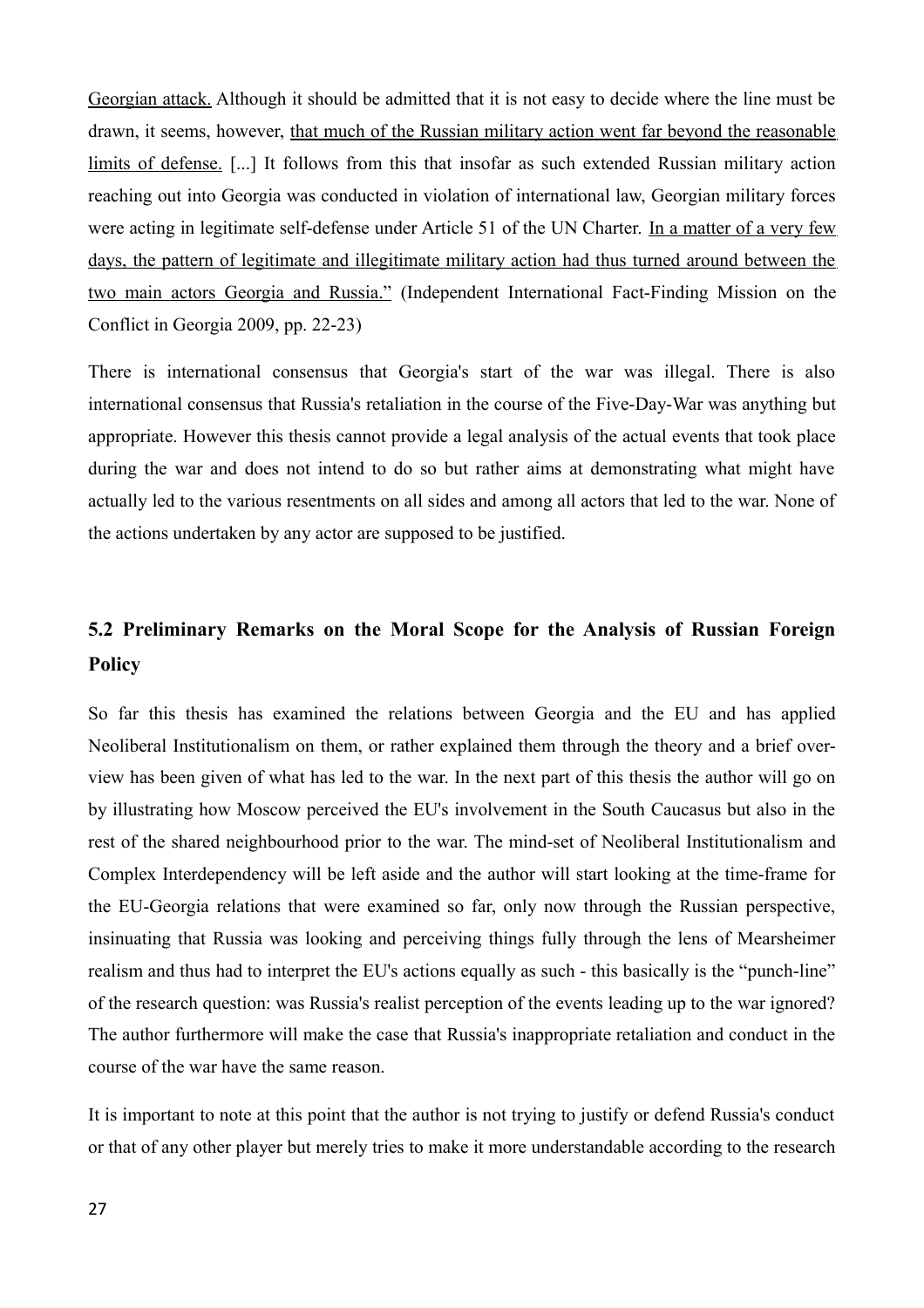question and by applying the theories in the light of what has been examined so far. He is fully aware of the many deficits that Russia has in comparison to the countries of the European Union and democracies elsewhere, especially when it comes to the enforcement of human rights, free speech and the division of powers and therefore does not try to argue that Brussels and Moscow swim in the same boat when it comes to moral. Nevertheless he finds an analysis of Russian foreign policy inadequate that merely deducts from Russia's inner contraventions of what is usually described as "Western values". Russia's foreign policy is shaped by external factors as well, maybe even more than that of other great powers due to the many internal and external humiliations and injuries that Russia's Tsarist-, Bolshevik-, Stalinist-, Post-Stalinist-, Perestroika- and Post-Cold War leadership had to incur, all too often subsequently resulting in the infliction of humiliations and the application of force against others. Or to use Winston Churchill's words from a BBC radio broadcast October 1<sup>st</sup> 1939: *"I cannot forecast to you the action of Russia. It is a riddle wrapped in a mystery inside an enigma; but perhaps there is a key. That key is Russian national interest."*

#### **5.3 Understanding the Russian Rationale**

There is little doubt that Russia and most of the countries of Eastern and Central Europe have chosen or were put on different paths since the Soviet Union and the Warsaw Pact vaporized. Whereas Poland, the Baltic states, the Czech Republic etc. have chosen a liberal-democratic evolution, there is no consensus about Moscow (Averre 2009, p. 1689). This puts Brussels into a complicated position since there is simply no ignoring Russia or hiding away from it, because it is the EU's biggest neighbour and the world's largest country with both a grave European (Christian) and a grave Asian (Islamic) dimension and even with global entitlement. It has borders with Poland and Lithuania (both abutting the exclave Kaliningrad), Latvia, Estonia and Finland (& Norway). In Asia Russia borders most importantly on China, Kazakhstan, Mongolia and North Korea and has maritime borders with Turkey, Iran and Japan. Interestingly, Russia agreed with Syria upon the establishment of a naval base in Tartus on September [1](#page-27-0)2 2008<sup>1</sup>, thus giving Moscow permanent access to the Mediterranean in addition to its old Soviet naval base in Vietnam with access to the South China Sea. The distance via the Arctic Ocean to the USA is also far closer from Russian to American soil than from European via the Atlantic<sup>[2](#page-27-1)</sup>. Furthermore the Russian state-owned

<span id="page-30-0"></span><sup>1</sup> Four days earlier Russia agreed with Venezuela to deploy conjoint naval training with nuclear-armed battleships in the Caribbean Sea, exercised the following month – the first show of Russian force in that region since the end of the Cold War, furthermore it sent vessels to patrol the Somali coast that September (Reuters September 8, 2008)

<span id="page-30-1"></span><sup>&</sup>lt;sup>2</sup> As Sarah Palin also notably accentuated during the Presidential election campaign of McCain in 2008.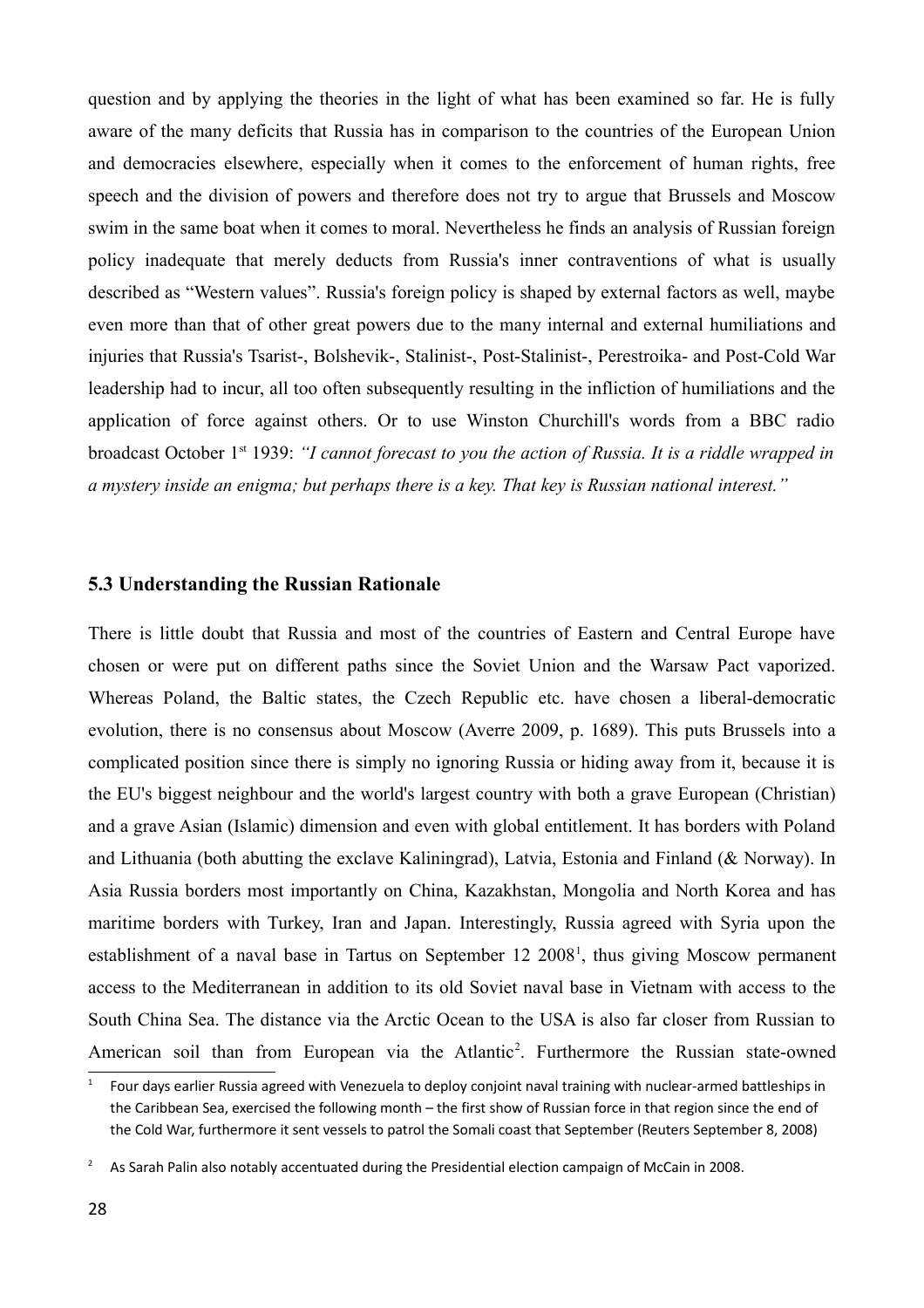companies Lukoil, Gazprom and Rosneft<sup>[3](#page-28-0)</sup> are amongst the world's most important energy suppliers. Russia is a major trade partner for the EU, the official successor state of the USSR, the world's second largest possessor of nuclear weapons and veto power in the UN's Security Council. All these factors are stated here because they are massive capabilities in the understanding of Mearsheimer.

To make it short: European foreign policy that does not take a major variable Russia into account is simply not thinkable. This also finds expression in the institutionalized framework for the EU's foreign policy vis-à-vis Moscow. Russia is the only country in the EU's direct neighbourhood that does not belong to the ENP. Instead, Russia opted to create an extra framework for the EU-Russia relations, accentuating that Moscow sees itself on equal terms with Brussels as opposed to the junior partnership designed in the ENP. This framework was passed at the EU-Russia Summit in St. Petersburg 2003 and called "Four Common Spaces": Economic Space; Space of Freedom, Security and Justice; Space on External Relations; Space on Research, Science and Culture. The framework was basically a deepening of the already existing PCA established in 1997. However, the symbolic scope of Russia's obstinacy to create a separate realm for the EU's relations with Moscow is serious, because it clarifies how "the EU's neighbourhood policy [i. e. ENP] has come to be interpreted by Moscow, on the one hand, as a challenge to its "CIS integration" agenda and, on the other, as undermining its partnership with the EU." (Allison, Light and White 2006, p. 168). However, that was not necessarily so from the very beginning: There is evidence that the EU was actually quite optimistic regarding Russia's integration into the "European idea", without that the EU ever has exactly defined what this idea is supposed to be - the EU has put forward almost the same aims in the PCA with Russia as with all the other accession states. The Common Strategy of the EU on Russia, ratified by the Council in 1999, welcomes "Russia's return to its rightful place in the European family […] on the foundation of shared values enshrined in the common heritage of European civilization." (Ibid., p. 167). A wording which the author finds absolutely remarkable considering the (alleged) over-all image of Russia on Western streets nowadays and even prior to the Caucasus war 2008.

Such naivety once again is attributed by the author to Europe's fundamentally institutionalist core which assumed that Russia simply strayed away from the European family during the Soviet era and from now on, like the prodigal son, will be home again. Unfortunately, Vladimir Putin, who became Russia's second President after Boris Yeltsin in 2000, had slightly different plans for his country: re-establishment of domestic order and external great power status likewise. Russian policy towards the EU represented an extension of both these projects. The "sovereign democracy"

 $3$  To just name the three largest amongst many other.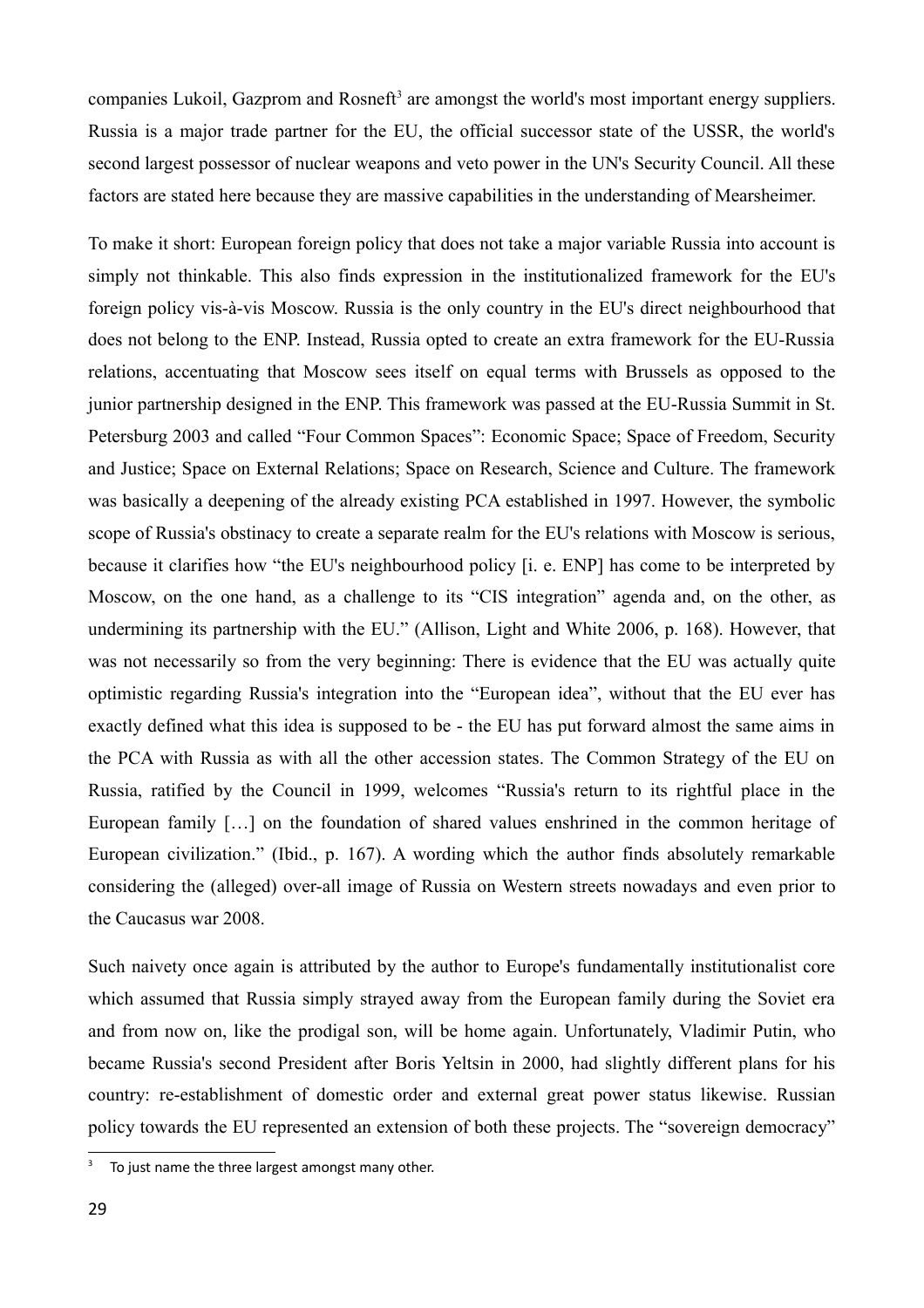of, by and under the ruling party United Russia, of which Putin only officially became a member in 2008, even though it supported him in the 2001 elections, indeed did achieve economic improvement and a halt to Russia's population decline. The sovereign democracy concept is rather vague and often described by pundits, journalists and authors simply as a modern name for old authoritarian practices. But according to Nicu Popescu (2006a, pp. 1-2) the concept goes further and must be also understood as the over-accentuation and idealization of Western non-interference and as a counter-example to the destabilization in the wake of the revolutions in Ukraine and Georgia, which were ruled from the outside in Russia's eyes of 2006. Popescu implies that Western values therefore cannot be accepted in Russia since this would mean an equal appropriation of Russia by the West as in the cases of Ukraine and Georgia.

This rationale managed to generate popularity for the President, the Prime-Minister and for the United Russia Duma majority. The dismissal of the colour revolutions was Russian consensus, so that ultimately European interference in Russia's "privileged interests with countries that traditionally have been connected with the Russian Federation" could not be accepted, as Russia's third President Dmitri Medvedev has put it in November 2008 at a panel with former US Secretary of State Madeleine K. Albright, organized by the Council on Foreign Relations (CoFR 2008). Similarities in the internal policy approach and external policy approach do become obvious here after all, but it is nevertheless questionable whether the internal "sovereign democracy" (also called "managed democracy") is an apt source for normative means in Russia's external relations as well. The author would therefore dismiss the idea that Russia's foreign policy is the way it is simply due to Russia's internal structure and approach on democracy and governance and would argue that there is more to it. Either way, it is not key to fully answer whether Russia's inner structure defines its foreign policy. For the application of realism Russia can remain a "black box". Without looking inside that black box, the author sees three main events or rather developments that particularly became contentious issues making Russia weary of the EU and the West in general: 1. the Kosovo's independence, 2. the cooperation of the EU states Czech Republic and Poland regarding the US missile defense shield and 3. the plans for admission of the Ukraine and Georgia to both EU and NATO.

After the Serbs were cast out of the Kosovo, it was put under UN administration. However the negotiations between UN, Pristina and Belgrade were without results, Kosovo's Muslim majority wanted independence, whereas Serbia who was and is an ally of Moscow demanded integration into the Serbian federal structure, which was supported by Russia. After all, Russia had to deal itself with break-away regions. One therefore could have expected sympathy from Russia for the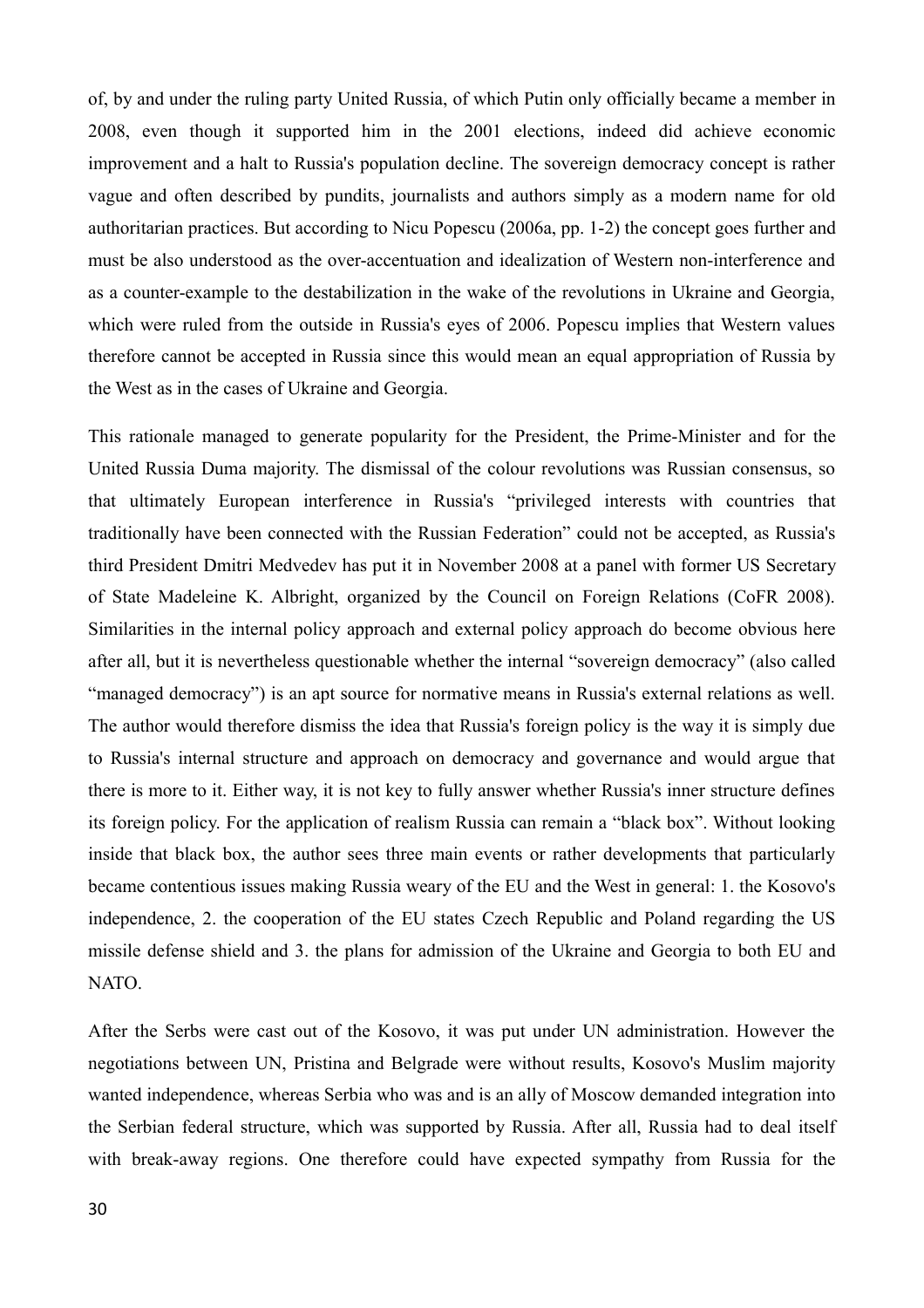Georgian position, which had the very similar problem with South Ossetia and Abkhazia, but this was not so - a major inconsistency based on self-interest.

Georgia used the same argument for its regions as Russia for Kosovo and Chechnya: international law ranks national integrity higher than the principal of national self-determination. On February 17 2008, the Kosovar parliament declared its independence, against the will of Belgrade and Moscow. Most<sup>[4](#page-30-0)</sup> of the EU recognized Pristina's independence. Georgia and Moldova were following the same reasoning as Moscow, but were not as resolute in their rhetoric as Vladimir Putin on February 22 about the Western countries: "They have not thought through the results of what they are doing. At the end of the day it is a two-ended stick and the second end will come back and hit them in the face." (Bromwich August 21, 2008) Based on the Russian capabilities at the time regarding all frozen conflicts in which Russia played a role, Putin could only have meant South Ossetia and Abkhazia (and to a minor degree Trans-Dniestr). Saakashvili's response sounded less determined on May 9 2008, but rather concerned about the manifold potential domestic implications of the Kosovo independence: "We are saying loud and clear that we have never planned to recognize Kosovo. Nor do we plan to do so in the future. The way out of the situation that has been chosen is not the best one. The Serbs should have been given more time for negotiations. The solution for Kosovo was a hasty one." (B92.net May 9, 2008)

While the Kosovo question was only an indirect security issue for Russia because of the separatist and Islamist threats in the North Caucasus, the plan to deploy US missile defenses in the Eastern EU (the European Interceptor Site) had direct ramifications for Russia in store. Poland was supposed to receive a missile interceptor and the Czech Republic a radar system. The assurances from Washington, Prague and Warsaw that the shield was only protection from an Iranian and a North-Korean aggression was little persuasive for Moscow since Iran and Russia were following a strategic partnership themselves. The Iran has observer status in the Shanghai Cooperation Organization since 2005 and was offered cooperation with the Collective Security Treaty Organization CSTO<sup>[5](#page-30-1)</sup> in 2007, furthermore Russia has a say in North-Korean foreign policy and in that of Iran's partner Syria. On the other hand Russia found deterrence in the fact that such a shield could be expandable whenever desired (Harding April 11, 2007). Furthermore Russian opposition to ballistic missile defense dates back to the Soviet Union: both Gorbachev and his Soviet right-wing opposition were against Ronald Reagan's "Star Wars" program, which after all was prohibited by

<sup>4</sup> France and the UK, the two EU countries with nuclear capabilities, were the first EU countries to recognize Kosovo the following day, followed by Germany a day after. Spain and Greece on the other hand have not until day.

<sup>5</sup> A military alliance between former Soviet Republics born out of the CIS and seated in Moscow.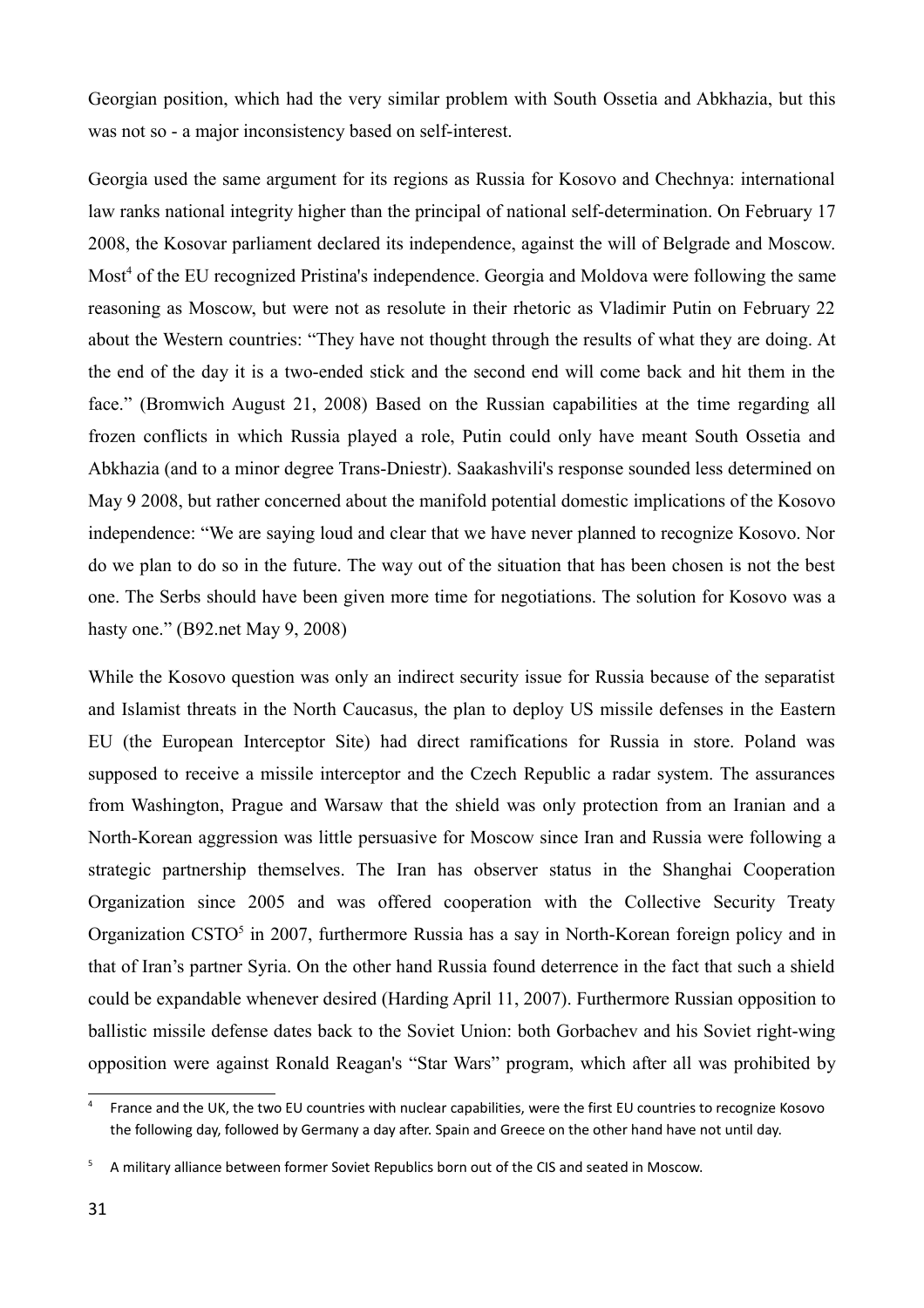the Anti-Ballistic Missile Treaty from 1972. In 2001 George W. Bush unilaterally withdrew from the treaty, not fearing any significant ramifications from Moscow, where defense shields in its neighbourhood are seen as a deterrent to its own nuclear capabilities and thus a threat to the great power status. The idea of Russia using its nuclear weapon obviously seems anachronistic; the Kremlin is not an irrational mad player. However, nuclear deterrence is a major capability and linked to prestige.

Russia's worries and suspicions might have been somewhat legitimate, since Washington and Warsaw have come to a final agreement regarding the Pole's demands for a stationing of the defense shield only one day after the war in Georgia after being approached in 2006. Poland was promised to receive a Patriot Air Defense system including Patriot missiles and aircraft (Shanker August 14, 2008). Iran had little to do with the Russia-Georgia war, thus the timing seems suspiciously coincidental. However, the author does not see the US defense shield (which was cancelled by Obama in 2009 due to internal objections as well) as the main reason for Russia's exaggerated conduct in the war with Georgia but rather the plans to expand NATO by including Georgia and Ukraine. According to Fernandes and Simão (2010, p. 105), the relations between Russia and the EU always have reflected the relations Russia-USA and the Russia-NATO reflections interconnectedly and vice versa, even when there were significant differences like at the NATO Bucharest Summit in 2008. Hence it was not possible to find common ground in order to manage security issues and questions regarding the common neighbourhood efficiently and satisfactory for all sides in a positive-sum manner, especially apparent in the third pillar of the Four Common Spaces on external Security. Georgian NATO membership would have put Brussels (after all that is where NATO has its headquarters) and Washington right in the center of the Caucasus, overlooking Caspian energy supply and infrastructure. The NATO summit of 2008 in Bucharest was bad enough as it was for Russia since Croatia and Albania were allowed to join the organization, but the constant push of the US to grant the same right to Ukraine and Georgia even raised concern in the EU: London, Paris and Berlin formed an opposition to the plan due to concerns about Russian sensitivities and capabilities such as the Russian Black Sea Fleet located in the Crimean Sevastopol and the large Russian population of the former Soviet Republic which was the birth country of Mikhail Gorbachev and starting point of Nikita Khrushchev's political career.

The EU is a crucial part of the transatlantic idea historically and even if that might be not so noticeable for many EU citizens and many of their governments, especially under the two George W. Bush administrations, it always was for Moscow. The dual, often simultaneous and parallel reality in the shared neighbourhood between the EU's and NATO's shaping of the post-Soviet space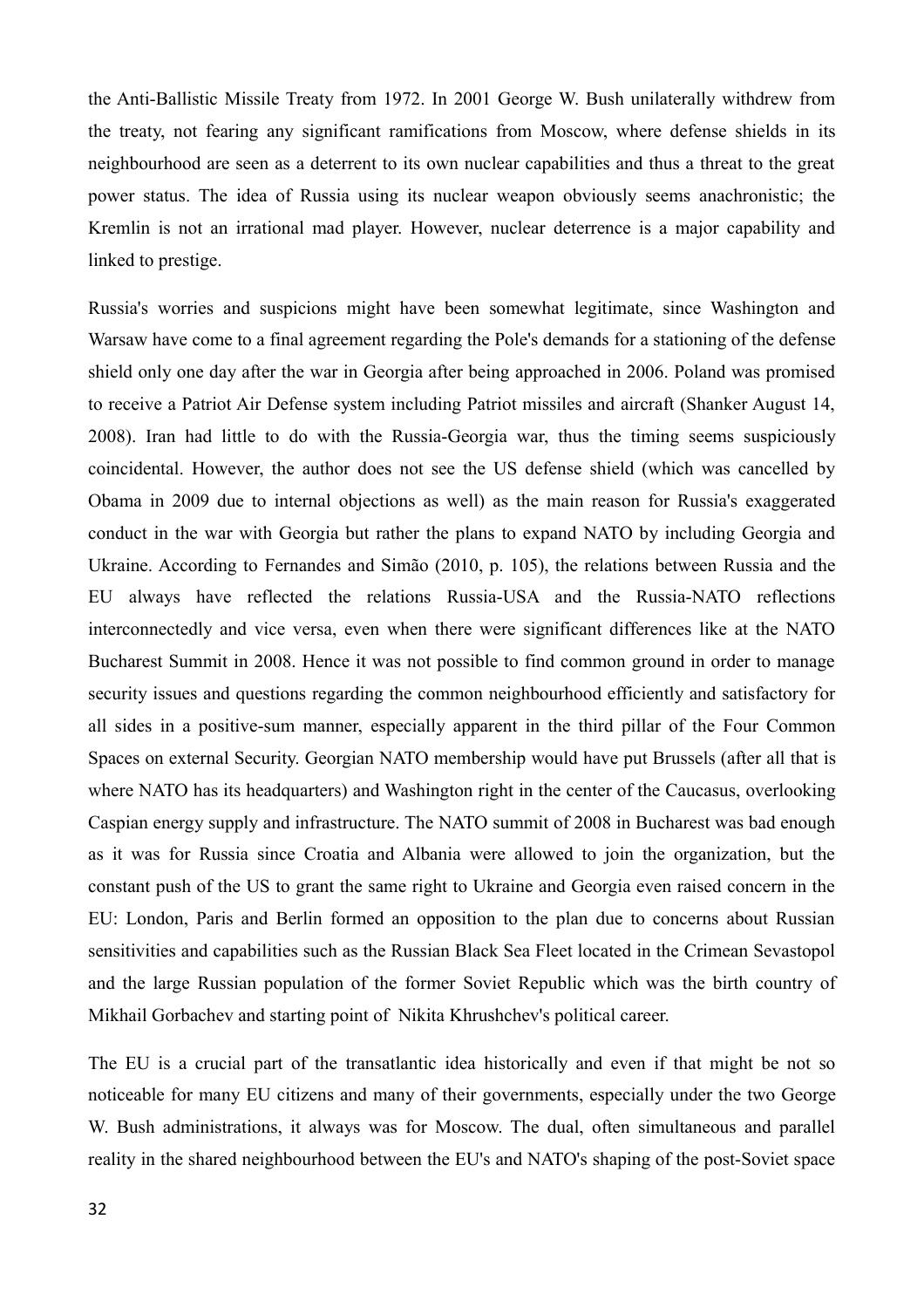and Russia's proclaimed exceptional status has very different normative implications for the whole region and indeed it seems logical that a model with a sovereign democracy as in Russia would have been already an achievement compared to the democratic status quo of many countries (Belarus, Azerbaijan, Uzbekistan, Kyrgyztan etc.) that the EU tried and tries to pull closer via institutionalization but also through other means. The disintegration of Yugoslavia and bombing of Belgrade in 1999, commanded by then Secretary General of NATO Javier Solana, can also count as an example here. Moscow does not forget.

Russia's strategic rationale to keep the EU and therefore NATO and USA out of its "space of privileged interest" was repeatedly rekindled: the Iraq War Coalition (including Ukraine and Georgia from 2004-2008, Georgia withdrew its Iraq troops in the middle of the Caucasus war, the Ukraine in December), NATO and EU enlargement, democracy promotion and maybe also the finalization of the overtrumping by China have contributed to Russia putting a rule to the test in the course of its war with Georgia. The Russian philosopher Sergei Gavrilov has anticipated this policy towards the West in his essay "Is the transition to authoritarianism irreversible?" in 2007 by demonstrating how Putinist Russia needs and perceives external Western enemies in order to constitute domestic dominion and public acceptance: "The threats are utopian, the probability of their implementation is negligible, but their emergence is a sign. This sign - a message to "the city and the world" - surely lends itself to decoding and interpretation: we will defend from Western claims our ancient right to use our imperial (authoritarian and totalitarian) domestic socio-cultural traditions within which power does not exist to serve people but people exist to serve power." Gavrilov in so far was right as Russia did not go to war with a NATO country in its clash with Georgia, nor with an EU country. That would have been outside of its capabilities and outside of its self-interest, despite all rhetoric and threats on the domestic level. However, Russia went to war with a country that by then was strongly associated with both the EU and NATO as was demonstrated in this paper. Hence Moscow sent a strong signal towards Brussels and Washington to stay off what it considered its turf and delivered payback for many humiliations and developments since the end of the cold war. Humiliations that according to this thesis' framework at least Brussels not always was fully aware off due to the "institutionalist nucleus" and could not be. Arguably, at least to the author in the course of many readings the picture conveyed that the EU sometimes was played by the rather hawkish Bush administration in order to create antagonism and friction with Russia. For example it is truly complicated to make the case how the missile shield in Warsaw and the Czech Republic was in any of the involved players' interest and apparently the new American administration had the same opinion.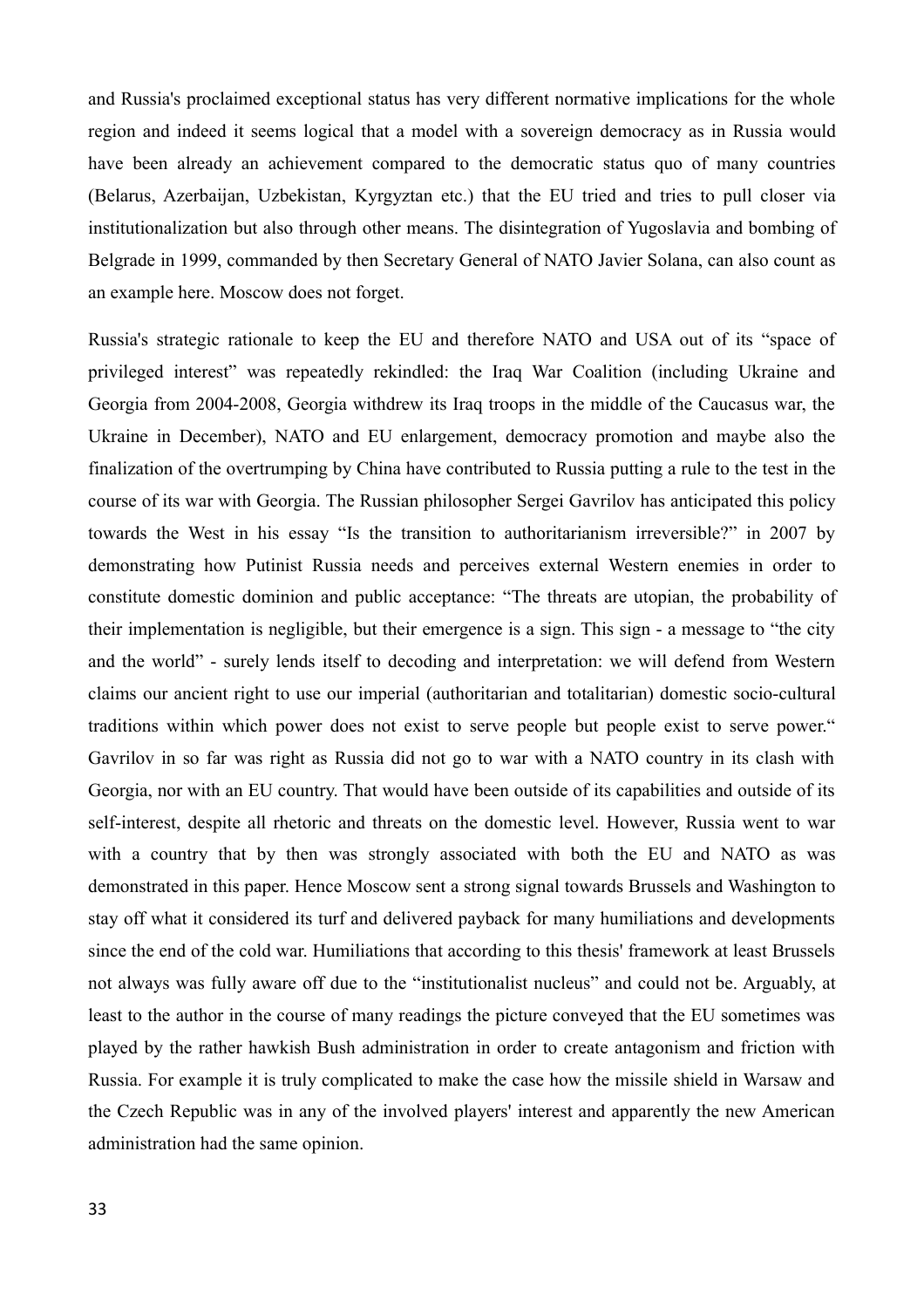The Caucasus war in 2008 was very short and quite bloody, but as seen from the perspective of Moscow a significant victory. It showed to the whole CIS area (Georgia withdrew membership because of the war) and to the West that Russia was willing to go lengths in order to protect its capabilities and that it is the hegemon. It was intimidation for the CIS countries and deterrence for the West: mutual alignment with Western countries comes at a price, this loud message was heard all over the world and even pulled the spotlight away from Beijing, which was home to a global party in which politics were forbidden that month. Taking into account Chinese sensitivities regarding its reputation and role, Moscow's exclamation for attention weighs even heavier. The EU was surprised by the Russian demonstration of power and its actions in the wake of the war, however these did not constitute a change in the balance of power with the West, since it already had shifted long before (Donaldson and Nogee 2009, p. 375), unnoticed by the EU. When Putin came into office, Russia was an economic dwarf. In 2008 Russia was back in the club of great powers due to its economic capabilities. The EU, which is no military but an economic institution did not connect the dots vis-à-vis Russia and the war in Georgia was the reminder to better do so. By no means was Russia's claim to be recognized as a great power a revival of the Cold War but clearly Moscow proved how it was willing to go after its self-interests regardless of Western desires. As with Russia's protection of its nuclear deterrence factor, Russia protected another capability in Georgia: its dominion over the energy sector.

#### **5.4 The capability of energy supply and the Caucasus**

Russian foreign and security policy are intertwined with its trade policy regarding energy. Control over the Caucasus is key in that relationship between Russian foreign and energy trade policy. The Caucasus is the primary export line for Central Asia (Kazakhstan, Turkmenistan) and connects the Caspian with both the Mediterranean over Turkey and the Black Sea. Before the war, almost the entire Azeri oil and gas export was going over Georgian territory. The best known component of the South Caucasus Transportation System is the Baku-Tbilisi-Ceyhan Pipeline (BTC), also because it is the key component in the planned Nabucco pipeline. One effect of the 2008 war was the fact that for several days the Baku-Novorossiysk Oil Pipeline was the only pipeline carrying Caspian oil from Azerbaijan to the world markets, since BP has shut down its oil via the Baku-Supsa pipeline (White August 15, 2008) and also stopped pumping gas. The BTC oil pipeline was completed in 2005 and the Baku-Erzurum gas pipeline in 2006, two important arteries for the diversification of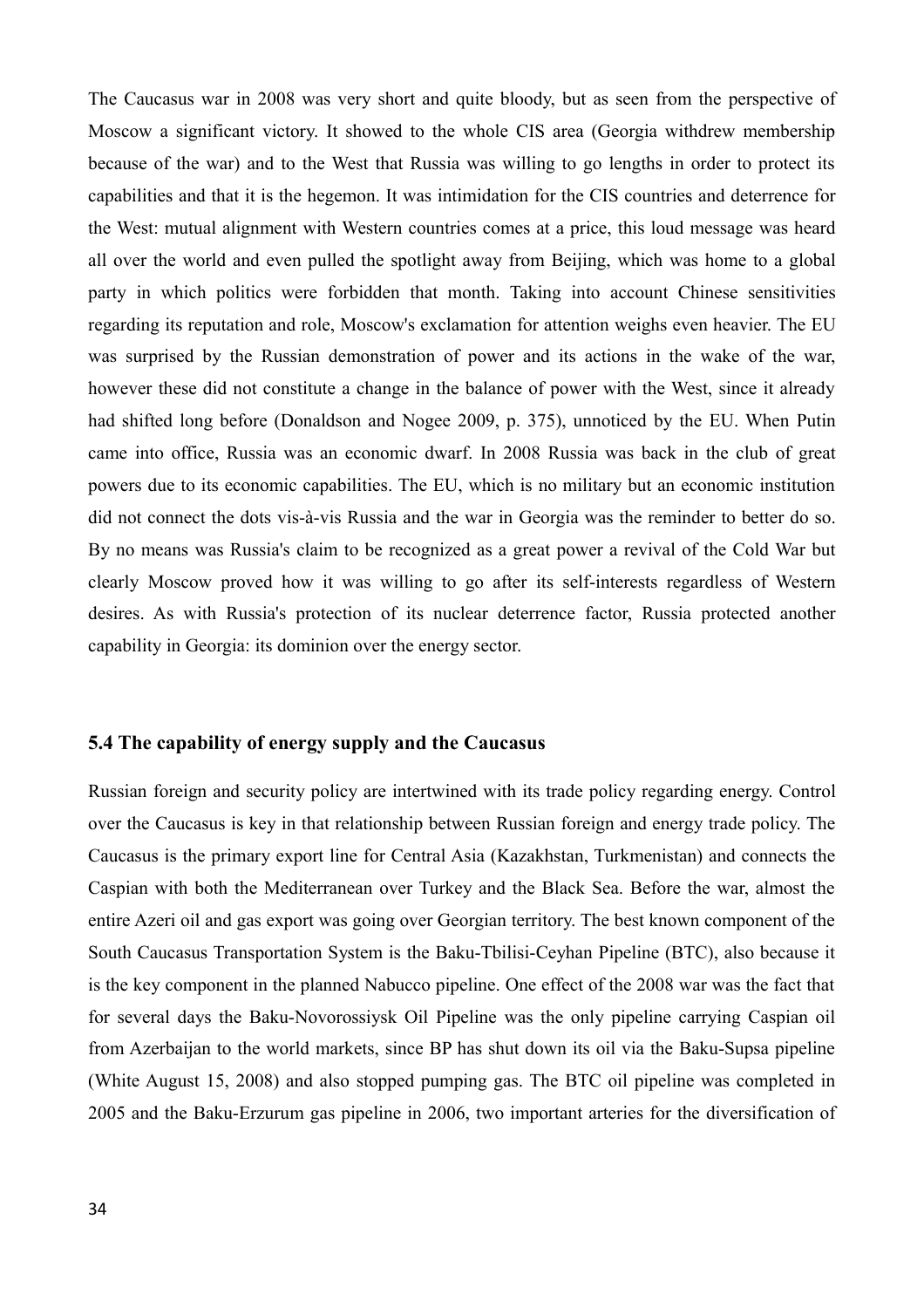European energy supply that consciously circumvent Iran, Russia and Russian ally Armenia, mainly because of the Nagorno-Karrabakh conflict (Cornell, Tseretli and Socor 2005, p. 25).

The East-West energy corridor in the Caucasus is predestined to circumvent dependence on Russia and its pipeline system and to acquire access of Central Asian energy. Another advantage of Caspian gas is that it is also not controlled by OPEC. Russia has shown in 2005 and 2007 that it was willing to use its energy power as a deterrent and a capability when Gazprom shut down its supply for the



Source: Wikipedia (including own modification)

Ukraine. In the aftermath of the 2005 dispute even EU countries felt a significant drop in their supply, even though it was officially only shut down for the Ukraine (BBC January 2, 2006). The war between Georgia and Russia was a setback for Nabucco, a project started in 2002 which intends to prevent blackmailing such as the Ukraine had to suffer because of over-dependence on Russian energy. At the same time Russia was protecting its counter-project South Stream and raised its odds significantly. South Stream was sealed via a cooperation deal between Moscow and its partner Serbia in January 2008 (Reuters January 25, 2008).

Neoliberal Institutionalism would expect countries to come closer due to their mutual interest in beneficial business. However, as in the case of Russian oil and gas, both function as realist capabilities with deterrence ability and thus were indirectly protected when Russia went into Georgia and demonstrated that it was willing to use force in the Caucasus, whereas the West was not. Nabucco is supposed to start in Turkey and end in Austria, supplying Central Europe with gas that is fed in through the already existing Baku-Tbilisi-Erzurum gas pipeline, which for its part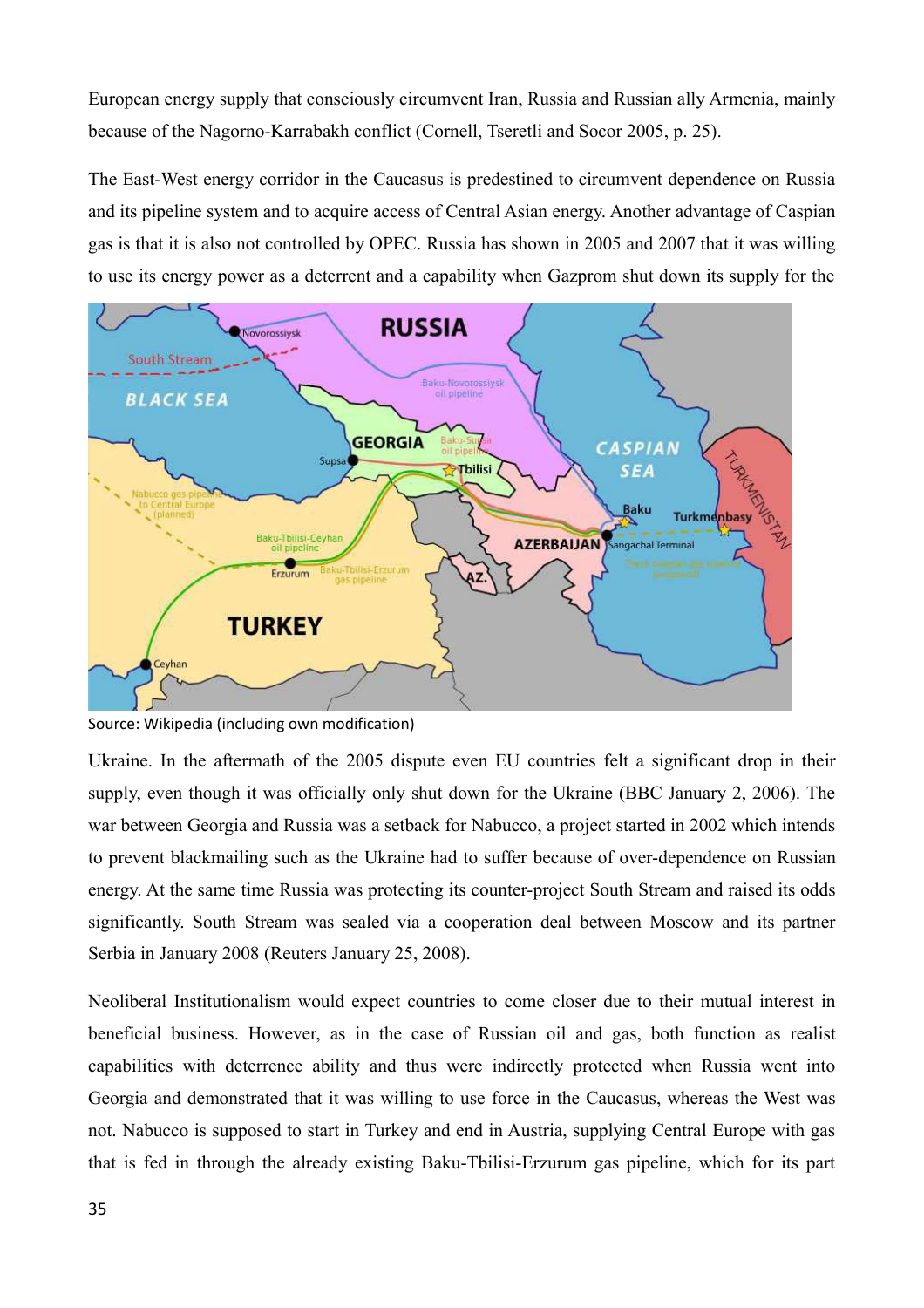could potentially provide the whole pipeline system with gas from Turkmenistan, Iraq and Egypt (Nabucco press release August 23, 2010).

Georgia gained huge significance due to its capability of being an important transit country and therefore energy plays a significant role in Georgia's foreign and security policy as well. Its significance was also a guarantee of security because Georgia had reason to assume that Russia would not dare to cut down oil and gas passing through Georgia and thus harm the EU due to its "main comparative advantage" (Papava 2006). Russia proved the opposite. Realism would argue that the conflict over Caucasus dominion between Russia and the West is also a conflict over whether one side is going to maintain its dominion or the other side to attain it with ideological projection beyond: "Thus the Black Sea and Caspian basins, with the South Caucasus uniting them, comprise a functional aggregate, now linked directly to the enlarged Euro-Atlantic alliance. Although located on the Euro-Atlantic world's outer edge, this region has already begun functioning as a rear area or staging ground in terms of projecting Western power and values along with security into Central Asia and the Greater Middle East." (Cornell, Tseretli and Socor 2005, p. 27) Russia managed to put the wheel in that aspect into reverse.

#### **6. Conclusion**

The central research goal of this thesis was to apply Neoliberal Institutionalism by Keohane & Nye and Offensive Realism by Mearsheimer on the European Union's role in the run-up of the Caucasus war of 2008 and draw conclusions regarding the EU from the theoretical application: the first theory to show how the EU saw its policy and the second how it was seen by Moscow. The theoretical application illustrates that part of the conflict was caused because of the differentiating interpretation and rationale regarding international policy - Neoliberal Institutionalism *through* the eyes of the EU is Offensive Realism *in* the eyes of Russia. When Europe widened its sphere of influence at the beginning of the 90s into what Russia traditionally describes as its realm of "privileged interest" it was confronted with a weak and bankrupt Russia which seemed to have let its past behind because it had to and was going to become a part of the European family, instead of acting as its traditional antagonist and indeed there were democratic forces in Russia who had a similar idea in mind. However, Russia was about to choose a different path under Vladimir Putin & the United Russia Party and was increasing its efforts during both legislative terms of President Putin to defend traditional interests in the shared neighbourhood. If one were to define a Russian doctrine deriving from the Georgia case, than that the Caucasus and some countries in Eastern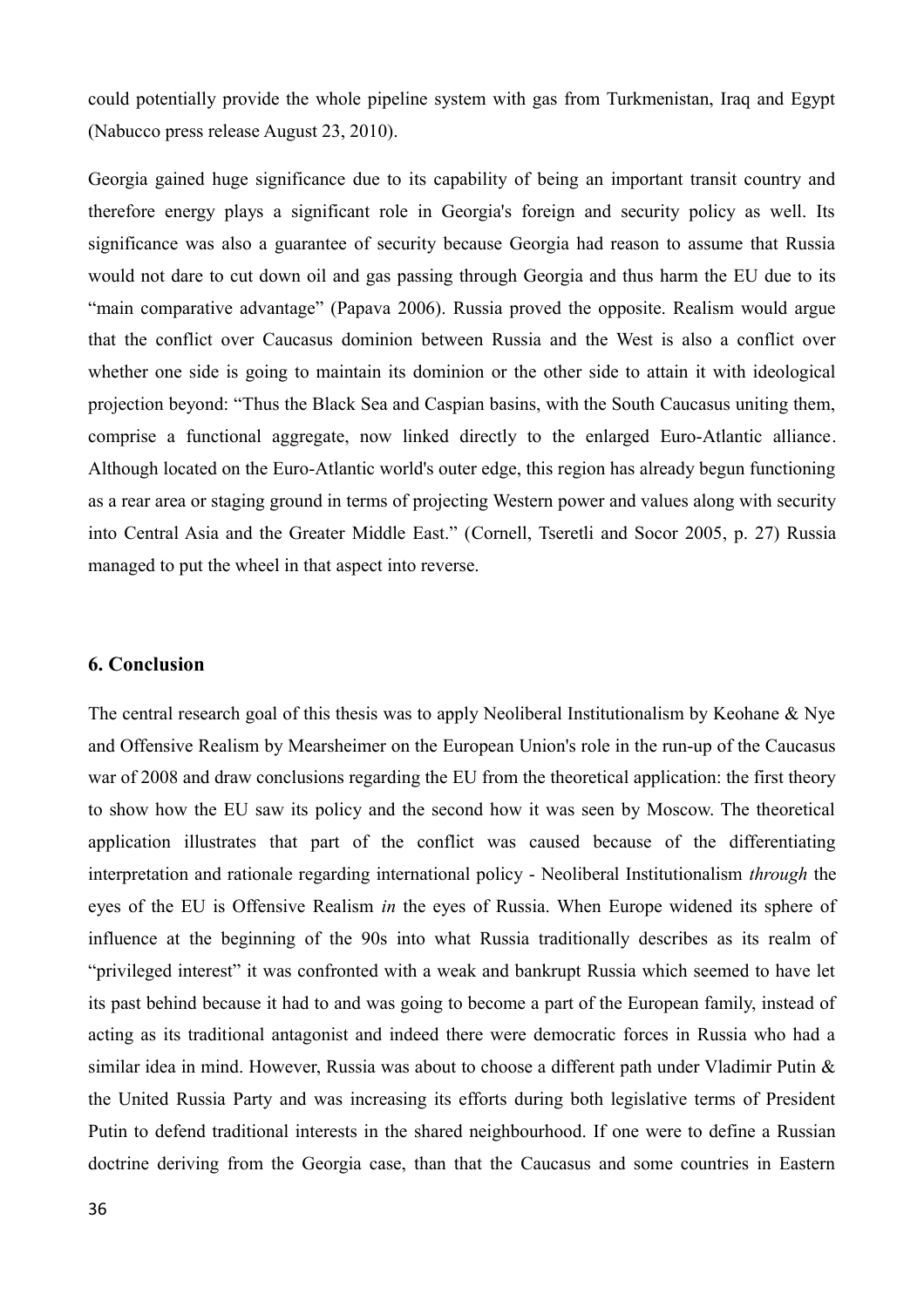Europe are as of yet not allowed to align themselves with the West as Central Europe has, sealed by the EU enlargement of 2004 and 2007. The colour revolutions and the post-revolutionary policy in Kiev and Tbilisi were the attempt to achieve exactly such alignment but Russia managed to retain its grip on both countries. In Ukraine it flipped the situation around politically, in Georgia it has vast power through the sheer military presence on what Tbilisi considers its soil.

Indeed it is the understanding shared by most international stakeholders and analysts, that it was Georgia who has started the war against Russia and thereby surprised many of its European and Western partners. A motive for Georgia's suicidal move is not easy to find and widely disputed. This thesis suggests that the EU's institutionalist nucleus has lured Tbilisi into the assumption, that international pressure and Georgia's alignment with the West will keep Moscow from responding the way it did. On one hand there is the idea or rather assumption in international politics that democracies do not go to war with each other, the so-called Perpetual Peace, which would mean that either both countries or one of the two conflicting countries could not be described as a democracy at the time. If this country is to be Russia, then one has to conclude that the "managed democracy" under Putin does not qualify as a traditional democracy. This however leaves questions open for the internal situation of other states from the wider BRIC group such as Mexico, India and South Africa which are almost unanimously described as democracies. The Kremlin of course interprets this as a negative bias towards Russia by the EU based on the fact that unlike any other BRICKS country, Russia is the only one with a shared European neighbourhood.

The way Russia responded in the course of the war was just as inappropriate and malicious as Georgia's initial attack, but completely uncalled-for since the power balance between Russia and Georgia could not differ more. The view in which Georgia was aiming for a definitive Western denomination to stand by its side is hence the most likely one but such an avowal failed to appear. The US sent some vessels into the Black Sea and provided some humanitarian aid in the war's aftermath, but this was mainly to save face because the damage already was done and no one could do anything about it. What is more, the fact that Georgia would provoke Russia into a war certainly is also the fault of the West which should have made it unmistakably clear to Tbilisi, not to do so by any means. If it saw the threat of a harsh Russian response in the first place, that is. The harsh rhetoric on Russia ever since the 2008 war could be interpreted as "making-up" for that very fact and hence for the naively institutionalist interpretation of Russia prior to the war. If on the other hand it was Georgia which was lacking the democratic standards so that it would attack South Ossetian civilians, one has to wonder whether the EU was highly overestimating the internal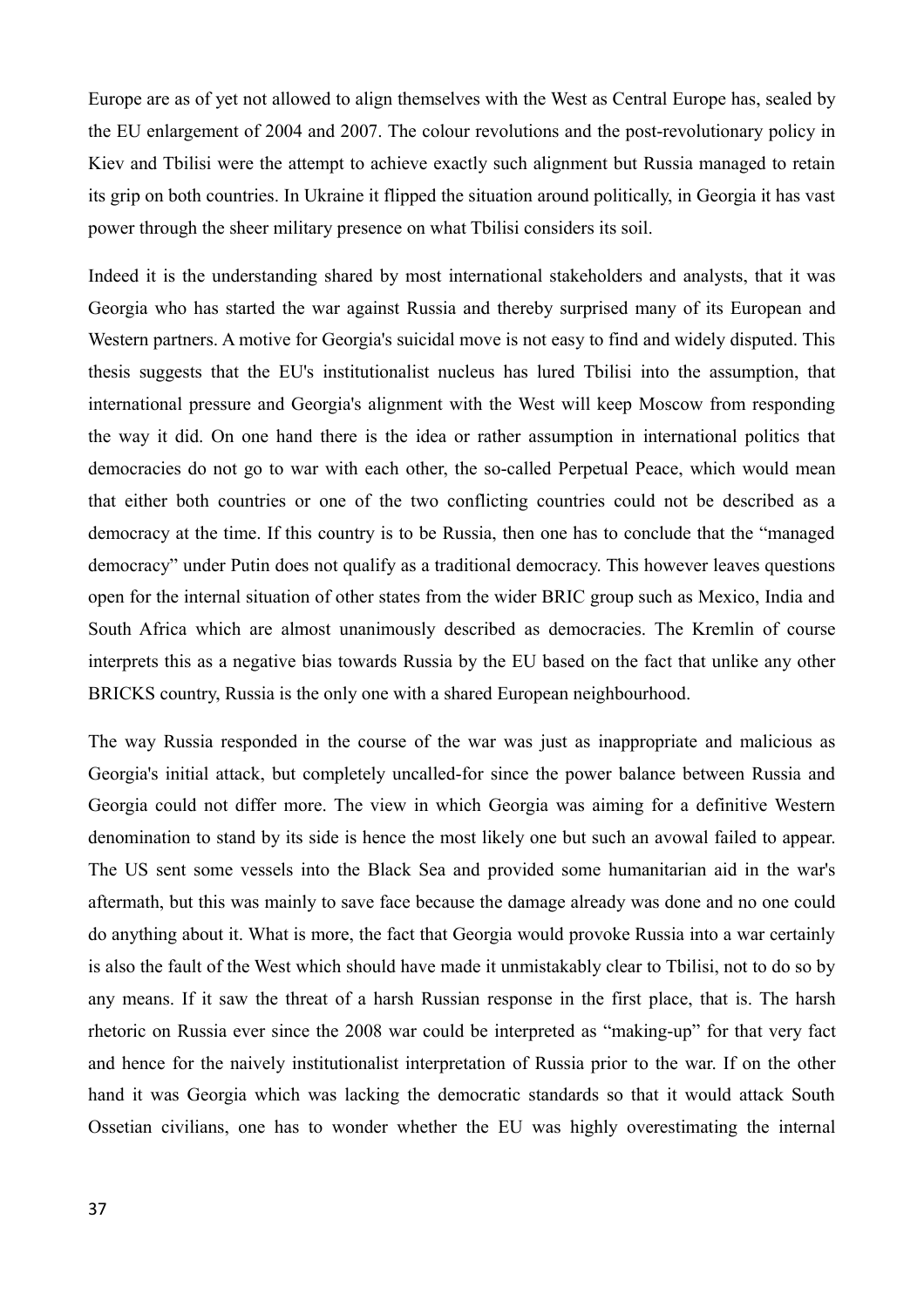democratic progress in Georgia apart from Tbilisi's external alignment on economic and institutional issues and thus its actual normative power.

Furthermore this thesis illustrated how Brussels was not thinking through Russian rationale and foreign policy enough, especially when it comes to the ENP and the complementary EaP in view of the tremendous importance of the Caucasus for Russia's energy industry. The European Neighbourhood Policy is a messy process, largely generalizing over what cannot always be put in the same box. Also, it tends to overemphasize the inherently "good" nature of its goals, while overshadowing potentially equally positive effects of Russian policy in its neighbourhood based on economic cooperation. Whether true or false, a common argument in the Russian-speaking world is that for Central Asia, South Asia and the whole Muslim world a Russian-style democracy would be an improvement and is way more realistic than EU-style democracy, an argument that is hardly heard in the West but very common in the Russian-speaking world as a defense of Russian policy. The conclusion that the EU constantly underestimated or neglected Russian sensitivities would not be worth mentioning, if it would not have hurt the EU itself as it has in the course of the war. For the future, Brussels will have to face the reality that its normative ambitions towards Moscow and the countries in the shared neighbourhood are going to be challenged even more despite the economic interdependence between both players, since Russia is becoming stronger, not weaker. The war in Georgia should have taught Brussels the lesson that its relations with Moscow cannot be reduced to technicalities on visas, space technology cooperation and other bilateral talks in the area of "low politics" just as they should not center around values. A mistake the EU once again currently is making in its dialogue with Russia regarding Syria.

Brussels needs to become aware of the fact that it is in conflict with Moscow far more than it would have believed, simply because Russia feels that way. But a retrospective assessment of EU policy towards Moscow cannot merely consist of affronting Moscow either, because there are still too many questions not fully answered in and by the EU, for instance when it comes to the Kosovo which just recently celebrated the five years anniversary of its independence without the presence of a single BRICKS country, Spain, Greece, Romania, Cyprus, Slovakia and dozens more, leaving the global issue of breakaway regions confused. Moreover, there are current threats and problems in the Middle East that cannot be resolved without a mutual and target-oriented dialogue. Admonishing the Kremlin that it needs a democratization process while asking for its secure energy and for its support in Syria and vis-à-vis Iran is an approach that puts Russia and its many internal groups including the opposition in a complicated dilemma. Neither the Russian liberals and committed democrats nor the Kremlin are enabled to fully grasp the EU's policy towards Moscow, simply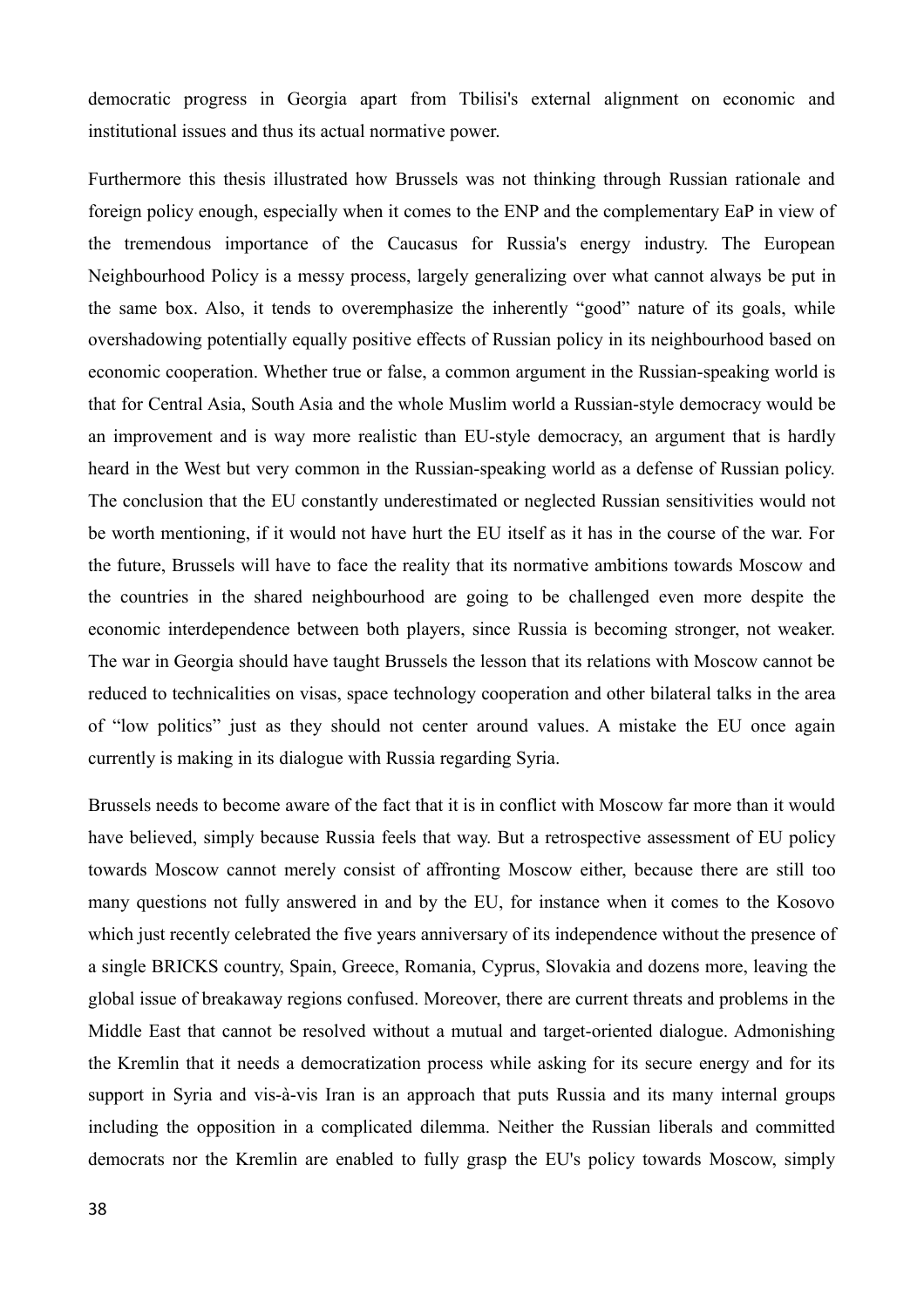because there is no coherent policy as of yet and has not been. And as long as this does not change, European demands regarding Russian democratization will always be seen as the Western wish to weaken Russia to the benefit of the EU, at least as long as Russia is following the Putin doctrine – and this will not change in the foreseeable future.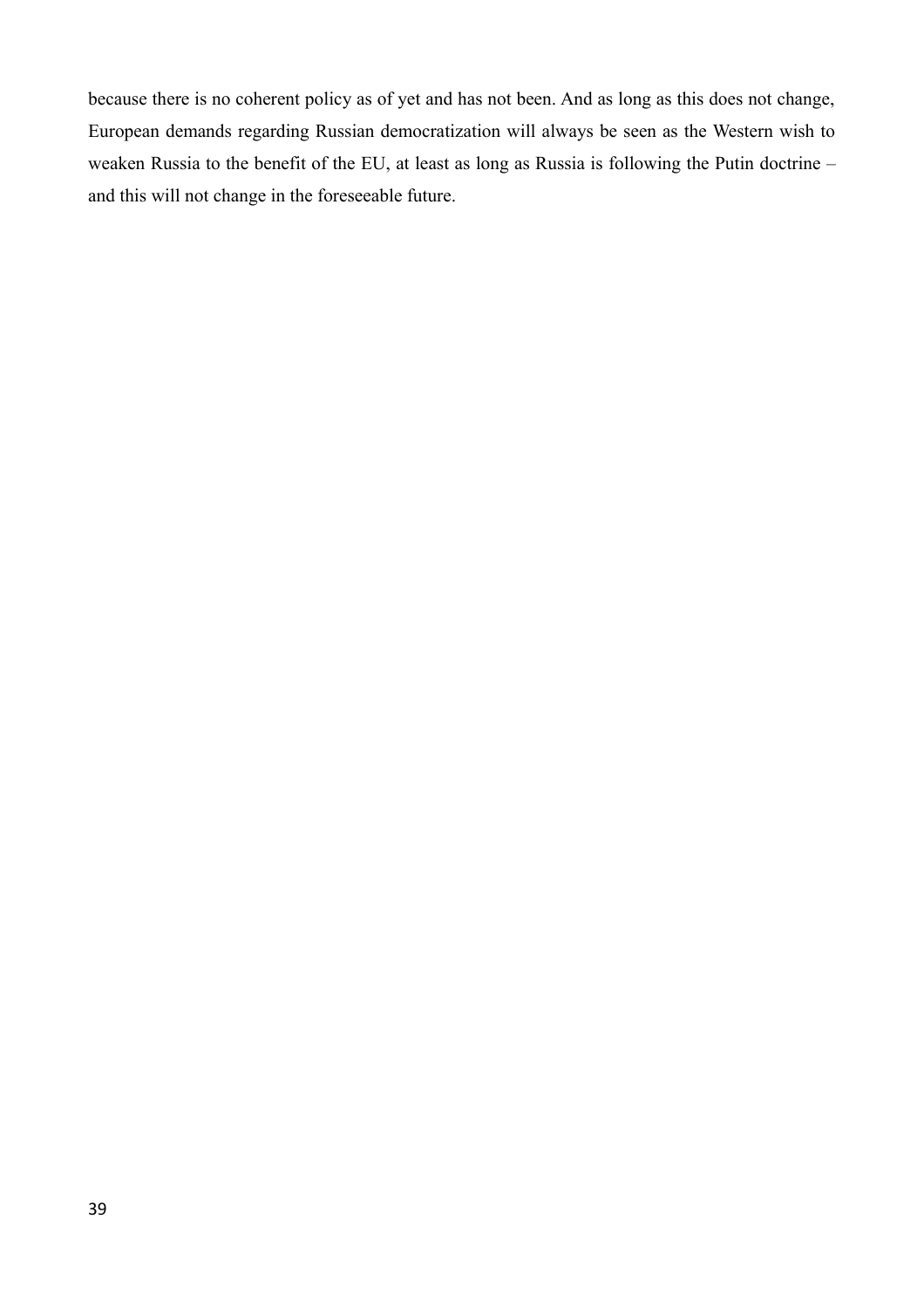#### **7. Bibliography**

#### **Theoretical Literature:**

- Baylis, John, Steve Smith and Patricia Owens. 2008. *The Globalization of World Politics: An Introduction to International Relations.* New York: Oxford University Press
- Keohane, Robert. O. and Joseph S. Nye. 2011. *Power and Interdependence*. Boston: Pearson Longman

Mearsheimer, John J. 2001. *The Tragedy of Great Power Politics*. New York: Norton.

#### **Exertion Literature:**

- Allison, Roy, Margot Light and Stephen White. 2006. *Putin's Russia and the Enlarged Europe.* London: Blackwell Publishing Ltd.
- Averre, Derek. 2009. "Competing Rationalities: Russia, the EU and the 'Shared Neighbourhood'" *Europe-Asia Studies* 61:10, 1689-1713. Accessed March 1, 2013. doi: 10.1080/09668130903278918
- B92.net. "Georgia will not recognize Kosovo". *B92 Online*, May 9, 2008. Accessed March 1, 2013. http://www.b92.net/eng/news/politics-article.php? yyyy=2008&mm=05&dd=09&nav\_id=50095
- Barroso, José Manuel. 2008. "Message to His Excellency Mr Mikheïl Saakashvili, President of Georgia". Accessed March 1, 2013. http://eeas.europa.eu/delegations/georgia/press\_corner/all\_news/news/2008/20080122\_01\_en. htm
- Barysch, Katynka. 2007. "The EU and Russia: From Principle to Pragmatism?" *Centre For European Reform* (Policy Brief November). http://www.cer.org.uk/sites/default/files/publications/attachments/pdf/2011/pb\_russia\_barysch\_ 10nov06-813.pdf
- BBC. "Ukraine Stealing Europe's Gas". *BBC Online*, January 2, 2006. Accessed March 1, 2013. http://news.bbc.co.uk/2/hi/europe/4574630.stm
- BBC. "Troops enforce Georgia emergency". *BBC Online*, November 8, 2007. Accessed March 1, 2013. http://news.bbc.co.uk/2/hi/europe/7084357.stm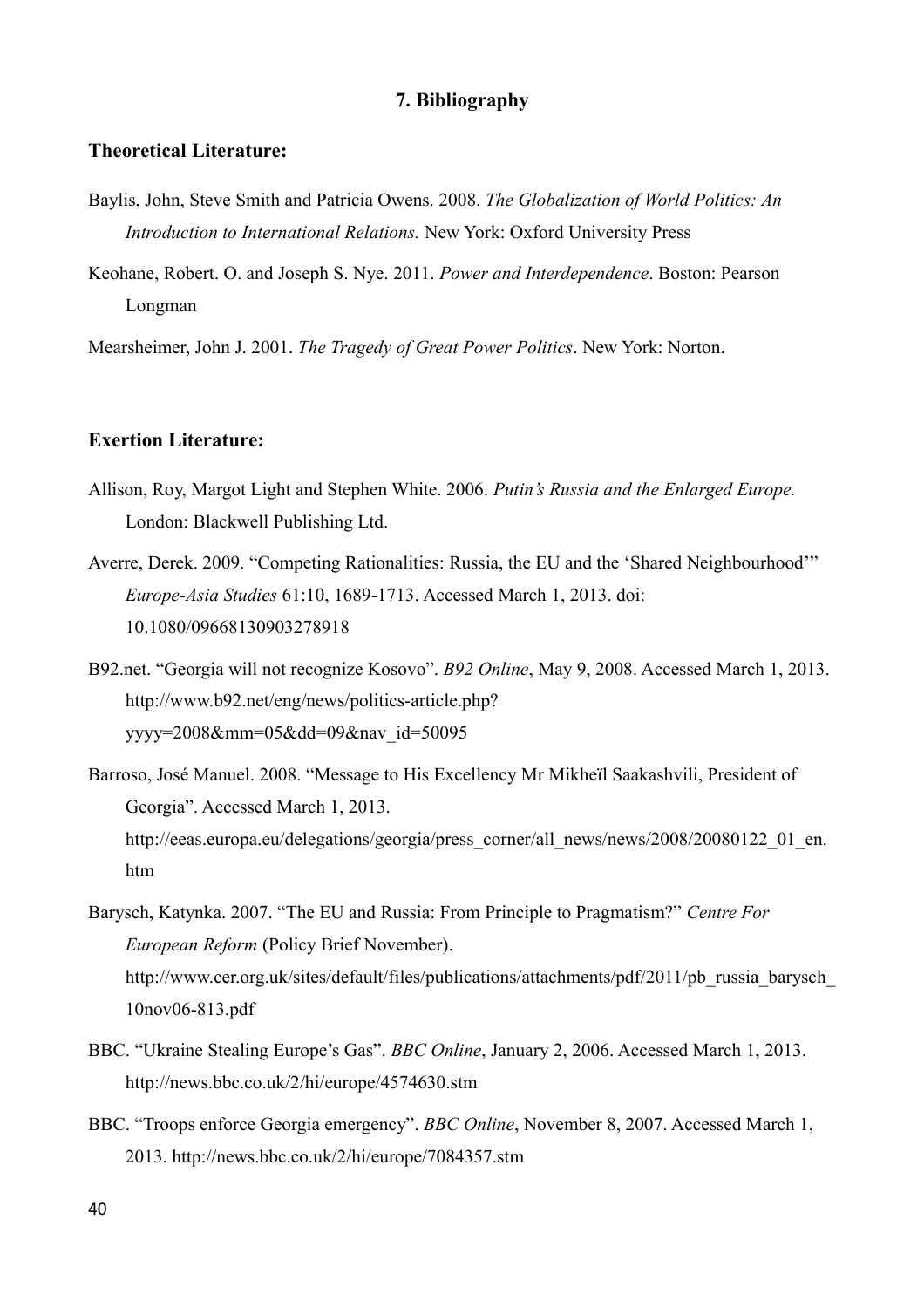- BBC. "Regions and territories: Ajaria". *BBC Online*, November 22, 2011. Accessed March 1, 2013. http://news.bbc.co.uk/2/hi/europe/country\_profiles/3520322.stm
- BBC. "Timeline: Georgia". *BBC Online*, January 31, 2012. Accessed March 1, 2013. http://news.bbc.co.uk/2/hi/europe/country\_profiles/1102575.stm
- Bromwich, David. "Georgia and the Push for Cold War". *Huffington Post,* August 21, 2008. Accessed March 1, 2013. http://www.huffingtonpost.com/david-bromwich/georgia-and-thepush-for\_b\_120478.html
- Civil Georgia. "EU Mulls New Opportunities for Breakaway Regions". *Civil Georgia Online*, January 22, 2007. Accessed March 1, 2013. http://www.civil.ge/eng/article.php?id=14488
- CNN. "Putin: U.S. deployment no tragedy". *CNN Online*, March 1, 2001. Accessed March 1, 2013. http://articles.cnn.com/2002-03-01/world/georgia.putin\_1\_pankisi-gorge-russian-presidentvladimir-putin-soviet-republic?\_s=PM:WORLD
- Commission Of The European Communities. 2004. "EU/Georgia Action Plan*". European Neighbourhood Policy*. Accessed March 1, 2013. http://ec.europa.eu/world/enp/pdf/action\_plans/georgia\_enp\_ap\_final\_en.pdf
- Commission Of The European Communities. 2005. "Annex to: ENP Country Report Georgia". *European Neighbourhood Policy.* European Neighbourhood Policy. Accessed March 1, 2013. http://ec.europa.eu/world/enp/pdf/country/georgia\_country\_report\_2005\_en.pdf
- Cornell, Svante E., Mamuka Tseretli and Vladimir Socor, "Geostrategic Implications of the Baku-Tbilisi-Ceyhan Pipeline" in *The Baku-Tbilisi-Ceyhan Pipeline: Oil Window to the West*, ed. S. Frederick Starr and Svante E. Cornell. Central Asia-Caucasus Institute & Silk Road Studies Program – A Joint Transatlantic Research and Policy Center, 2005: 17-38. Accessed March 1, 2013. http://www.silkroadstudies.org/new/inside/publications/BTC.pdf
- Cornell, Svante E. and S. Frederick Starr. 2006. *The Caucasus : A Challenge for Europe.* Central Asia-Caucasus Institute & Silk Road Studies Program – A Joint Transatlantic Research and Policy Center. Accessed March 1, 2013. http://www.silkroadstudies.org/new/docs/Silkroadpapers/0606Caucasus.pdf
- Council on Foreign Relations. "A Conversation with Dmitry Medvedev". *CoFR Online*, November 15, 2008. Accessed March 1, 2013. http://www.cfr.org/europerussia/conversation-dmitrymedvedev/p17775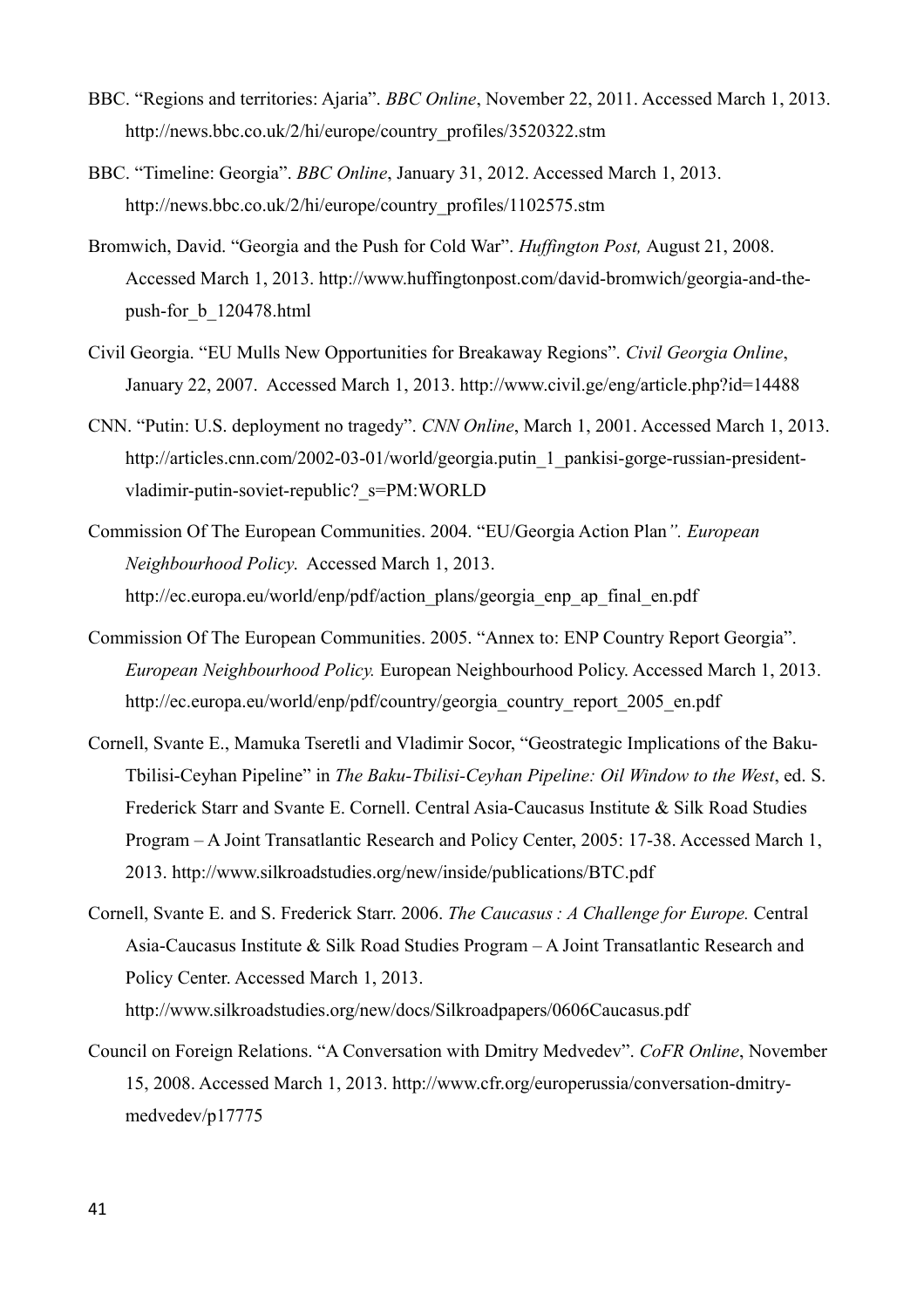- Dangerfield, Martin. 2009. "The Contribution of the Visegrad Group to the European Union's "Eastern" Policy: Rhetoric or Reality?" *Europe-Asia Studies* 61:10, 1735–55. Accessed March 1, 2013. doi: 10.1080/09668130903278934
- Delegation of the EU to Georgia. "EU High Representative for the CFSP, met Mikheil Saakashvili, President of Georgia". *Press release,* June 19, 2008. Accessed March 1, 2013. http://eeas.europa.eu/delegations/georgia/press\_corner/all\_news/news/2008/20080619\_01\_en. htm
- Donaldson, Robert H. and Joseph L. Nogee. 2009. *The foreign policy of Russia: Changing Systems, Enduring Interests*. New York: M. E. Sharpe
- Donat, Igor. "Guam and Eastern Partnership". *European Dialogue*. Accessed March 1, 2013. http://eurodialogue.org/eastern-partnership/GUAM-And-Eastern-Partnership
- EU High Representative Javier Solana. 2003. "A Secure Europe in A Better World The European Security Strategy". *European External Action Service.* Accessed March 1, 2013. http://www.consilium.europa.eu/uedocs/cmsUpload/78367.pdf
- European Council. 2006. "Joint Action 2006/121/CFSP appointing the European Union Special Representative for the South Caucasus". Accessed March 1, 2013. http://www.consilium.europa.eu/uedocs/cmsUpload/l\_04920060221en00140016.pdf
- Eder, Franz. 2008. *Sicherheitspolitik im Südkaukasus: Zwischen Balancing, Demokratisierung und zögerlicher Regimebildung*. Baden-Baden: Nomos.
- Fernandes, Sandra and Licínia Simão, "Competing for Eurasia: Russian and European Union Perspectives" in *Key Players and Regional Dynamics in Eurasia*, ed. Maria Raquel Freire and Roger E. Kanet. (London: Palgrave Macmillan, 2010)
- Filippov, Mikhail. 2009. "Diversionary Role of the Georgia–Russia Conflict: International Constraints and Domestic Appeal." *Europe-Asia Studies*, 61:10, 1825-47. Accessed March 1, 2013. doi: 10.1080/09668130903278975
- Fischer, Sabine. 2009. "The European Union and security in the Black Sea region after the Georgia crisis" *Southeast European and Black Sea Studies*, 9:3, 333-49. Accessed March 1, 2013. doi: 10.1080/14683850902934325
- Gavrilov, Sergei. 2007. "Is the Transition to Authoritarianism irreversible?" *Russian Politics and Law*, 45:1, 20-30. Accessed March 1, 2013. doi: 10.2753/RUP1061-1940450102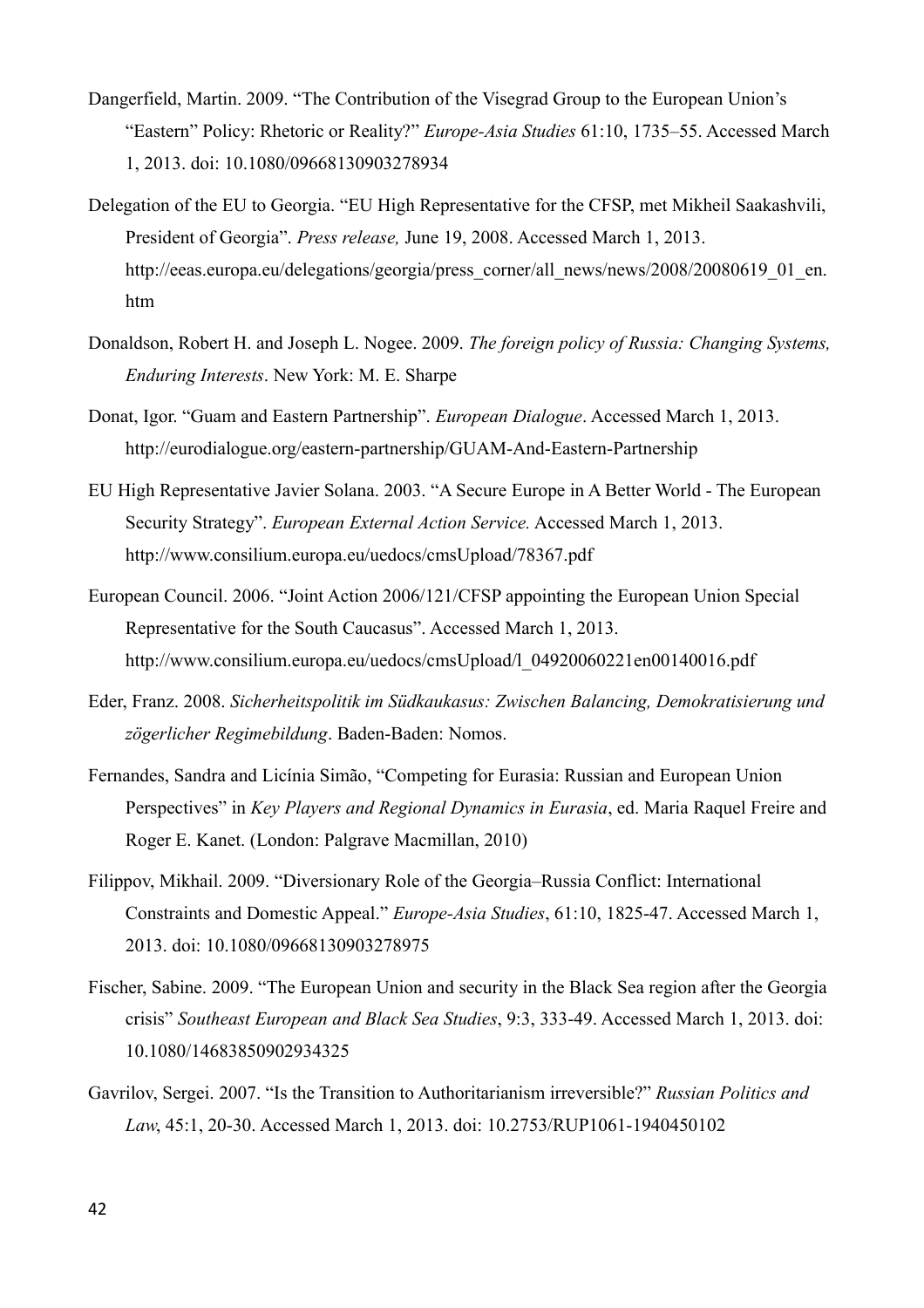- Gänzle, Stefan. 2009. "EU Governance and the European Neighbourhood Policy: A Framework for Analysis". *Europe-Asia Studies*, 61:10, 1715-34. doi: 10.1080/09668130903278926
- Geehreng, Paul. "Confronting the Ghost of Stalin: Euro-Atlantic Efforts to Secure Georgia". PhD Diss., Naval Postgraduate School Monterey, 2007.Accessed March 1, 2013. http://www.dtic.mil/cgi-bin/GetTRDoc?AD=ADA475878
- Grachev, Guerman (trans.). "Russia to remove military bases from Gerogia in 2005". *Reliefweb*, April 26, 2005. Accessed March 1, 2013. http://reliefweb.int/report/georgia/russia-removemilitary-bases-georgia-2005
- Gültekin-Punsmann, Burcu. 2008. "Black Sea Regional Policy Appraoch: A Potential Contributor to European Energy Security". *International Centre For Black Sea Studies* (Policy Brief May)*.*  Accessed March 1, 2013. http://mercury.ethz.ch/serviceengine/Files/ISN/104587/ipublicationdocument\_singledocument/ 9490c023-3c19-46e8-9a8c-65f6a2d7ef96/en/PB\_06.pdf
- Haukkala, Hiski. 2009. "Lost in Transtaltion: Why the EU has failed to influence Russia's Development" *Europe-Asia Studies*, 61:10, 1757-75. Accessed March 1, 2013. doi: 10.1080/09668130903278942
- Halbach, Uwe. 2010. "Ungelöste Regionalkonflikte im Südkaukasus". *Stiftung Wissenschaft und Politik.* Accessed March 1, 2013. http://www.swpberlin.org/fileadmin/contents/products/studien/2010\_S08\_hlb\_ks.pdf
- Harding, Luke. "Russia threatening new cold war over missile defence". *The Guardian*, April 11, 2007. Accessed March 1, 2013. http://www.guardian.co.uk/world/2007/apr/11/usa.topstories3
- Independent International Fact-Finding Mission on the Conflict in Georgia. 2009. "Report Volume I*"*. Accessed March 1, 2013. http://www.ceiig.ch/pdf/IIFFMCG\_Volume\_I.pdf

INOGATE. "Objectives". *INOGATE Homepage*. Accessed March 1, 2013. http://www.inogate.org/index.php? option=com\_content&view=article&id=46&Itemid=72&lang=en

- INOGATE. 2009. "INOGATE Programme Annual Report 2009". Accessed March 1, 2013. http://de.slideshare.net/EugenioOrsi/inogate-2009
- International Crisis Group. "Conflict Resolution In The South Caucasus: The EU's Role". *Europe Report Nr. 173*, March 20, 2006. Accessed March 1, 2013. http://www.crisisgroup.org/~/media/Files/europe/173\_conflict\_resolution\_south\_caucasus.pdf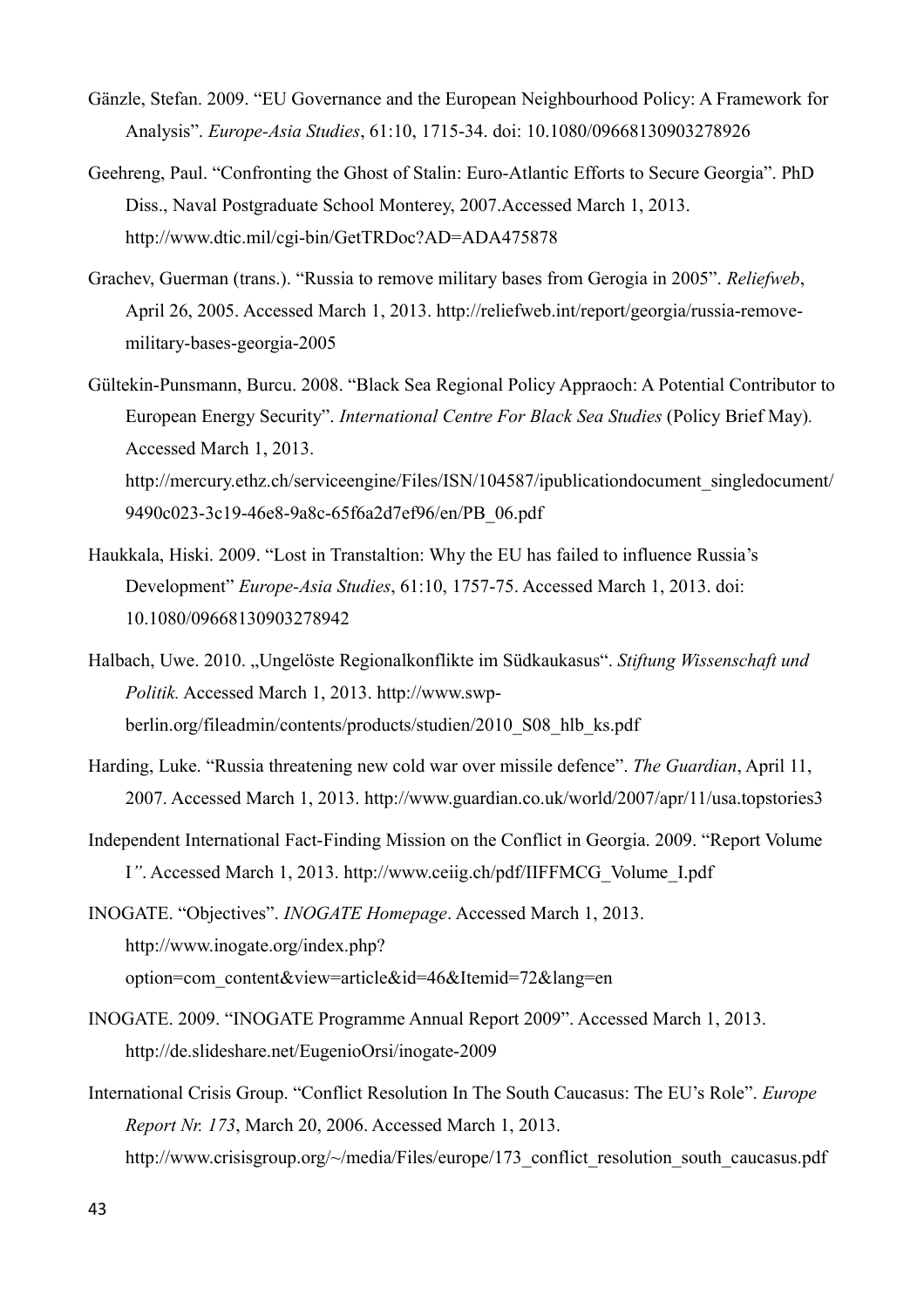- Jawad, Pamela. 2006. "Europas neue Nachbarschaft an der Schwelle zum Krieg: Zur Rolle der EU in Georgien". *Hessische Stiftung Friedens- und Konfliktforschung* 2006:7. Accessed March 1, 2013. http://www.isn.ethz.ch/isn/Digital-Library/Publications/Detail/?ots777=0c54e3b3-1e9cbe1e-2c24-a6a8c7060233&lng=en&id=29739
- King, Charles. 2008. "Managing Moscow After The Georgia Crisis". *Foreign Affairs*, 87:6, 2-11
- Kleinhanß, Silke. 2008. *Die Außenpolitik Georgiens: Ein "Failing State" zwischen internem Teilversagen und externen Chancen*. Berlin: Lit Verlag.
- Kurowska, Xymena, "EUJUST THEMIS (Georgia)" in *European Security and Defence Policy: The First 10 Years (1999-2009)*, ed. Giovanni Grevi, Damien Helly and Daniel Keohane. European Union Institute for Security Studies, 2009: 201-210. Accessed March 1, 2013. http://www.iss.europa.eu/uploads/media/ESDP\_10-web.pdf
- Luchterhandt, Otto. 2008. "Völkerrechtliche Aspekte des Georgien-Krieges". *Friedrich-Ebert-Stiftung*. Accessed March 1, 2013. http://library.fes.de/pdf-files/bueros/moskau/05939.pdf
- Mayer, Sebastian. 2007. "Der Südkaukasus als Nachbar der erweiterten EU: Problemlagen, Entwicklungslinien und Kooperationspotentiale". *Friedrich-Ebert-Stiftung*. Accessed March 1, 2013. http://library.fes.de/pdf-files/id/04431.pdf
- Nabucco. "Modification of feeder line concept". *Press release*, August 23, 2010. Accessed March 1, 2013. http://www.nabucco-pipeline.com/portal/page/portal/en/press/NewsText? p\_item\_id=8E79E5BF557DCC2DE040A8C0010178CA
- Papava, Vladimir. 2006. "Comparative Advantages of the Central Caucasian Countries: Potential, realized and missed opportunities". *CA&CC Press*. Accessed March 1, 2013. http://www.cac.org/c-g/2006/journal\_eng/c-g-1/10.papavaen.shtml
- Peuch, Jean-Christophe. "Georgia: Situation In Pankisi Gorge Raises Tension, Speculation". *Radio Free Europe / Radio Liberty*, February 20, 2002. Retrieved from http://www.rferl.org/content/article/1098867.html
- Pop, Valentina. "EU expanding its "sphere of influence," Russia says". *EU Observer*, March 23, 2009. Accessed March 1, 2013. http://euobserver.com/foreign/27827
- Popescu, Nicu. 2006a. "Russia's Soft Power Ambitions". *Center for European Policy Studies*  (Policy Brief 115). Accessed March 1, 2013. http://aei.pitt.edu/11715/1/1388.pdf